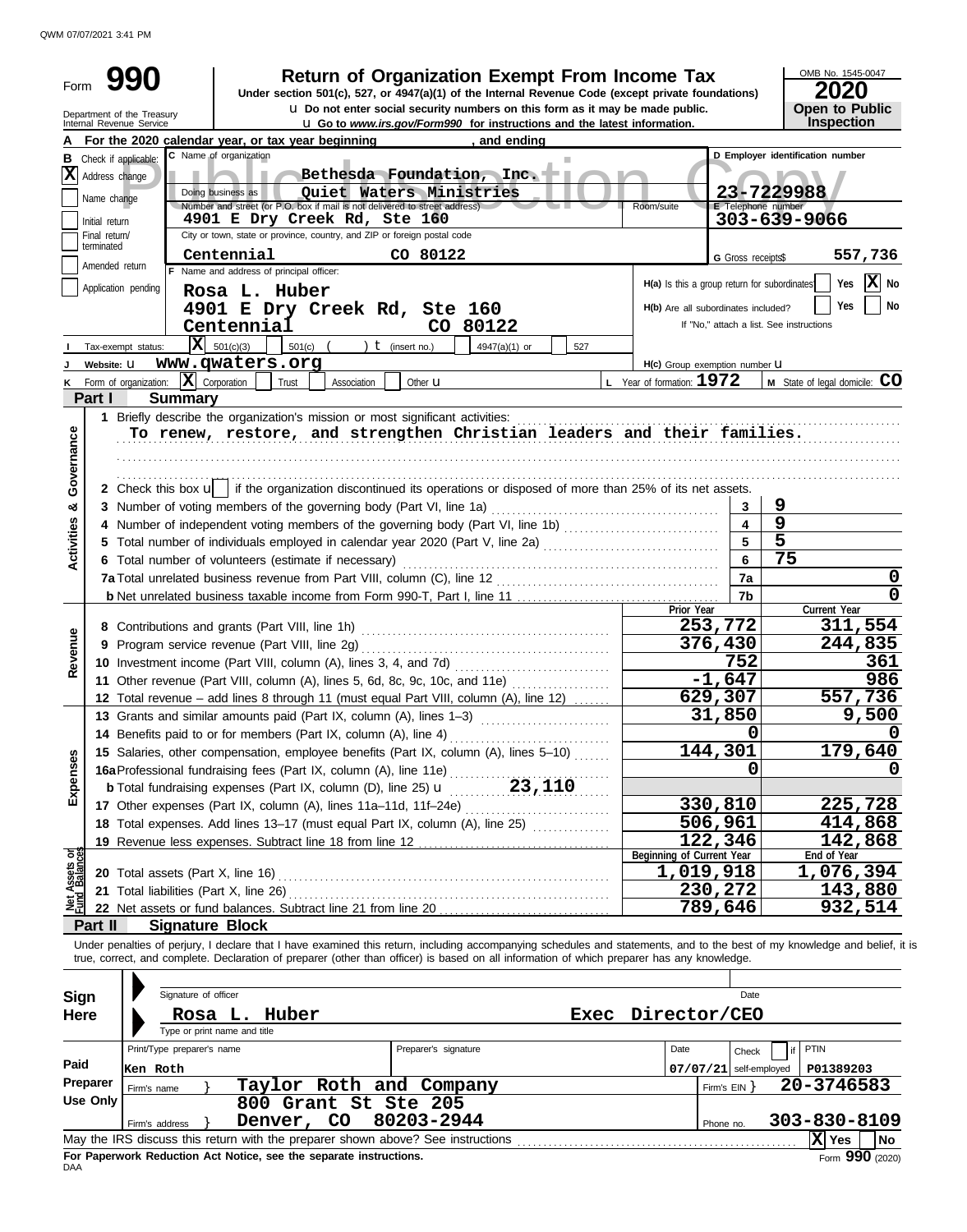| <b>Statement of Program Service Accomplishments</b><br>Part III<br>1 Briefly describe the organization's mission:<br>To renew, restore, and strengthen Christian leaders and their families.<br><u> LLLLALLA LLA QLA A ATLALA LLLLA ANVILLE</u><br>2 Did the organization undertake any significant program services during the year which were not listed on the<br>$\prod$ Yes $\boxed{\mathbf{X}}$ No<br>prior Form 990 or 990-EZ?<br>If "Yes," describe these new services on Schedule O.<br>Did the organization cease conducting, or make significant changes in how it conducts, any program<br>3<br>$\overline{\phantom{a}}$ Yes $\overline{\mathrm{X}}$ No<br>If "Yes," describe these changes on Schedule O.<br>Describe the organization's program service accomplishments for each of its three largest program services, as measured by<br>expenses. Section 501(c)(3) and 501(c)(4) organizations are required to report the amount of grants and allocations to others,<br>the total expenses, and revenue, if any, for each program service reported.<br>QuietWaters Ministries is a comprehensive ministry focused on the<br>spiritual, emotional, and physical health of Christian leaders, dedicated<br>to facilitating and encouraging transformational change at the core of<br>their lives. In a retreat setting or telehealth, through one or two-week<br>intensive sessions of therapeutic interaction, Christian leaders from all<br>over the world are renewed, restored, and strengthened. In 2020, we served<br>97 clients from across the United States, 5 countries, 21 denominations,<br>and 4 missionary organizations.<br>N/A<br>4c (Code: (2001) (Expenses \$ (2003) (Expenses \$ (2006) including grants of \$ (2009) (2008) including grants of \$<br>) (Revenue \$<br>N/A<br>4d Other program services (Describe on Schedule O.)<br>(Expenses \$<br>(Revenue \$<br>including grants of\$<br>350,841<br>4e Total program service expenses u<br>Form 990 (2020) | Form 990 (2020) $\texttt{Bethesda}$ $\texttt{Foundation, Inc.}$ | 23-7229988 | Page 2 |
|----------------------------------------------------------------------------------------------------------------------------------------------------------------------------------------------------------------------------------------------------------------------------------------------------------------------------------------------------------------------------------------------------------------------------------------------------------------------------------------------------------------------------------------------------------------------------------------------------------------------------------------------------------------------------------------------------------------------------------------------------------------------------------------------------------------------------------------------------------------------------------------------------------------------------------------------------------------------------------------------------------------------------------------------------------------------------------------------------------------------------------------------------------------------------------------------------------------------------------------------------------------------------------------------------------------------------------------------------------------------------------------------------------------------------------------------------------------------------------------------------------------------------------------------------------------------------------------------------------------------------------------------------------------------------------------------------------------------------------------------------------------------------------------------------------------------------------------------------------------------------------------------------------------------------------------------------------------------------------------------------|-----------------------------------------------------------------|------------|--------|
|                                                                                                                                                                                                                                                                                                                                                                                                                                                                                                                                                                                                                                                                                                                                                                                                                                                                                                                                                                                                                                                                                                                                                                                                                                                                                                                                                                                                                                                                                                                                                                                                                                                                                                                                                                                                                                                                                                                                                                                                    |                                                                 |            |        |
|                                                                                                                                                                                                                                                                                                                                                                                                                                                                                                                                                                                                                                                                                                                                                                                                                                                                                                                                                                                                                                                                                                                                                                                                                                                                                                                                                                                                                                                                                                                                                                                                                                                                                                                                                                                                                                                                                                                                                                                                    |                                                                 |            |        |
|                                                                                                                                                                                                                                                                                                                                                                                                                                                                                                                                                                                                                                                                                                                                                                                                                                                                                                                                                                                                                                                                                                                                                                                                                                                                                                                                                                                                                                                                                                                                                                                                                                                                                                                                                                                                                                                                                                                                                                                                    |                                                                 |            |        |
|                                                                                                                                                                                                                                                                                                                                                                                                                                                                                                                                                                                                                                                                                                                                                                                                                                                                                                                                                                                                                                                                                                                                                                                                                                                                                                                                                                                                                                                                                                                                                                                                                                                                                                                                                                                                                                                                                                                                                                                                    |                                                                 |            |        |
|                                                                                                                                                                                                                                                                                                                                                                                                                                                                                                                                                                                                                                                                                                                                                                                                                                                                                                                                                                                                                                                                                                                                                                                                                                                                                                                                                                                                                                                                                                                                                                                                                                                                                                                                                                                                                                                                                                                                                                                                    |                                                                 |            |        |
|                                                                                                                                                                                                                                                                                                                                                                                                                                                                                                                                                                                                                                                                                                                                                                                                                                                                                                                                                                                                                                                                                                                                                                                                                                                                                                                                                                                                                                                                                                                                                                                                                                                                                                                                                                                                                                                                                                                                                                                                    |                                                                 |            |        |
|                                                                                                                                                                                                                                                                                                                                                                                                                                                                                                                                                                                                                                                                                                                                                                                                                                                                                                                                                                                                                                                                                                                                                                                                                                                                                                                                                                                                                                                                                                                                                                                                                                                                                                                                                                                                                                                                                                                                                                                                    |                                                                 |            |        |
|                                                                                                                                                                                                                                                                                                                                                                                                                                                                                                                                                                                                                                                                                                                                                                                                                                                                                                                                                                                                                                                                                                                                                                                                                                                                                                                                                                                                                                                                                                                                                                                                                                                                                                                                                                                                                                                                                                                                                                                                    |                                                                 |            |        |
|                                                                                                                                                                                                                                                                                                                                                                                                                                                                                                                                                                                                                                                                                                                                                                                                                                                                                                                                                                                                                                                                                                                                                                                                                                                                                                                                                                                                                                                                                                                                                                                                                                                                                                                                                                                                                                                                                                                                                                                                    |                                                                 |            |        |
|                                                                                                                                                                                                                                                                                                                                                                                                                                                                                                                                                                                                                                                                                                                                                                                                                                                                                                                                                                                                                                                                                                                                                                                                                                                                                                                                                                                                                                                                                                                                                                                                                                                                                                                                                                                                                                                                                                                                                                                                    |                                                                 |            |        |
|                                                                                                                                                                                                                                                                                                                                                                                                                                                                                                                                                                                                                                                                                                                                                                                                                                                                                                                                                                                                                                                                                                                                                                                                                                                                                                                                                                                                                                                                                                                                                                                                                                                                                                                                                                                                                                                                                                                                                                                                    |                                                                 |            |        |
|                                                                                                                                                                                                                                                                                                                                                                                                                                                                                                                                                                                                                                                                                                                                                                                                                                                                                                                                                                                                                                                                                                                                                                                                                                                                                                                                                                                                                                                                                                                                                                                                                                                                                                                                                                                                                                                                                                                                                                                                    |                                                                 |            |        |
|                                                                                                                                                                                                                                                                                                                                                                                                                                                                                                                                                                                                                                                                                                                                                                                                                                                                                                                                                                                                                                                                                                                                                                                                                                                                                                                                                                                                                                                                                                                                                                                                                                                                                                                                                                                                                                                                                                                                                                                                    |                                                                 |            |        |
|                                                                                                                                                                                                                                                                                                                                                                                                                                                                                                                                                                                                                                                                                                                                                                                                                                                                                                                                                                                                                                                                                                                                                                                                                                                                                                                                                                                                                                                                                                                                                                                                                                                                                                                                                                                                                                                                                                                                                                                                    |                                                                 |            |        |
|                                                                                                                                                                                                                                                                                                                                                                                                                                                                                                                                                                                                                                                                                                                                                                                                                                                                                                                                                                                                                                                                                                                                                                                                                                                                                                                                                                                                                                                                                                                                                                                                                                                                                                                                                                                                                                                                                                                                                                                                    |                                                                 |            |        |
|                                                                                                                                                                                                                                                                                                                                                                                                                                                                                                                                                                                                                                                                                                                                                                                                                                                                                                                                                                                                                                                                                                                                                                                                                                                                                                                                                                                                                                                                                                                                                                                                                                                                                                                                                                                                                                                                                                                                                                                                    |                                                                 |            |        |
|                                                                                                                                                                                                                                                                                                                                                                                                                                                                                                                                                                                                                                                                                                                                                                                                                                                                                                                                                                                                                                                                                                                                                                                                                                                                                                                                                                                                                                                                                                                                                                                                                                                                                                                                                                                                                                                                                                                                                                                                    |                                                                 |            |        |
|                                                                                                                                                                                                                                                                                                                                                                                                                                                                                                                                                                                                                                                                                                                                                                                                                                                                                                                                                                                                                                                                                                                                                                                                                                                                                                                                                                                                                                                                                                                                                                                                                                                                                                                                                                                                                                                                                                                                                                                                    |                                                                 |            |        |
|                                                                                                                                                                                                                                                                                                                                                                                                                                                                                                                                                                                                                                                                                                                                                                                                                                                                                                                                                                                                                                                                                                                                                                                                                                                                                                                                                                                                                                                                                                                                                                                                                                                                                                                                                                                                                                                                                                                                                                                                    |                                                                 |            |        |
|                                                                                                                                                                                                                                                                                                                                                                                                                                                                                                                                                                                                                                                                                                                                                                                                                                                                                                                                                                                                                                                                                                                                                                                                                                                                                                                                                                                                                                                                                                                                                                                                                                                                                                                                                                                                                                                                                                                                                                                                    |                                                                 |            |        |
|                                                                                                                                                                                                                                                                                                                                                                                                                                                                                                                                                                                                                                                                                                                                                                                                                                                                                                                                                                                                                                                                                                                                                                                                                                                                                                                                                                                                                                                                                                                                                                                                                                                                                                                                                                                                                                                                                                                                                                                                    |                                                                 |            |        |
|                                                                                                                                                                                                                                                                                                                                                                                                                                                                                                                                                                                                                                                                                                                                                                                                                                                                                                                                                                                                                                                                                                                                                                                                                                                                                                                                                                                                                                                                                                                                                                                                                                                                                                                                                                                                                                                                                                                                                                                                    |                                                                 |            |        |
|                                                                                                                                                                                                                                                                                                                                                                                                                                                                                                                                                                                                                                                                                                                                                                                                                                                                                                                                                                                                                                                                                                                                                                                                                                                                                                                                                                                                                                                                                                                                                                                                                                                                                                                                                                                                                                                                                                                                                                                                    |                                                                 |            |        |
|                                                                                                                                                                                                                                                                                                                                                                                                                                                                                                                                                                                                                                                                                                                                                                                                                                                                                                                                                                                                                                                                                                                                                                                                                                                                                                                                                                                                                                                                                                                                                                                                                                                                                                                                                                                                                                                                                                                                                                                                    |                                                                 |            |        |
|                                                                                                                                                                                                                                                                                                                                                                                                                                                                                                                                                                                                                                                                                                                                                                                                                                                                                                                                                                                                                                                                                                                                                                                                                                                                                                                                                                                                                                                                                                                                                                                                                                                                                                                                                                                                                                                                                                                                                                                                    |                                                                 |            |        |
|                                                                                                                                                                                                                                                                                                                                                                                                                                                                                                                                                                                                                                                                                                                                                                                                                                                                                                                                                                                                                                                                                                                                                                                                                                                                                                                                                                                                                                                                                                                                                                                                                                                                                                                                                                                                                                                                                                                                                                                                    |                                                                 |            |        |
|                                                                                                                                                                                                                                                                                                                                                                                                                                                                                                                                                                                                                                                                                                                                                                                                                                                                                                                                                                                                                                                                                                                                                                                                                                                                                                                                                                                                                                                                                                                                                                                                                                                                                                                                                                                                                                                                                                                                                                                                    |                                                                 |            |        |
|                                                                                                                                                                                                                                                                                                                                                                                                                                                                                                                                                                                                                                                                                                                                                                                                                                                                                                                                                                                                                                                                                                                                                                                                                                                                                                                                                                                                                                                                                                                                                                                                                                                                                                                                                                                                                                                                                                                                                                                                    |                                                                 |            |        |
|                                                                                                                                                                                                                                                                                                                                                                                                                                                                                                                                                                                                                                                                                                                                                                                                                                                                                                                                                                                                                                                                                                                                                                                                                                                                                                                                                                                                                                                                                                                                                                                                                                                                                                                                                                                                                                                                                                                                                                                                    |                                                                 |            |        |
|                                                                                                                                                                                                                                                                                                                                                                                                                                                                                                                                                                                                                                                                                                                                                                                                                                                                                                                                                                                                                                                                                                                                                                                                                                                                                                                                                                                                                                                                                                                                                                                                                                                                                                                                                                                                                                                                                                                                                                                                    |                                                                 |            |        |
|                                                                                                                                                                                                                                                                                                                                                                                                                                                                                                                                                                                                                                                                                                                                                                                                                                                                                                                                                                                                                                                                                                                                                                                                                                                                                                                                                                                                                                                                                                                                                                                                                                                                                                                                                                                                                                                                                                                                                                                                    |                                                                 |            |        |
|                                                                                                                                                                                                                                                                                                                                                                                                                                                                                                                                                                                                                                                                                                                                                                                                                                                                                                                                                                                                                                                                                                                                                                                                                                                                                                                                                                                                                                                                                                                                                                                                                                                                                                                                                                                                                                                                                                                                                                                                    |                                                                 |            |        |
|                                                                                                                                                                                                                                                                                                                                                                                                                                                                                                                                                                                                                                                                                                                                                                                                                                                                                                                                                                                                                                                                                                                                                                                                                                                                                                                                                                                                                                                                                                                                                                                                                                                                                                                                                                                                                                                                                                                                                                                                    |                                                                 |            |        |
|                                                                                                                                                                                                                                                                                                                                                                                                                                                                                                                                                                                                                                                                                                                                                                                                                                                                                                                                                                                                                                                                                                                                                                                                                                                                                                                                                                                                                                                                                                                                                                                                                                                                                                                                                                                                                                                                                                                                                                                                    |                                                                 |            |        |
|                                                                                                                                                                                                                                                                                                                                                                                                                                                                                                                                                                                                                                                                                                                                                                                                                                                                                                                                                                                                                                                                                                                                                                                                                                                                                                                                                                                                                                                                                                                                                                                                                                                                                                                                                                                                                                                                                                                                                                                                    |                                                                 |            |        |
|                                                                                                                                                                                                                                                                                                                                                                                                                                                                                                                                                                                                                                                                                                                                                                                                                                                                                                                                                                                                                                                                                                                                                                                                                                                                                                                                                                                                                                                                                                                                                                                                                                                                                                                                                                                                                                                                                                                                                                                                    |                                                                 |            |        |
|                                                                                                                                                                                                                                                                                                                                                                                                                                                                                                                                                                                                                                                                                                                                                                                                                                                                                                                                                                                                                                                                                                                                                                                                                                                                                                                                                                                                                                                                                                                                                                                                                                                                                                                                                                                                                                                                                                                                                                                                    |                                                                 |            |        |
|                                                                                                                                                                                                                                                                                                                                                                                                                                                                                                                                                                                                                                                                                                                                                                                                                                                                                                                                                                                                                                                                                                                                                                                                                                                                                                                                                                                                                                                                                                                                                                                                                                                                                                                                                                                                                                                                                                                                                                                                    |                                                                 |            |        |
|                                                                                                                                                                                                                                                                                                                                                                                                                                                                                                                                                                                                                                                                                                                                                                                                                                                                                                                                                                                                                                                                                                                                                                                                                                                                                                                                                                                                                                                                                                                                                                                                                                                                                                                                                                                                                                                                                                                                                                                                    |                                                                 |            |        |
|                                                                                                                                                                                                                                                                                                                                                                                                                                                                                                                                                                                                                                                                                                                                                                                                                                                                                                                                                                                                                                                                                                                                                                                                                                                                                                                                                                                                                                                                                                                                                                                                                                                                                                                                                                                                                                                                                                                                                                                                    |                                                                 |            |        |
|                                                                                                                                                                                                                                                                                                                                                                                                                                                                                                                                                                                                                                                                                                                                                                                                                                                                                                                                                                                                                                                                                                                                                                                                                                                                                                                                                                                                                                                                                                                                                                                                                                                                                                                                                                                                                                                                                                                                                                                                    | DAA                                                             |            |        |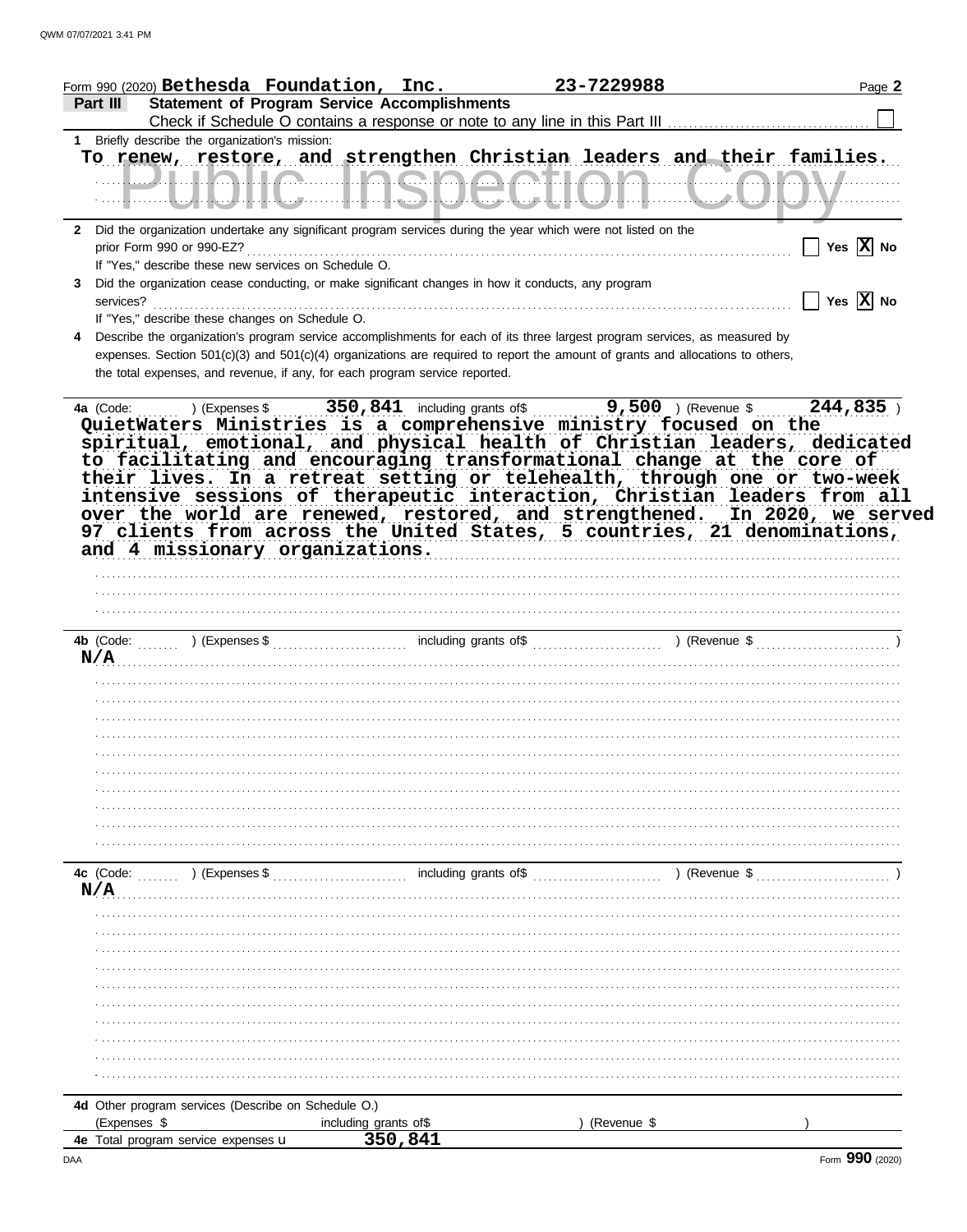|        | Form 990 (2020) Bethesda Foundation, Inc.<br>23-7229988                                                                                                                                           |                 |     | Page 3                  |
|--------|---------------------------------------------------------------------------------------------------------------------------------------------------------------------------------------------------|-----------------|-----|-------------------------|
|        | <b>Checklist of Required Schedules</b><br>Part IV                                                                                                                                                 |                 |     |                         |
|        |                                                                                                                                                                                                   |                 | Yes | No                      |
| 1      | Is the organization described in section $501(c)(3)$ or $4947(a)(1)$ (other than a private foundation)? If "Yes,"                                                                                 |                 |     |                         |
|        | complete Schedule A Processor Complete Schedule A Processor Complete Schedule A Processor Complete Schedule A                                                                                     | 1               | X   |                         |
| 2      | Is the organization required to complete Schedule B, Schedule of Contributors (see instructions)?                                                                                                 | $\sqrt{2}$      | X   |                         |
| 3      | Did the organization engage in direct or indirect political campaign activities on behalf of or in opposition to                                                                                  |                 |     |                         |
|        | candidates for public office? If "Yes," complete Schedule C, Part I<br>Section 501(c)(3) organizations. Did the organization engage in lobbying activities, or have a section 501(h)              | 3               |     | X,                      |
| 4      |                                                                                                                                                                                                   | 4               |     | X,                      |
| 5      | Is the organization a section $501(c)(4)$ , $501(c)(5)$ , or $501(c)(6)$ organization that receives membership dues,                                                                              |                 |     |                         |
|        | assessments, or similar amounts as defined in Revenue Procedure 98-19? If "Yes," complete Schedule C, Part III                                                                                    | 5               |     | X,                      |
| 6      | Did the organization maintain any donor advised funds or any similar funds or accounts for which donors                                                                                           |                 |     |                         |
|        | have the right to provide advice on the distribution or investment of amounts in such funds or accounts? If                                                                                       |                 |     |                         |
|        | "Yes," complete Schedule D, Part I                                                                                                                                                                | 6               |     | X                       |
| 7      | Did the organization receive or hold a conservation easement, including easements to preserve open space,                                                                                         |                 |     |                         |
|        | the environment, historic land areas, or historic structures? If "Yes," complete Schedule D, Part II                                                                                              | $\overline{7}$  |     | X.                      |
| 8      | Did the organization maintain collections of works of art, historical treasures, or other similar assets? If "Yes,"                                                                               |                 |     |                         |
|        |                                                                                                                                                                                                   | 8               |     | X                       |
| 9      | Did the organization report an amount in Part X, line 21, for escrow or custodial account liability, serve as a                                                                                   |                 |     |                         |
|        | custodian for amounts not listed in Part X; or provide credit counseling, debt management, credit repair, or                                                                                      | 9               |     | X                       |
| 10     | Did the organization, directly or through a related organization, hold assets in donor-restricted endowments                                                                                      |                 |     |                         |
|        | or in quasi endowments? If "Yes," complete Schedule D, Part V                                                                                                                                     | 10              | X   |                         |
| 11     | If the organization's answer to any of the following questions is "Yes," then complete Schedule D, Parts VI,                                                                                      |                 |     |                         |
|        | VII, VIII, IX, or X as applicable.                                                                                                                                                                |                 |     |                         |
| a      | Did the organization report an amount for land, buildings, and equipment in Part X, line 10? If "Yes,"                                                                                            |                 |     |                         |
|        | complete Schedule D, Part VI                                                                                                                                                                      | 11a l           | X   |                         |
| b      | Did the organization report an amount for investments—other securities in Part X, line 12, that is 5% or more                                                                                     |                 |     |                         |
|        |                                                                                                                                                                                                   | 11b             |     | X                       |
| c      | Did the organization report an amount for investments—program related in Part X, line 13, that is 5% or more                                                                                      |                 |     |                         |
|        |                                                                                                                                                                                                   | 11c             |     | X                       |
| d      | Did the organization report an amount for other assets in Part X, line 15, that is 5% or more of its total assets                                                                                 |                 |     |                         |
|        | Did the organization report an amount for other liabilities in Part X, line 25? If "Yes," complete Schedule D, Part X                                                                             | 11d             |     | <u>x</u><br>$\mathbf x$ |
| е<br>f | Did the organization's separate or consolidated financial statements for the tax year include a footnote that addresses                                                                           | 11e             |     |                         |
|        | the organization's liability for uncertain tax positions under FIN 48 (ASC 740)? If "Yes," complete Schedule D, Part X                                                                            | 11f             |     | X                       |
|        | 12a Did the organization obtain separate, independent audited financial statements for the tax year? If "Yes," complete                                                                           |                 |     |                         |
|        |                                                                                                                                                                                                   | 12a             |     | X                       |
| b      | Was the organization included in consolidated, independent audited financial statements for the tax year? If                                                                                      |                 |     |                         |
|        | "Yes," and if the organization answered "No" to line 12a, then completing Schedule D, Parts XI and XII is optional                                                                                | 12 <sub>b</sub> |     | <u>x</u>                |
| 13     |                                                                                                                                                                                                   | 13              |     | $\overline{\mathbf{X}}$ |
| 14a    |                                                                                                                                                                                                   | 14a             |     | X                       |
| b      | Did the organization have aggregate revenues or expenses of more than \$10,000 from grantmaking,                                                                                                  |                 |     |                         |
|        | fundraising, business, investment, and program service activities outside the United States, or aggregate                                                                                         |                 |     |                         |
|        |                                                                                                                                                                                                   | 14b             |     | X                       |
| 15     | Did the organization report on Part IX, column (A), line 3, more than \$5,000 of grants or other assistance to or<br>for any foreign organization? If "Yes," complete Schedule F, Parts II and IV | 15              |     | X                       |
| 16     | Did the organization report on Part IX, column (A), line 3, more than \$5,000 of aggregate grants or other                                                                                        |                 |     |                         |
|        |                                                                                                                                                                                                   | 16              |     | X                       |
| 17     | Did the organization report a total of more than \$15,000 of expenses for professional fundraising services on                                                                                    |                 |     |                         |
|        |                                                                                                                                                                                                   | 17              |     | X                       |
| 18     | Did the organization report more than \$15,000 total of fundraising event gross income and contributions on                                                                                       |                 |     |                         |
|        |                                                                                                                                                                                                   | 18              |     | $\mathbf x$             |
| 19     | Did the organization report more than \$15,000 of gross income from gaming activities on Part VIII, line 9a?                                                                                      |                 |     |                         |
|        |                                                                                                                                                                                                   | 19              |     | X                       |
| 20a    |                                                                                                                                                                                                   | 20a             |     | $\mathbf x$             |
| b      | If "Yes" to line 20a, did the organization attach a copy of its audited financial statements to this return?                                                                                      | 20 <sub>b</sub> |     |                         |
| 21     | Did the organization report more than \$5,000 of grants or other assistance to any domestic organization or                                                                                       | 21              |     | X                       |
|        |                                                                                                                                                                                                   |                 |     |                         |

DAA Form **990** (2020)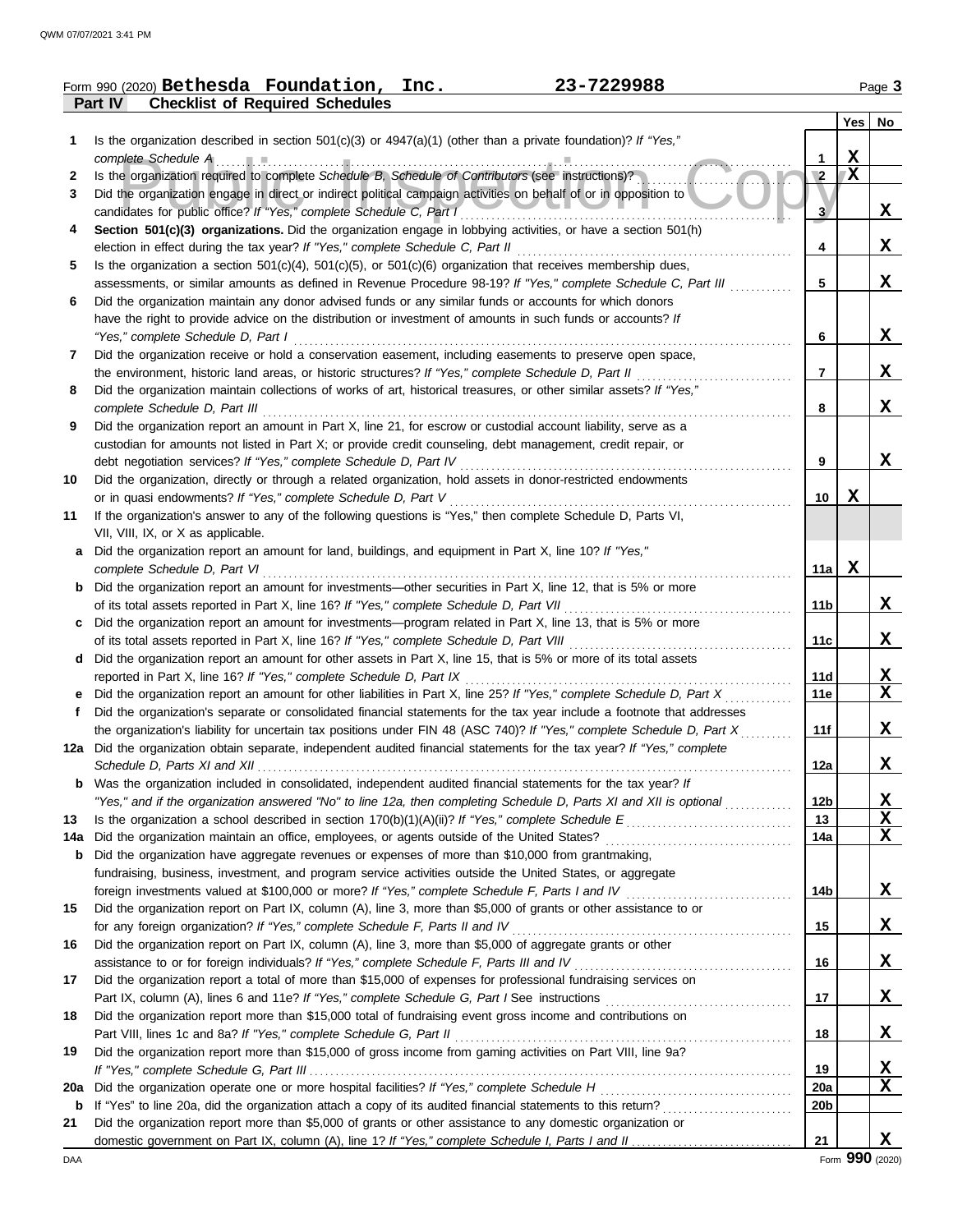|     | 23-7229988<br>Form 990 (2020) Bethesda Foundation,<br>Inc.                                                                                            |            |                  | Page 4                  |  |  |  |
|-----|-------------------------------------------------------------------------------------------------------------------------------------------------------|------------|------------------|-------------------------|--|--|--|
|     | Part IV<br><b>Checklist of Required Schedules (continued)</b>                                                                                         |            |                  |                         |  |  |  |
|     |                                                                                                                                                       |            | Yes              | No                      |  |  |  |
| 22  | Did the organization report more than \$5,000 of grants or other assistance to or for domestic individuals on                                         |            |                  |                         |  |  |  |
|     | Part IX, column (A), line 2? If "Yes," complete Schedule I, Parts I and III                                                                           | 22         | $\mathbf X$      |                         |  |  |  |
| 23  | Did the organization answer "Yes" to Part VII, Section A, line 3, 4, or 5 about compensation of the                                                   |            |                  |                         |  |  |  |
|     | organization's current and former officers, directors, trustees, key employees, and highest compensated                                               |            |                  |                         |  |  |  |
|     | employees? If "Yes," complete Schedule J                                                                                                              | 23         |                  | X                       |  |  |  |
|     | 24a Did the organization have a tax-exempt bond issue with an outstanding principal amount of more than                                               |            |                  |                         |  |  |  |
|     | \$100,000 as of the last day of the year, that was issued after December 31, 2002? If "Yes," answer lines 24b                                         |            |                  |                         |  |  |  |
|     | through 24d and complete Schedule K. If "No," go to line 25a                                                                                          | 24a        |                  | X                       |  |  |  |
| b   | Did the organization invest any proceeds of tax-exempt bonds beyond a temporary period exception?                                                     | 24b        |                  |                         |  |  |  |
| с   | Did the organization maintain an escrow account other than a refunding escrow at any time during the year                                             |            |                  |                         |  |  |  |
|     | to defease any tax-exempt bonds?                                                                                                                      | 24c<br>24d |                  |                         |  |  |  |
|     | d Did the organization act as an "on behalf of" issuer for bonds outstanding at any time during the year?                                             |            |                  |                         |  |  |  |
|     | 25a Section 501(c)(3), 501(c)(4), and 501(c)(29) organizations. Did the organization engage in an excess benefit                                      |            |                  | X                       |  |  |  |
|     | transaction with a disqualified person during the year? If "Yes," complete Schedule L, Part I                                                         | 25a        |                  |                         |  |  |  |
| b   | Is the organization aware that it engaged in an excess benefit transaction with a disqualified person in a prior                                      |            |                  |                         |  |  |  |
|     | year, and that the transaction has not been reported on any of the organization's prior Forms 990 or 990-EZ?<br>If "Yes," complete Schedule L, Part I | 25b        |                  | X                       |  |  |  |
| 26  | Did the organization report any amount on Part X, line 5 or 22, for receivables from or payables to any current                                       |            |                  |                         |  |  |  |
|     | or former officer, director, trustee, key employee, creator or founder, substantial contributor, or 35%                                               |            |                  |                         |  |  |  |
|     | controlled entity or family member of any of these persons? If "Yes," complete Schedule L, Part II                                                    | 26         |                  | X                       |  |  |  |
| 27  | Did the organization provide a grant or other assistance to any current or former officer, director, trustee, key                                     |            |                  |                         |  |  |  |
|     | employee, creator or founder, substantial contributor or employee thereof, a grant selection committee                                                |            |                  |                         |  |  |  |
|     | member, or to a 35% controlled entity (including an employee thereof) or family member of any of these                                                |            |                  |                         |  |  |  |
|     | persons? If "Yes," complete Schedule L, Part III                                                                                                      | 27         |                  | X                       |  |  |  |
| 28  | Was the organization a party to a business transaction with one of the following parties (see Schedule L, Part                                        |            |                  |                         |  |  |  |
|     | IV instructions, for applicable filing thresholds, conditions, and exceptions):                                                                       |            |                  |                         |  |  |  |
| а   | A current or former officer, director, trustee, key employee, creator or founder, or substantial contributor? If                                      |            |                  |                         |  |  |  |
|     | "Yes," complete Schedule L, Part IV                                                                                                                   | 28a        |                  | X                       |  |  |  |
| b   | A family member of any individual described in line 28a? If "Yes," complete Schedule L, Part IV                                                       | 28b        |                  | $\mathbf x$             |  |  |  |
| c   | A 35% controlled entity of one or more individuals and/or organizations described in lines 28a or 28b? If                                             |            |                  |                         |  |  |  |
|     | "Yes," complete Schedule L, Part IV                                                                                                                   | 28c        |                  | X                       |  |  |  |
| 29  | Did the organization receive more than \$25,000 in non-cash contributions? If "Yes," complete Schedule M                                              | 29         | $\mathbf X$      |                         |  |  |  |
| 30  | Did the organization receive contributions of art, historical treasures, or other similar assets, or qualified                                        |            |                  |                         |  |  |  |
|     | conservation contributions? If "Yes," complete Schedule M                                                                                             | 30         |                  | X                       |  |  |  |
| 31  | Did the organization liquidate, terminate, or dissolve and cease operations? If "Yes," complete Schedule N, Part I                                    | 31         |                  | $\overline{\mathbf{X}}$ |  |  |  |
| 32  | Did the organization sell, exchange, dispose of, or transfer more than 25% of its net assets? If "Yes,"                                               |            |                  |                         |  |  |  |
|     | complete Schedule N, Part II                                                                                                                          | 32         |                  | X                       |  |  |  |
| 33  | Did the organization own 100% of an entity disregarded as separate from the organization under Regulations                                            |            |                  |                         |  |  |  |
|     | sections 301.7701-2 and 301.7701-3? If "Yes," complete Schedule R, Part I                                                                             | 33         |                  | X                       |  |  |  |
| 34  | Was the organization related to any tax-exempt or taxable entity? If "Yes," complete Schedule R, Part II, III,                                        |            |                  |                         |  |  |  |
|     | or IV, and Part V, line 1                                                                                                                             | 34         |                  | X                       |  |  |  |
| 35а | Did the organization have a controlled entity within the meaning of section 512(b)(13)?                                                               | 35a        |                  | X                       |  |  |  |
| b   | If "Yes" to line 35a, did the organization receive any payment from or engage in any transaction with a                                               |            |                  |                         |  |  |  |
|     | controlled entity within the meaning of section 512(b)(13)? If "Yes," complete Schedule R, Part V, line 2                                             | 35b        |                  |                         |  |  |  |
| 36  | Section 501(c)(3) organizations. Did the organization make any transfers to an exempt non-charitable                                                  |            |                  |                         |  |  |  |
|     | related organization? If "Yes," complete Schedule R, Part V, line 2                                                                                   | 36         |                  | X                       |  |  |  |
| 37  | Did the organization conduct more than 5% of its activities through an entity that is not a related organization                                      |            |                  |                         |  |  |  |
|     | and that is treated as a partnership for federal income tax purposes? If "Yes," complete Schedule R, Part VI                                          | 37         |                  | X                       |  |  |  |
| 38  | Did the organization complete Schedule O and provide explanations in Schedule O for Part VI, lines 11b and                                            |            |                  |                         |  |  |  |
|     | 19? Note: All Form 990 filers are required to complete Schedule O.                                                                                    | 38         | X                |                         |  |  |  |
|     | <b>Statements Regarding Other IRS Filings and Tax Compliance</b><br>Part V                                                                            |            |                  |                         |  |  |  |
|     | Check if Schedule O contains a response or note to any line in this Part V                                                                            |            |                  |                         |  |  |  |
|     |                                                                                                                                                       |            | Yes <sub>1</sub> | No                      |  |  |  |
| 1a  | 14<br>Enter the number reported in Box 3 of Form 1096. Enter -0- if not applicable <i>minimizoralism</i><br>1a                                        |            |                  |                         |  |  |  |
| b   | $\mathbf 0$<br>1 <sub>b</sub><br>Enter the number of Forms W-2G included in line 1a. Enter -0- if not applicable                                      |            |                  |                         |  |  |  |
| c   | Did the organization comply with backup withholding rules for reportable payments to vendors and                                                      |            |                  |                         |  |  |  |
|     |                                                                                                                                                       | 1c         | X                |                         |  |  |  |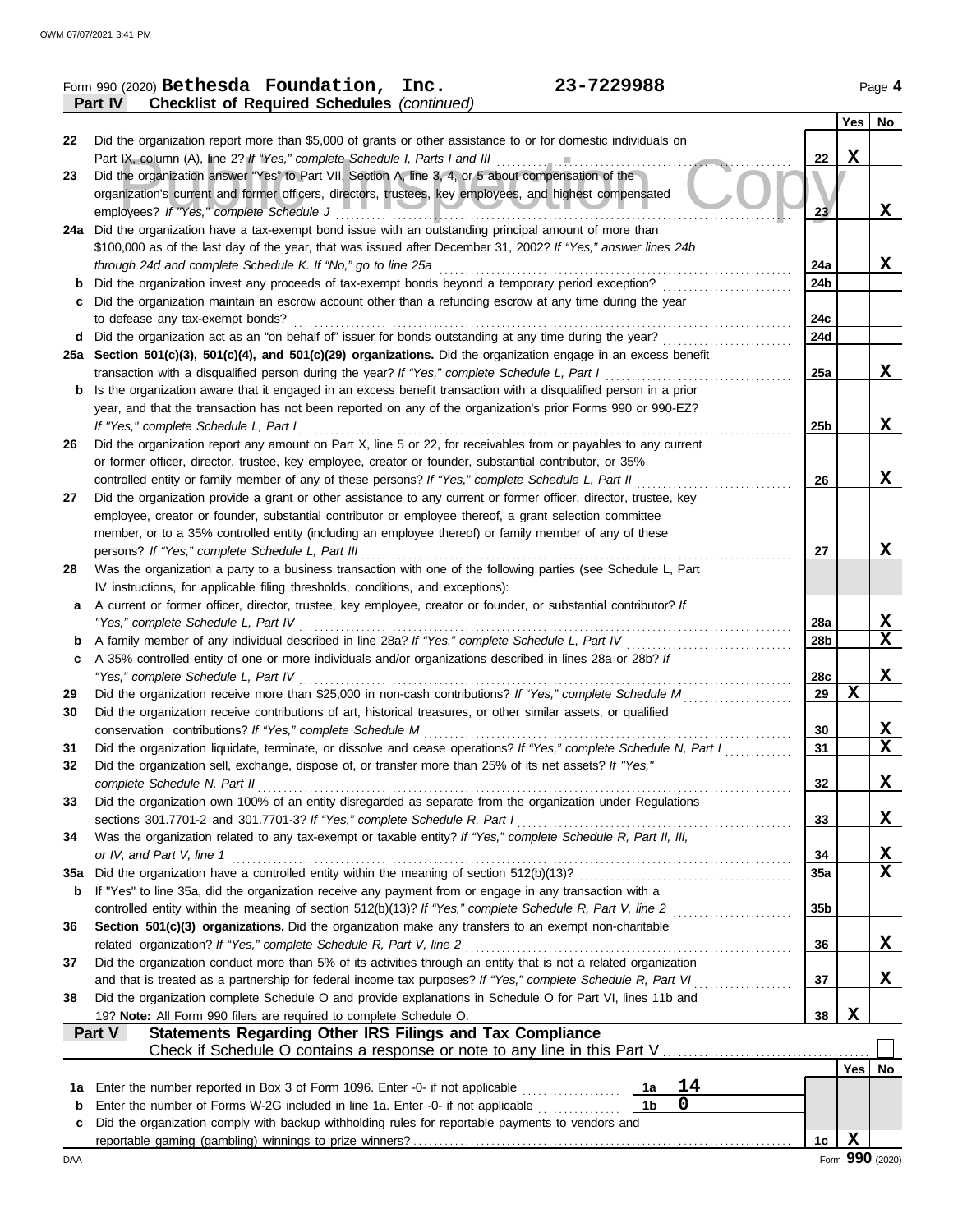|        | Form 990 (2020) Bethesda Foundation, Inc.<br>23-7229988                                                                            |                |     | Page 5 |
|--------|------------------------------------------------------------------------------------------------------------------------------------|----------------|-----|--------|
|        | Statements Regarding Other IRS Filings and Tax Compliance (continued)<br>Part V                                                    |                |     |        |
|        |                                                                                                                                    |                | Yes | No     |
| 2a     | Enter the number of employees reported on Form W-3, Transmittal of Wage and Tax                                                    |                |     |        |
|        | 5<br>Statements, filed for the calendar year ending with or within the year covered by this return<br>2a                           |                |     |        |
| b      | If at least one is reported on line 2a, did the organization file all required federal employment tax returns?                     | 2 <sub>b</sub> | X   |        |
|        | Note: If the sum of lines 1a and 2a is greater than 250, you may be required to e-file (see instructions)                          |                |     |        |
| За     | Did the organization have unrelated business gross income of \$1,000 or more during the year?                                      | 3a             |     | x      |
| b      | If "Yes," has it filed a Form 990-T for this year? If "No" to line 3b, provide an explanation on Schedule O                        | 3 <sub>b</sub> |     |        |
| 4a     | At any time during the calendar year, did the organization have an interest in, or a signature or other authority over,            |                |     |        |
|        | a financial account in a foreign country (such as a bank account, securities account, or other financial account)?                 | 4a             |     | X      |
| b      | If "Yes," enter the name of the foreign country <b>u</b>                                                                           |                |     |        |
|        | See instructions for filing requirements for FinCEN Form 114, Report of Foreign Bank and Financial Accounts (FBAR).                |                |     |        |
| 5а     | Was the organization a party to a prohibited tax shelter transaction at any time during the tax year?                              | 5a             |     | X      |
| b      | Did any taxable party notify the organization that it was or is a party to a prohibited tax shelter transaction?                   | 5 <sub>b</sub> |     | X      |
| с      | If "Yes" to line 5a or 5b, did the organization file Form 8886-T?                                                                  | 5 <sub>c</sub> |     |        |
| 6a     | Does the organization have annual gross receipts that are normally greater than \$100,000, and did the                             |                |     |        |
|        | organization solicit any contributions that were not tax deductible as charitable contributions?                                   | 6a             |     | X      |
| b      | If "Yes," did the organization include with every solicitation an express statement that such contributions or                     |                |     |        |
|        | gifts were not tax deductible?                                                                                                     | 6b             |     |        |
| 7      | Organizations that may receive deductible contributions under section 170(c).                                                      |                |     |        |
| a      | Did the organization receive a payment in excess of \$75 made partly as a contribution and partly for goods                        |                |     |        |
|        | and services provided to the payor?                                                                                                | 7a             |     | X      |
| b      | If "Yes," did the organization notify the donor of the value of the goods or services provided?                                    | 7b             |     |        |
| c      | Did the organization sell, exchange, or otherwise dispose of tangible personal property for which it was                           |                |     |        |
|        | required to file Form 8282?                                                                                                        | 7c             |     | X      |
| d      | 7d<br>If "Yes," indicate the number of Forms 8282 filed during the year                                                            |                |     |        |
| е      | Did the organization receive any funds, directly or indirectly, to pay premiums on a personal benefit contract?                    | 7e             |     | X      |
| t      | Did the organization, during the year, pay premiums, directly or indirectly, on a personal benefit contract?                       | 7f             |     | X      |
|        | If the organization received a contribution of qualified intellectual property, did the organization file Form 8899 as required?   | 7g             |     |        |
| g<br>h | If the organization received a contribution of cars, boats, airplanes, or other vehicles, did the organization file a Form 1098-C? | 7h             |     |        |
| 8      | Sponsoring organizations maintaining donor advised funds. Did a donor advised fund maintained by the                               |                |     |        |
|        | sponsoring organization have excess business holdings at any time during the year?                                                 | 8              |     |        |
| 9      | Sponsoring organizations maintaining donor advised funds.                                                                          |                |     |        |
| a      | Did the sponsoring organization make any taxable distributions under section 4966?                                                 | 9а             |     |        |
| b      | Did the sponsoring organization make a distribution to a donor, donor advisor, or related person?                                  | 9b             |     |        |
| 10     | Section 501(c)(7) organizations. Enter:                                                                                            |                |     |        |
|        | 10a <br>Initiation fees and capital contributions included on Part VIII, line 12 [11][11][11][11][11][11][11][11][11]              |                |     |        |
| b      | Gross receipts, included on Form 990, Part VIII, line 12, for public use of club facilities<br>10b                                 |                |     |        |
| 11     | Section 501(c)(12) organizations. Enter:                                                                                           |                |     |        |
|        | 11a<br>Gross income from members or shareholders                                                                                   |                |     |        |
| а<br>b | Gross income from other sources (Do not net amounts due or paid to other sources                                                   |                |     |        |
|        | 11 <sub>b</sub><br>against amounts due or received from them.)                                                                     |                |     |        |
|        | Section 4947(a)(1) non-exempt charitable trusts. Is the organization filing Form 990 in lieu of Form 1041?                         | 12a            |     |        |
| 12a    |                                                                                                                                    |                |     |        |
| b      | If "Yes," enter the amount of tax-exempt interest received or accrued during the year<br>12b                                       |                |     |        |
| 13     | Section 501(c)(29) qualified nonprofit health insurance issuers.                                                                   | 13a            |     |        |
| a      | Is the organization licensed to issue qualified health plans in more than one state?                                               |                |     |        |
|        | Note: See the instructions for additional information the organization must report on Schedule O.                                  |                |     |        |
| b      | Enter the amount of reserves the organization is required to maintain by the states in which                                       |                |     |        |
|        | 13 <sub>b</sub><br>13 <sub>c</sub>                                                                                                 |                |     |        |
| c      | Enter the amount of reserves on hand                                                                                               | 14a            |     |        |
| 14a    | Did the organization receive any payments for indoor tanning services during the tax year?                                         |                |     | x      |
| b      | If "Yes," has it filed a Form 720 to report these payments? If "No," provide an explanation on Schedule O                          | 14b            |     |        |
| 15     | Is the organization subject to the section 4960 tax on payment(s) of more than \$1,000,000 in remuneration or                      |                |     |        |
|        | excess parachute payment(s) during the year?                                                                                       | 15             |     | X      |
|        | If "Yes," see instructions and file Form 4720, Schedule N.                                                                         |                |     |        |
| 16     | Is the organization an educational institution subject to the section 4968 excise tax on net investment income?                    | 16             |     | X      |
|        | If "Yes," complete Form 4720, Schedule O.                                                                                          |                |     |        |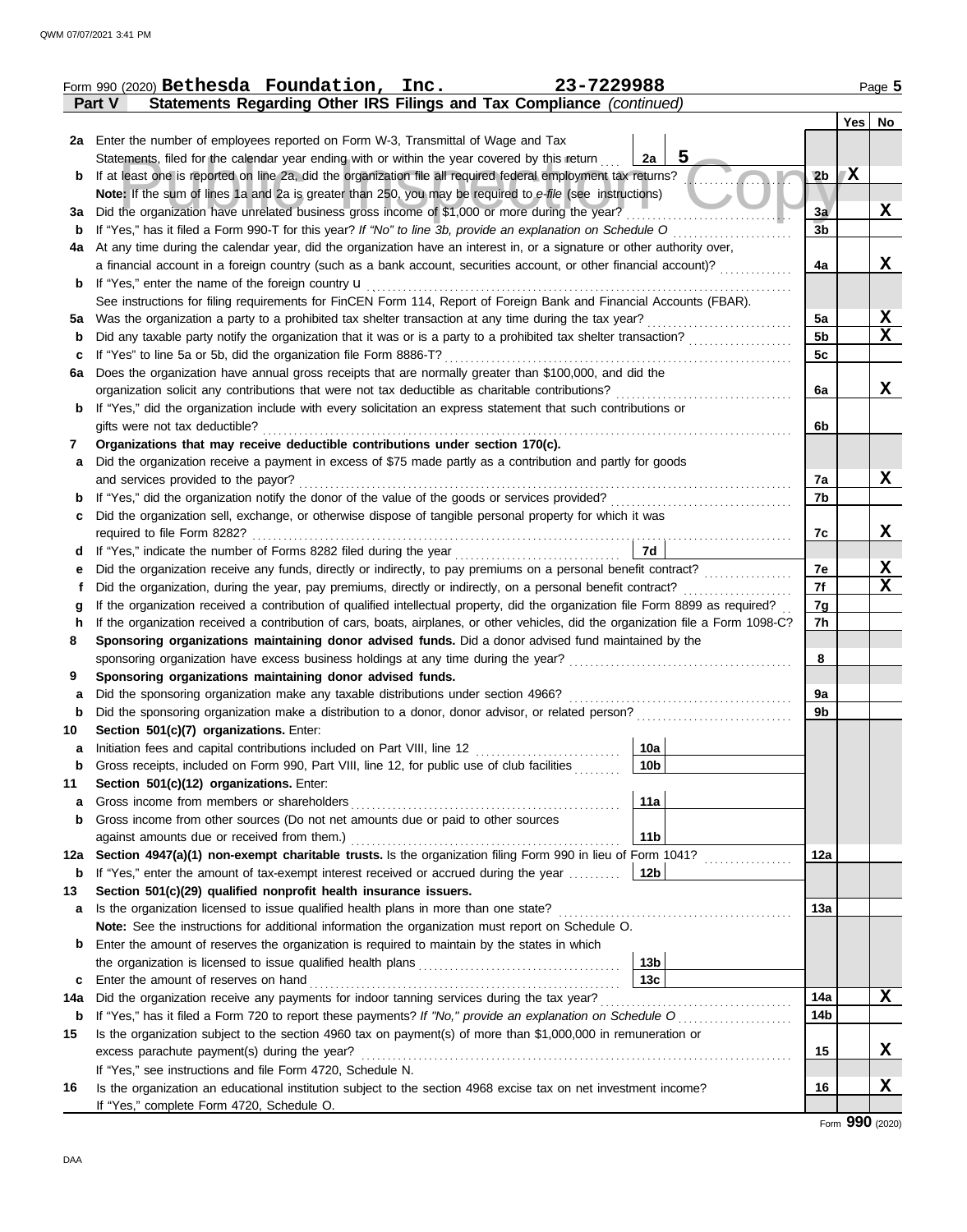|                                                                                                             | 23-7229988<br>Form 990 (2020) $\texttt{Bethesda}$ $\texttt{Foundation, Inc.}$                                                                |                 |     | Page $6$     |  |  |  |  |  |
|-------------------------------------------------------------------------------------------------------------|----------------------------------------------------------------------------------------------------------------------------------------------|-----------------|-----|--------------|--|--|--|--|--|
|                                                                                                             | Part VI<br>Governance, Management, and Disclosure For each "Yes" response to lines 2 through 7b below, and for a "No"                        |                 |     |              |  |  |  |  |  |
|                                                                                                             | response to line 8a, 8b, or 10b below, describe the circumstances, processes, or changes on Schedule O. See instructions.                    |                 |     |              |  |  |  |  |  |
|                                                                                                             | Check if Schedule O contains a response or note to any line in this Part VI.                                                                 |                 |     |              |  |  |  |  |  |
|                                                                                                             | Section A. Governing Body and Management                                                                                                     |                 |     |              |  |  |  |  |  |
|                                                                                                             |                                                                                                                                              |                 | Yes | No           |  |  |  |  |  |
| 1a                                                                                                          | 9<br>1a<br>Enter the number of voting members of the governing body at the end of the tax year                                               |                 |     |              |  |  |  |  |  |
|                                                                                                             | If there are material differences in voting rights among members of the governing body, or                                                   |                 |     |              |  |  |  |  |  |
|                                                                                                             | if the governing body delegated broad authority to an executive committee or similar                                                         |                 |     |              |  |  |  |  |  |
|                                                                                                             | committee, explain on Schedule O.                                                                                                            |                 |     |              |  |  |  |  |  |
| b                                                                                                           | 9<br>Enter the number of voting members included on line 1a, above, who are independent<br>1b                                                |                 |     |              |  |  |  |  |  |
| 2                                                                                                           | Did any officer, director, trustee, or key employee have a family relationship or a business relationship with                               |                 |     |              |  |  |  |  |  |
|                                                                                                             | any other officer, director, trustee, or key employee?                                                                                       | 2               |     | $\mathbf x$  |  |  |  |  |  |
| 3                                                                                                           | Did the organization delegate control over management duties customarily performed by or under the direct                                    |                 |     |              |  |  |  |  |  |
|                                                                                                             | supervision of officers, directors, trustees, or key employees to a management company or other person?                                      | 3               |     | $\mathbf{x}$ |  |  |  |  |  |
| 4                                                                                                           | Did the organization make any significant changes to its governing documents since the prior Form 990 was filed?                             | 4               |     | X            |  |  |  |  |  |
| 5                                                                                                           | Did the organization become aware during the year of a significant diversion of the organization's assets?                                   | 5               |     | X            |  |  |  |  |  |
| 6                                                                                                           | Did the organization have members or stockholders?                                                                                           | 6               |     | X            |  |  |  |  |  |
|                                                                                                             |                                                                                                                                              |                 |     |              |  |  |  |  |  |
| 7a                                                                                                          | Did the organization have members, stockholders, or other persons who had the power to elect or appoint                                      |                 |     | X            |  |  |  |  |  |
|                                                                                                             | one or more members of the governing body?                                                                                                   | 7a              |     |              |  |  |  |  |  |
| b                                                                                                           | Are any governance decisions of the organization reserved to (or subject to approval by) members,                                            |                 |     |              |  |  |  |  |  |
|                                                                                                             | stockholders, or persons other than the governing body?                                                                                      | 7b              |     | X            |  |  |  |  |  |
| 8                                                                                                           | Did the organization contemporaneously document the meetings held or written actions undertaken during the year by the following:            |                 |     |              |  |  |  |  |  |
| а                                                                                                           | The governing body?                                                                                                                          | 8a              | Х   |              |  |  |  |  |  |
| b                                                                                                           | Each committee with authority to act on behalf of the governing body?                                                                        | 8b              | X   |              |  |  |  |  |  |
| 9                                                                                                           | Is there any officer, director, trustee, or key employee listed in Part VII, Section A, who cannot be reached at                             |                 |     |              |  |  |  |  |  |
|                                                                                                             |                                                                                                                                              | 9               |     | X            |  |  |  |  |  |
|                                                                                                             | Section B. Policies (This Section B requests information about policies not required by the Internal Revenue Code.                           |                 |     |              |  |  |  |  |  |
|                                                                                                             |                                                                                                                                              |                 | Yes | No           |  |  |  |  |  |
|                                                                                                             | <b>10a</b> Did the organization have local chapters, branches, or affiliates?                                                                | 10a             |     | X            |  |  |  |  |  |
|                                                                                                             | <b>b</b> If "Yes," did the organization have written policies and procedures governing the activities of such chapters,                      |                 |     |              |  |  |  |  |  |
| affiliates, and branches to ensure their operations are consistent with the organization's exempt purposes? |                                                                                                                                              |                 |     |              |  |  |  |  |  |
|                                                                                                             | 11a Has the organization provided a complete copy of this Form 990 to all members of its governing body before filing the form?              |                 |     |              |  |  |  |  |  |
|                                                                                                             | <b>b</b> Describe in Schedule O the process, if any, used by the organization to review this Form 990.                                       |                 |     |              |  |  |  |  |  |
|                                                                                                             | 12a Did the organization have a written conflict of interest policy? If "No," go to line 13                                                  | 12a             | X   |              |  |  |  |  |  |
|                                                                                                             | <b>b</b> Were officers, directors, or trustees, and key employees required to disclose annually interests that could give rise to conflicts? | 12 <sub>b</sub> | X   |              |  |  |  |  |  |
| c                                                                                                           | Did the organization regularly and consistently monitor and enforce compliance with the policy? If "Yes,"                                    |                 |     |              |  |  |  |  |  |
|                                                                                                             | describe in Schedule O how this was done                                                                                                     | 12c             | X   |              |  |  |  |  |  |
| 13                                                                                                          | Did the organization have a written whistleblower policy?                                                                                    | 13              | X   |              |  |  |  |  |  |
| 14                                                                                                          | Did the organization have a written document retention and destruction policy?                                                               | 14              | X   |              |  |  |  |  |  |
| 15                                                                                                          | Did the process for determining compensation of the following persons include a review and approval by                                       |                 |     |              |  |  |  |  |  |
|                                                                                                             | independent persons, comparability data, and contemporaneous substantiation of the deliberation and decision?                                |                 |     |              |  |  |  |  |  |
| a                                                                                                           | The organization's CEO, Executive Director, or top management official                                                                       | 15a             | X   |              |  |  |  |  |  |
|                                                                                                             | <b>b</b> Other officers or key employees of the organization                                                                                 | 15b             |     | $\mathbf X$  |  |  |  |  |  |
|                                                                                                             | If "Yes" to line 15a or 15b, describe the process in Schedule O (see instructions).                                                          |                 |     |              |  |  |  |  |  |
|                                                                                                             | 16a Did the organization invest in, contribute assets to, or participate in a joint venture or similar arrangement                           |                 |     |              |  |  |  |  |  |
|                                                                                                             | with a taxable entity during the year?                                                                                                       | 16a             |     | Х            |  |  |  |  |  |
|                                                                                                             | <b>b</b> If "Yes," did the organization follow a written policy or procedure requiring the organization to evaluate its                      |                 |     |              |  |  |  |  |  |
|                                                                                                             | participation in joint venture arrangements under applicable federal tax law, and take steps to safeguard the                                |                 |     |              |  |  |  |  |  |
|                                                                                                             |                                                                                                                                              | 16b             |     |              |  |  |  |  |  |
|                                                                                                             | Section C. Disclosure                                                                                                                        |                 |     |              |  |  |  |  |  |
| 17                                                                                                          | List the states with which a copy of this Form 990 is required to be filed $\mathbf u$ None                                                  |                 |     |              |  |  |  |  |  |
| 18                                                                                                          | Section 6104 requires an organization to make its Forms 1023 (1024 or 1024-A, if applicable), 990, and 990-T (Section 501(c)                 |                 |     |              |  |  |  |  |  |
|                                                                                                             | (3)s only) available for public inspection. Indicate how you made these available. Check all that apply.                                     |                 |     |              |  |  |  |  |  |
|                                                                                                             | Other (explain on Schedule O)                                                                                                                |                 |     |              |  |  |  |  |  |
| 19                                                                                                          | Describe on Schedule O whether (and if so, how) the organization made its governing documents, conflict of interest policy, and              |                 |     |              |  |  |  |  |  |
|                                                                                                             | financial statements available to the public during the tax year.                                                                            |                 |     |              |  |  |  |  |  |
| 20                                                                                                          | State the name, address, and telephone number of the person who possesses the organization's books and records u                             |                 |     |              |  |  |  |  |  |
|                                                                                                             | 4901 E Dry Creek Rd, Ste 160<br>Rosa L. Huber                                                                                                |                 |     |              |  |  |  |  |  |
|                                                                                                             |                                                                                                                                              |                 |     |              |  |  |  |  |  |

| Centennial |  |
|------------|--|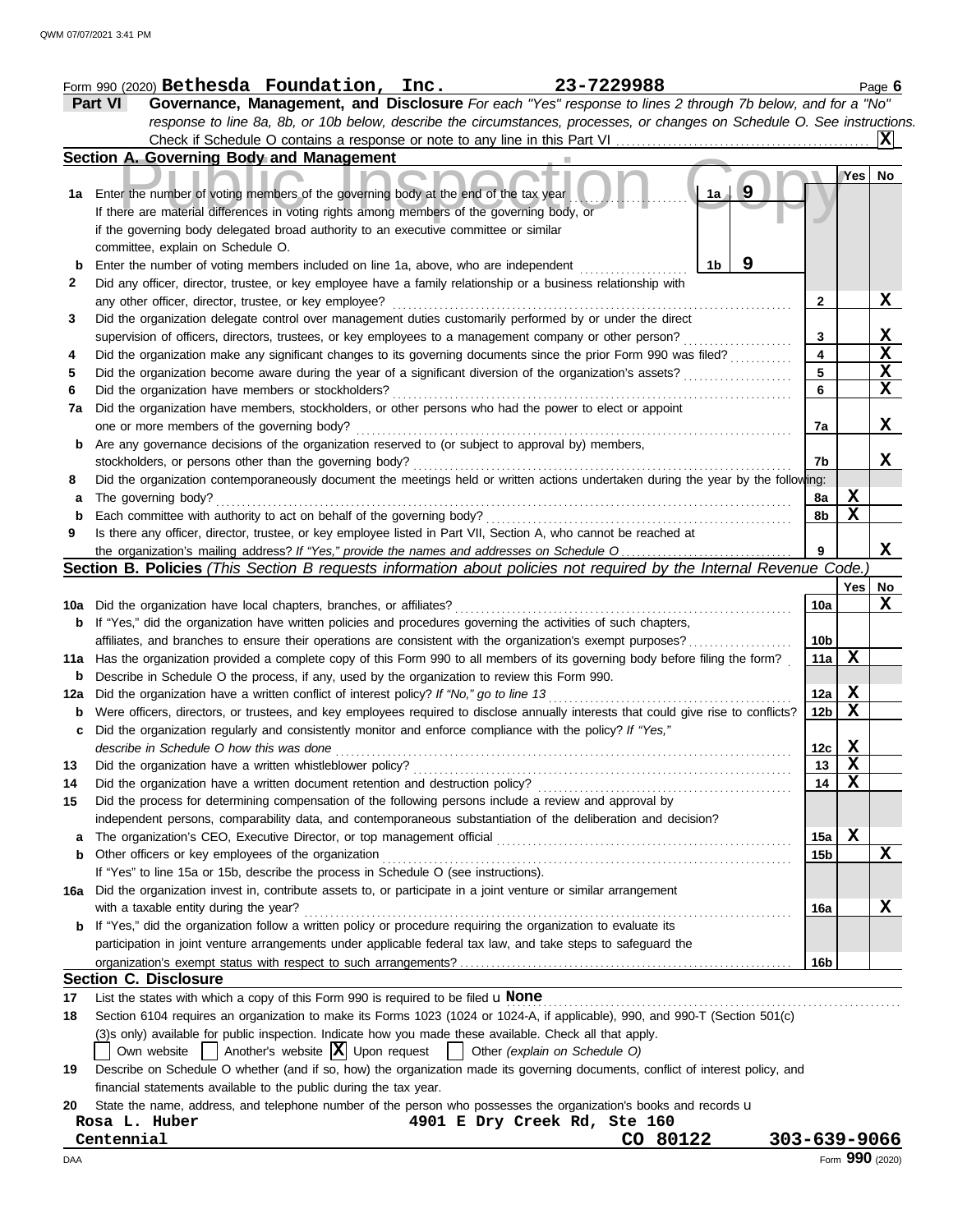| Form 990 (2020) Bethesda Foundation, Inc. $23-7229988$                                                                                                                                                                                                                                                                        |                      |                           |              |         |              |                                                              |        |                                                                              |                              | Page 7                                    |  |  |
|-------------------------------------------------------------------------------------------------------------------------------------------------------------------------------------------------------------------------------------------------------------------------------------------------------------------------------|----------------------|---------------------------|--------------|---------|--------------|--------------------------------------------------------------|--------|------------------------------------------------------------------------------|------------------------------|-------------------------------------------|--|--|
| Part VII Compensation of Officers, Directors, Trustees, Key Employees, Highest Compensated Employees, and                                                                                                                                                                                                                     |                      |                           |              |         |              |                                                              |        |                                                                              |                              |                                           |  |  |
| <b>Independent Contractors</b>                                                                                                                                                                                                                                                                                                |                      |                           |              |         |              |                                                              |        |                                                                              |                              |                                           |  |  |
|                                                                                                                                                                                                                                                                                                                               |                      |                           |              |         |              |                                                              |        | Check if Schedule O contains a response or note to any line in this Part VII |                              |                                           |  |  |
| Section A. Officers, Directors, Trustees, Key Employees, and Highest Compensated Employees                                                                                                                                                                                                                                    |                      |                           |              |         |              |                                                              |        |                                                                              |                              |                                           |  |  |
| 1a Complete this table for all persons required to be listed. Report compensation for the calendar year ending with or within the<br>organization's tax year.                                                                                                                                                                 |                      |                           |              |         |              |                                                              |        |                                                                              |                              |                                           |  |  |
| • List all of the organization's current officers, directors, trustees (whether individuals or organizations), regardless of amount of<br>compensation. Enter -0- in columns (D), (E), and (F) if no compensation was paid.                                                                                                   |                      |                           |              |         |              |                                                              |        |                                                                              |                              |                                           |  |  |
| • List all of the organization's current key employees, if any. See instructions for definition of "key employee."                                                                                                                                                                                                            |                      |                           |              |         |              |                                                              |        |                                                                              |                              |                                           |  |  |
| • List the organization's five current highest compensated employees (other than an officer, director, trustee, or key employee)<br>who received reportable compensation (Box 5 of Form W-2 and/or Box 7 of Form 1099-MISC) of more than \$100,000 from the<br>organization and any related organizations.                    |                      |                           |              |         |              |                                                              |        |                                                                              |                              |                                           |  |  |
| • List all of the organization's former officers, key employees, and highest compensated employees who received more than<br>\$100,000 of reportable compensation from the organization and any related organizations.                                                                                                        |                      |                           |              |         |              |                                                              |        |                                                                              |                              |                                           |  |  |
| • List all of the organization's former directors or trustees that received, in the capacity as a former director or trustee of the<br>organization, more than \$10,000 of reportable compensation from the organization and any related organizations.<br>See instructions for the order in which to list the persons above. |                      |                           |              |         |              |                                                              |        |                                                                              |                              |                                           |  |  |
| Check this box if neither the organization nor any related organization compensated any current officer, director, or trustee.                                                                                                                                                                                                |                      |                           |              |         |              |                                                              |        |                                                                              |                              |                                           |  |  |
| (A)                                                                                                                                                                                                                                                                                                                           | (B)                  |                           |              |         | (C)          |                                                              |        | (D)                                                                          | (E)                          | (F)                                       |  |  |
| Name and title                                                                                                                                                                                                                                                                                                                | Average              |                           |              |         | Position     |                                                              |        | Reportable                                                                   | Reportable                   | Estimated amount                          |  |  |
|                                                                                                                                                                                                                                                                                                                               | hours<br>per week    |                           |              |         |              | (do not check more than one<br>box, unless person is both an |        | compensation<br>from the                                                     | compensation<br>from related | of other<br>compensation                  |  |  |
|                                                                                                                                                                                                                                                                                                                               | (list any            |                           |              |         |              | officer and a director/trustee)                              |        | organization                                                                 | organizations                | from the                                  |  |  |
|                                                                                                                                                                                                                                                                                                                               | hours for<br>related |                           |              |         |              |                                                              |        | (W-2/1099-MISC)                                                              | (W-2/1099-MISC)              | organization and<br>related organizations |  |  |
|                                                                                                                                                                                                                                                                                                                               | organizations        | Individual<br>or director | nstitutional | Officer | Key employee |                                                              | Former |                                                                              |                              |                                           |  |  |
|                                                                                                                                                                                                                                                                                                                               | below                |                           |              |         |              |                                                              |        |                                                                              |                              |                                           |  |  |
|                                                                                                                                                                                                                                                                                                                               | dotted line)         | trustee                   |              |         |              |                                                              |        |                                                                              |                              |                                           |  |  |
|                                                                                                                                                                                                                                                                                                                               |                      |                           | trustee      |         |              | Highest compensated<br>employee                              |        |                                                                              |                              |                                           |  |  |
| $(1)$ Sid Cook                                                                                                                                                                                                                                                                                                                |                      |                           |              |         |              |                                                              |        |                                                                              |                              |                                           |  |  |
|                                                                                                                                                                                                                                                                                                                               | 1.00                 |                           |              |         |              |                                                              |        |                                                                              |                              |                                           |  |  |
|                                                                                                                                                                                                                                                                                                                               |                      |                           |              |         |              |                                                              |        |                                                                              |                              |                                           |  |  |
| Director                                                                                                                                                                                                                                                                                                                      | 0.00                 | $\mathbf x$               |              |         |              |                                                              |        | 0                                                                            | 0                            | 0                                         |  |  |
| (2) Joy Engelsman                                                                                                                                                                                                                                                                                                             |                      |                           |              |         |              |                                                              |        |                                                                              |                              |                                           |  |  |
|                                                                                                                                                                                                                                                                                                                               | 1.00                 |                           |              |         |              |                                                              |        |                                                                              |                              |                                           |  |  |
| Director                                                                                                                                                                                                                                                                                                                      | 0.00                 | $\mathbf x$               |              |         |              |                                                              |        | 0                                                                            | 0                            | $\mathbf 0$                               |  |  |
| (3) Kent Higgins                                                                                                                                                                                                                                                                                                              | 1.00                 |                           |              |         |              |                                                              |        |                                                                              |                              |                                           |  |  |
| Director                                                                                                                                                                                                                                                                                                                      | 0.00                 | X                         |              |         |              |                                                              |        | 0                                                                            | 0                            | $\mathbf 0$                               |  |  |
| $(4)$ Melvin<br>Medema                                                                                                                                                                                                                                                                                                        |                      |                           |              |         |              |                                                              |        |                                                                              |                              |                                           |  |  |
|                                                                                                                                                                                                                                                                                                                               | 1.00                 |                           |              |         |              |                                                              |        |                                                                              |                              |                                           |  |  |
| Director                                                                                                                                                                                                                                                                                                                      | 0.00                 | X                         |              |         |              |                                                              |        | 0                                                                            | 0                            | $\mathbf 0$                               |  |  |
| (5) Barbara De Groot                                                                                                                                                                                                                                                                                                          | Nichols              |                           |              |         |              |                                                              |        |                                                                              |                              |                                           |  |  |
|                                                                                                                                                                                                                                                                                                                               | 1.00                 |                           |              |         |              |                                                              |        |                                                                              |                              |                                           |  |  |
| Director                                                                                                                                                                                                                                                                                                                      | 0.00                 | X                         |              |         |              |                                                              |        | 0                                                                            | 0                            | 0                                         |  |  |
| (6) Dale Schlotzhauer                                                                                                                                                                                                                                                                                                         |                      |                           |              |         |              |                                                              |        |                                                                              |                              |                                           |  |  |
|                                                                                                                                                                                                                                                                                                                               | 1.00                 |                           |              |         |              |                                                              |        |                                                                              |                              |                                           |  |  |
| Director                                                                                                                                                                                                                                                                                                                      | 0.00                 | $\mathbf X$               |              |         |              |                                                              |        | 0                                                                            | 0                            | 0                                         |  |  |
| (7) Sid Overton                                                                                                                                                                                                                                                                                                               |                      |                           |              |         |              |                                                              |        |                                                                              |                              |                                           |  |  |
|                                                                                                                                                                                                                                                                                                                               | 2.00                 |                           |              |         |              |                                                              |        |                                                                              |                              |                                           |  |  |
| Chair                                                                                                                                                                                                                                                                                                                         |                      |                           |              | X       |              |                                                              |        | 0                                                                            | 0                            |                                           |  |  |
|                                                                                                                                                                                                                                                                                                                               | 0.00                 | X                         |              |         |              |                                                              |        |                                                                              |                              | 0                                         |  |  |
| (8) Jim Heckman                                                                                                                                                                                                                                                                                                               |                      |                           |              |         |              |                                                              |        |                                                                              |                              |                                           |  |  |
|                                                                                                                                                                                                                                                                                                                               | 2.00                 |                           |              |         |              |                                                              |        |                                                                              |                              |                                           |  |  |
| Vice Chair/Secretary                                                                                                                                                                                                                                                                                                          | 0.00                 | X                         |              |         |              |                                                              |        | 0                                                                            | $\mathbf 0$                  | 0                                         |  |  |
| (9) Scott R. Thompson                                                                                                                                                                                                                                                                                                         |                      |                           |              |         |              |                                                              |        |                                                                              |                              |                                           |  |  |

**0.00 X X 0 0 0**

**0.00 X 84,000 0 6,879**

**(11)**

**(10) Rosa L. Huber**

. . . . . . . . . . . . . . . . . . . . . . . . . . . . . . . . . . . . . . . . . . . . . . . . . . . . .

. . . . . . . . . . . . . . . . . . . . . . . . . . . . . . . . . . . . . . . . . . . . . . . . . . . . . **Treasurer**

**2.00**

**40.00**

**Exec Director/CEO**  $10.00$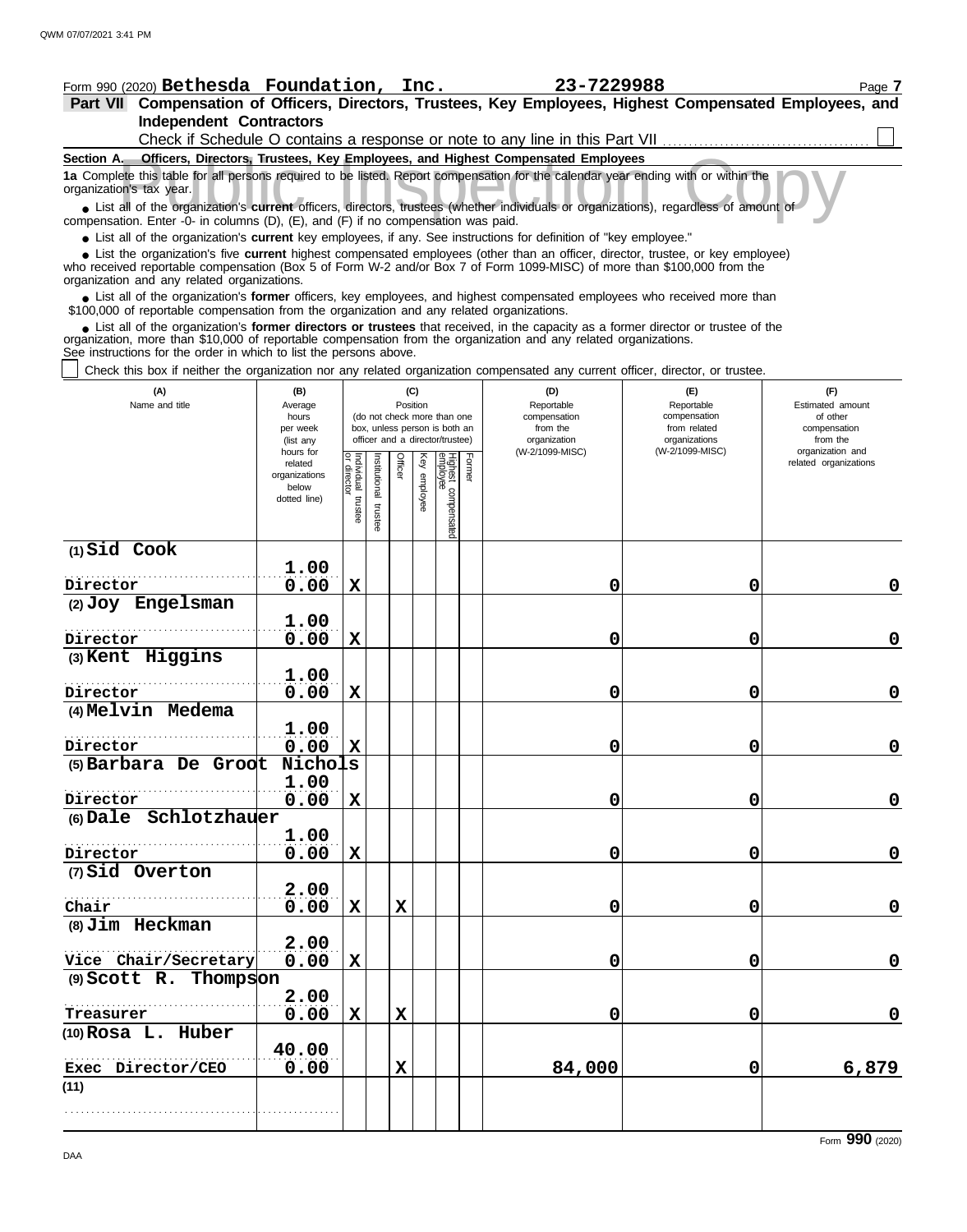QWM 07/07/2021 3:41 PM

|              | Form 990 (2020) Bethesda Foundation, Inc.<br>Section A. Officers, Directors, Trustees, Key Employees, and Highest Compensated Employees (continued)<br><b>Part VII</b>                 |                                                                |                                                                                                                    |                      |                                     |              |                                |        | 23-7229988                                                    |                                                                    | Page 8                                                          |                                           |       |  |  |
|--------------|----------------------------------------------------------------------------------------------------------------------------------------------------------------------------------------|----------------------------------------------------------------|--------------------------------------------------------------------------------------------------------------------|----------------------|-------------------------------------|--------------|--------------------------------|--------|---------------------------------------------------------------|--------------------------------------------------------------------|-----------------------------------------------------------------|-------------------------------------------|-------|--|--|
|              | (A)<br>Name and title                                                                                                                                                                  | (B)<br>Average<br>hours<br>per week<br>(list any               | (C)<br>Position<br>(do not check more than one<br>box, unless person is both an<br>officer and a director/trustee) |                      |                                     |              |                                |        | (D)<br>Reportable<br>compensation<br>from the<br>organization | (E)<br>Reportable<br>compensation<br>from related<br>organizations | (F)<br>Estimated amount<br>of other<br>compensation<br>from the |                                           |       |  |  |
| Pur          |                                                                                                                                                                                        | hours for<br>related<br>organizations<br>below<br>dotted line) | ndividual trustee<br>or director                                                                                   | nstitutional trustee | Officer<br>$\overline{\phantom{a}}$ | Key employee | Highest compensate<br>employee | Former | (W-2/1099-MISC)                                               | (W-2/1099-MISC)                                                    |                                                                 | organization and<br>related organizations |       |  |  |
|              |                                                                                                                                                                                        |                                                                |                                                                                                                    |                      |                                     |              |                                |        |                                                               |                                                                    |                                                                 |                                           |       |  |  |
|              |                                                                                                                                                                                        |                                                                |                                                                                                                    |                      |                                     |              |                                |        |                                                               |                                                                    |                                                                 |                                           |       |  |  |
|              |                                                                                                                                                                                        |                                                                |                                                                                                                    |                      |                                     |              |                                |        |                                                               |                                                                    |                                                                 |                                           |       |  |  |
|              |                                                                                                                                                                                        |                                                                |                                                                                                                    |                      |                                     |              |                                |        |                                                               |                                                                    |                                                                 |                                           |       |  |  |
|              |                                                                                                                                                                                        |                                                                |                                                                                                                    |                      |                                     |              |                                |        |                                                               |                                                                    |                                                                 |                                           |       |  |  |
|              |                                                                                                                                                                                        |                                                                |                                                                                                                    |                      |                                     |              |                                |        |                                                               |                                                                    |                                                                 |                                           |       |  |  |
|              |                                                                                                                                                                                        |                                                                |                                                                                                                    |                      |                                     |              |                                |        |                                                               |                                                                    |                                                                 |                                           |       |  |  |
|              |                                                                                                                                                                                        |                                                                |                                                                                                                    |                      |                                     |              |                                |        | 84,000                                                        |                                                                    |                                                                 |                                           | 6,879 |  |  |
| c            | Total from continuation sheets to Part VII, Section A                                                                                                                                  |                                                                |                                                                                                                    |                      |                                     |              |                                | u<br>u |                                                               |                                                                    |                                                                 |                                           |       |  |  |
| d            |                                                                                                                                                                                        |                                                                |                                                                                                                    |                      |                                     |              |                                | u      | 84,000                                                        |                                                                    |                                                                 |                                           | 6,879 |  |  |
| $\mathbf{2}$ | Total number of individuals (including but not limited to those listed above) who received more than \$100,000 of<br>reportable compensation from the organization $\mathbf{u}$        |                                                                |                                                                                                                    |                      |                                     |              |                                |        |                                                               |                                                                    |                                                                 |                                           |       |  |  |
|              |                                                                                                                                                                                        |                                                                |                                                                                                                    |                      |                                     |              |                                |        |                                                               |                                                                    |                                                                 | Yes                                       | No    |  |  |
| 3            | Did the organization list any <b>former</b> officer, director, trustee, key employee, or highest compensated<br>employee on line 1a? If "Yes," complete Schedule J for such individual |                                                                |                                                                                                                    |                      |                                     |              |                                |        |                                                               |                                                                    | 3                                                               |                                           | X     |  |  |
| 4            | For any individual listed on line 1a, is the sum of reportable compensation and other compensation from the                                                                            |                                                                |                                                                                                                    |                      |                                     |              |                                |        |                                                               |                                                                    |                                                                 |                                           |       |  |  |
|              | organization and related organizations greater than \$150,000? If "Yes," complete Schedule J for such<br>individual                                                                    |                                                                |                                                                                                                    |                      |                                     |              |                                |        |                                                               |                                                                    | 4                                                               |                                           | x     |  |  |
| 5            | Did any person listed on line 1a receive or accrue compensation from any unrelated organization or individual                                                                          |                                                                |                                                                                                                    |                      |                                     |              |                                |        |                                                               |                                                                    |                                                                 |                                           |       |  |  |
|              | Section B. Independent Contractors                                                                                                                                                     |                                                                |                                                                                                                    |                      |                                     |              |                                |        |                                                               |                                                                    | 5                                                               |                                           | X     |  |  |
| 1            | Complete this table for your five highest compensated independent contractors that received more than \$100,000 of                                                                     |                                                                |                                                                                                                    |                      |                                     |              |                                |        |                                                               |                                                                    |                                                                 |                                           |       |  |  |
|              | compensation from the organization. Report compensation for the calendar year ending with or within the organization's tax year.                                                       |                                                                |                                                                                                                    |                      |                                     |              |                                |        |                                                               |                                                                    |                                                                 |                                           |       |  |  |
|              |                                                                                                                                                                                        | (A)<br>Name and business address                               |                                                                                                                    |                      |                                     |              |                                |        |                                                               | (B)<br>Description of services                                     |                                                                 | (C)<br>Compensation                       |       |  |  |
|              |                                                                                                                                                                                        |                                                                |                                                                                                                    |                      |                                     |              |                                |        |                                                               |                                                                    |                                                                 |                                           |       |  |  |
|              |                                                                                                                                                                                        |                                                                |                                                                                                                    |                      |                                     |              |                                |        |                                                               |                                                                    |                                                                 |                                           |       |  |  |
|              |                                                                                                                                                                                        |                                                                |                                                                                                                    |                      |                                     |              |                                |        |                                                               |                                                                    |                                                                 |                                           |       |  |  |
|              |                                                                                                                                                                                        |                                                                |                                                                                                                    |                      |                                     |              |                                |        |                                                               |                                                                    |                                                                 |                                           |       |  |  |
|              |                                                                                                                                                                                        |                                                                |                                                                                                                    |                      |                                     |              |                                |        |                                                               |                                                                    |                                                                 |                                           |       |  |  |
|              |                                                                                                                                                                                        |                                                                |                                                                                                                    |                      |                                     |              |                                |        |                                                               |                                                                    |                                                                 |                                           |       |  |  |
|              |                                                                                                                                                                                        |                                                                |                                                                                                                    |                      |                                     |              |                                |        |                                                               |                                                                    |                                                                 |                                           |       |  |  |
| 2            | Total number of independent contractors (including but not limited to those listed above) who                                                                                          |                                                                |                                                                                                                    |                      |                                     |              |                                |        |                                                               |                                                                    |                                                                 |                                           |       |  |  |

| \$100,000 of<br>received<br>more<br>than<br>compensation<br>e organization <b>u</b><br>trom<br>the |                           |
|----------------------------------------------------------------------------------------------------|---------------------------|
| DAA                                                                                                | ۵Q<br>(2020<br>Form<br>-- |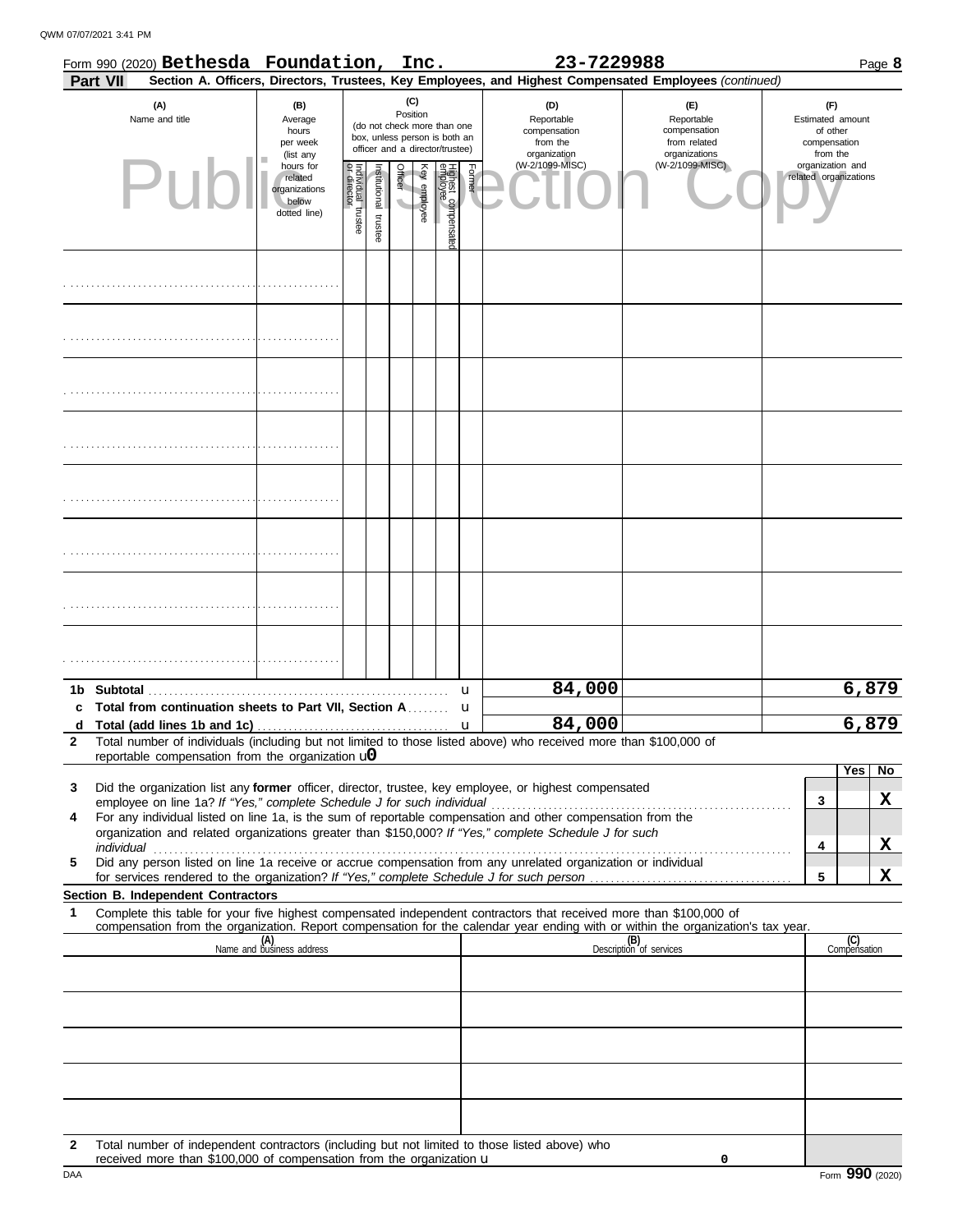|                                                                  |                  | Form 990 (2020) Bethesda Foundation, Inc.                      |    |                             |                                  |                      |                      | 23-7229988                                                                    |                  | Page 9                             |
|------------------------------------------------------------------|------------------|----------------------------------------------------------------|----|-----------------------------|----------------------------------|----------------------|----------------------|-------------------------------------------------------------------------------|------------------|------------------------------------|
|                                                                  | <b>Part VIII</b> |                                                                |    | <b>Statement of Revenue</b> |                                  |                      |                      |                                                                               |                  |                                    |
|                                                                  |                  |                                                                |    |                             |                                  |                      |                      | Check if Schedule O contains a response or note to any line in this Part VIII |                  |                                    |
|                                                                  |                  |                                                                |    |                             |                                  |                      | (A)<br>Total revenue | (B)<br>Related or exempt                                                      | (C)<br>Unrelated | (D)<br>Revenue excluded            |
|                                                                  |                  |                                                                |    |                             |                                  |                      |                      | function revenue                                                              | business revenue | from tax under<br>sections 512-514 |
|                                                                  |                  |                                                                |    |                             |                                  |                      |                      |                                                                               |                  |                                    |
|                                                                  |                  | 1a Federated campaigns                                         |    |                             | 1a                               |                      |                      |                                                                               |                  |                                    |
|                                                                  |                  | <b>b</b> Membership dues                                       |    |                             | 1 <sub>b</sub>                   | 500                  |                      |                                                                               |                  |                                    |
|                                                                  |                  | c Fundraising events                                           |    |                             | 1 <sub>c</sub><br>1 <sub>d</sub> |                      |                      |                                                                               |                  |                                    |
|                                                                  |                  | d Related organizations<br>e Government grants (contributions) |    |                             | 1e                               | 24,500               |                      |                                                                               |                  |                                    |
|                                                                  |                  | f All other contributions, gifts, grants,                      |    |                             |                                  |                      |                      |                                                                               |                  |                                    |
|                                                                  |                  | and similar amounts not included above                         |    |                             | 1f                               | 286,554              |                      |                                                                               |                  |                                    |
|                                                                  |                  | <b>g</b> Noncash contributions included in lines 1a-1f         |    |                             | 1g $\frac{1}{3}$                 | 88,769               |                      |                                                                               |                  |                                    |
| <b>Contributions, Gifts, Grants</b><br>and Other Similar Amounts |                  |                                                                |    |                             |                                  |                      | 311,554              |                                                                               |                  |                                    |
|                                                                  |                  |                                                                |    |                             |                                  | <b>Business Code</b> |                      |                                                                               |                  |                                    |
|                                                                  | 2a               | Counseling                                                     |    |                             |                                  | 624100               | 244,115              | 244,115                                                                       |                  |                                    |
|                                                                  | b                |                                                                |    |                             |                                  | 624100               | 720                  | 720                                                                           |                  |                                    |
| Program Service<br>Revenue                                       | с                |                                                                |    |                             |                                  |                      |                      |                                                                               |                  |                                    |
|                                                                  |                  |                                                                |    |                             |                                  |                      |                      |                                                                               |                  |                                    |
|                                                                  |                  |                                                                |    |                             |                                  |                      |                      |                                                                               |                  |                                    |
|                                                                  |                  | f All other program service revenue                            |    |                             |                                  |                      |                      |                                                                               |                  |                                    |
|                                                                  |                  |                                                                |    |                             |                                  |                      | 244,835              |                                                                               |                  |                                    |
|                                                                  | 3                | Investment income (including dividends, interest, and          |    |                             |                                  |                      |                      |                                                                               |                  |                                    |
|                                                                  |                  |                                                                |    |                             |                                  | u                    | 361                  |                                                                               |                  | 361                                |
|                                                                  | 4                | Income from investment of tax-exempt bond proceeds             |    |                             |                                  | u                    |                      |                                                                               |                  |                                    |
|                                                                  | 5                |                                                                |    |                             |                                  | u                    |                      |                                                                               |                  |                                    |
|                                                                  |                  |                                                                |    | (i) Real                    |                                  | (ii) Personal        |                      |                                                                               |                  |                                    |
|                                                                  |                  | 6a Gross rents                                                 | 6a |                             |                                  |                      |                      |                                                                               |                  |                                    |
|                                                                  |                  | <b>b</b> Less: rental expenses                                 | 6b |                             |                                  |                      |                      |                                                                               |                  |                                    |
|                                                                  |                  | <b>c</b> Rental inc. or (loss)                                 | 6c |                             |                                  |                      |                      |                                                                               |                  |                                    |
|                                                                  |                  | <b>7a</b> Gross amount from                                    |    |                             |                                  | u                    |                      |                                                                               |                  |                                    |
|                                                                  |                  | sales of assets                                                |    | (i) Securities              |                                  | (ii) Other           |                      |                                                                               |                  |                                    |
|                                                                  |                  | other than inventory                                           | 7a |                             |                                  |                      |                      |                                                                               |                  |                                    |
| Revenue                                                          |                  | <b>b</b> Less: cost or other                                   |    |                             |                                  |                      |                      |                                                                               |                  |                                    |
|                                                                  |                  | basis and sales exps.                                          | 7b |                             |                                  |                      |                      |                                                                               |                  |                                    |
|                                                                  |                  | c Gain or (loss)                                               | 7c |                             |                                  |                      |                      |                                                                               |                  |                                    |
| Other                                                            |                  | 8a Gross income from fundraising events                        |    |                             |                                  |                      |                      |                                                                               |                  |                                    |
|                                                                  |                  | (not including $\$$                                            |    | 500                         |                                  |                      |                      |                                                                               |                  |                                    |
|                                                                  |                  | of contributions reported on line 1c).                         |    |                             |                                  |                      |                      |                                                                               |                  |                                    |
|                                                                  |                  | See Part IV, line 18                                           |    |                             | 8а                               |                      |                      |                                                                               |                  |                                    |
|                                                                  |                  | <b>b</b> Less: direct expenses                                 |    |                             | 8b                               |                      |                      |                                                                               |                  |                                    |
|                                                                  |                  | c Net income or (loss) from fundraising events                 |    |                             |                                  | u                    |                      |                                                                               |                  |                                    |
|                                                                  |                  | 9a Gross income from gaming activities.                        |    |                             |                                  |                      |                      |                                                                               |                  |                                    |
|                                                                  |                  | See Part IV, line 19 $\ldots$                                  |    |                             | 9а                               |                      |                      |                                                                               |                  |                                    |
|                                                                  |                  | <b>b</b> Less: direct expenses                                 |    |                             | 9 <sub>b</sub>                   |                      |                      |                                                                               |                  |                                    |
|                                                                  |                  | c Net income or (loss) from gaming activities                  |    |                             |                                  | u                    |                      |                                                                               |                  |                                    |
|                                                                  |                  | 10a Gross sales of inventory, less                             |    |                             |                                  |                      |                      |                                                                               |                  |                                    |
|                                                                  |                  | returns and allowances                                         |    |                             | 10a                              |                      |                      |                                                                               |                  |                                    |
|                                                                  |                  | <b>b</b> Less: cost of goods sold                              |    |                             | 10b                              |                      |                      |                                                                               |                  |                                    |
|                                                                  |                  | c Net income or (loss) from sales of inventory                 |    |                             |                                  | u                    |                      |                                                                               |                  |                                    |
|                                                                  |                  |                                                                |    |                             |                                  | <b>Business Code</b> |                      |                                                                               |                  |                                    |
| Miscellaneous<br>Revenue                                         |                  | 11a Expense reimbursements                                     |    |                             |                                  | 624100               | 986                  | 986                                                                           |                  |                                    |
|                                                                  | b                |                                                                |    |                             |                                  |                      |                      |                                                                               |                  |                                    |
|                                                                  | с                |                                                                |    |                             |                                  |                      |                      |                                                                               |                  |                                    |
|                                                                  |                  |                                                                |    |                             |                                  | u                    | 986                  |                                                                               |                  |                                    |
|                                                                  |                  |                                                                |    |                             |                                  | $\mathbf{u}$         | 557,736              | 245,821                                                                       | 0                | 361                                |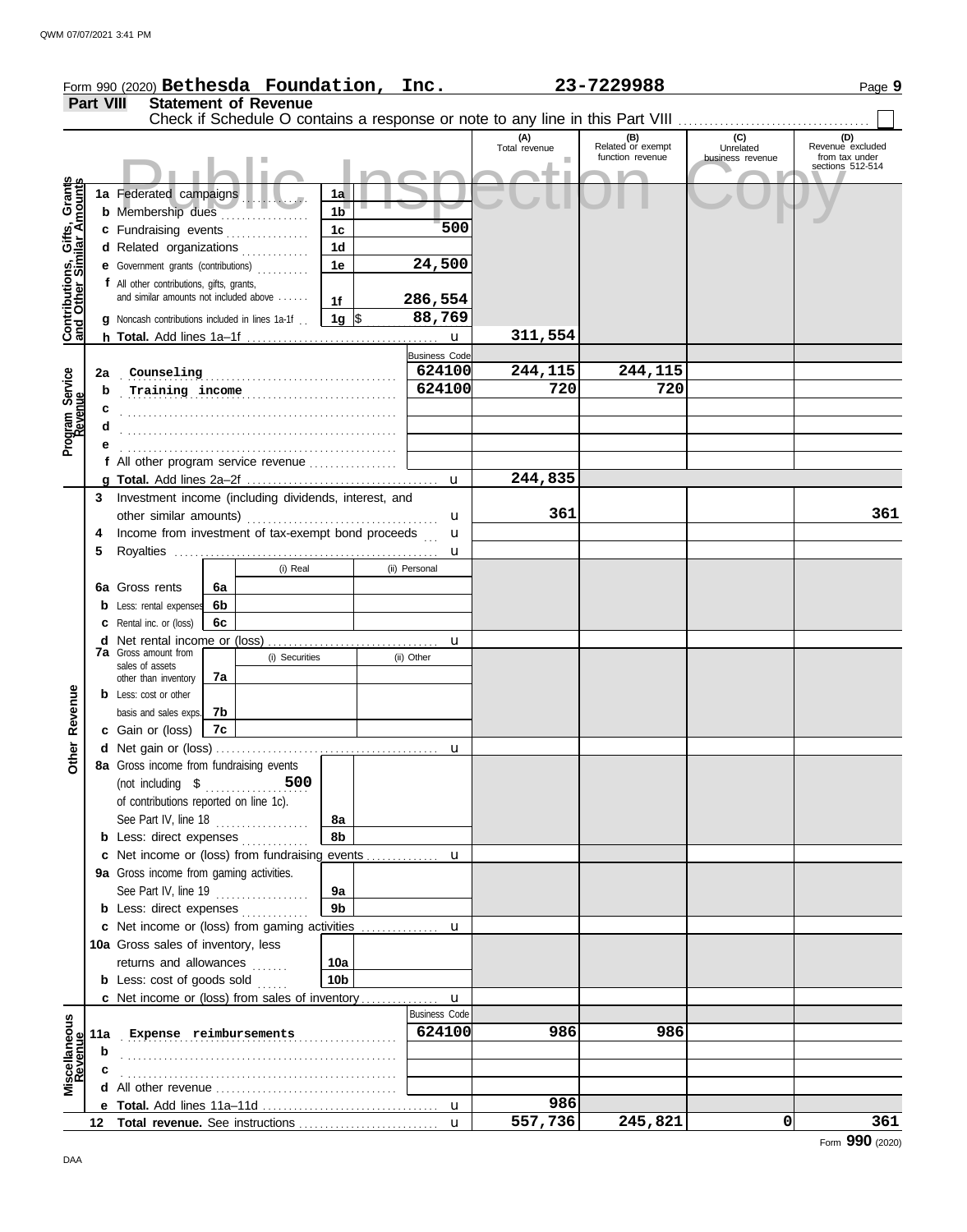## Form 990 (2020) Page **10 Bethesda Foundation, Inc. 23-7229988**

**Part IX Statement of Functional Expenses**

Course amounts reported on lines 6b, Total expenses<br>
Program service Management and Copyright Service Expenses<br>
and other assistance to domestic organizations<br>
Sand other assistance to domestic organizations<br>
Sand other as *Section 501(c)(3) and 501(c)(4) organizations must complete all columns. All other organizations must complete column (A). Do not include amounts reported on lines 6b, 7b, 8b, 9b, and 10b of Part VIII.* **1 2 3 4 5 6** Compensation not included above to disqualified **7 8 9 10 11 a** Management .............................. **b** Legal **c** Accounting . . . . . . . . . . . . . . . . . . . . . . . . . . . . . . . . **d e f g 12** Advertising and promotion ............... **13 14 15 16 17 18 19 20 21 22** Depreciation, depletion, and amortization . **23** Insurance . . . . . . . . . . . . . . . . . . . . . . . . . . . . . . . . . . **24** Other expenses. Itemize expenses not covered **a** . . . . . . . . . . . . . . . . . . . . . . . . . . . . . . . . . . . . . . . . . . . . . **RT Center supplies/mtnce 23,797 23,797 b c d e** All other expenses . . . . . . . . . . . . . . . . . . . . . . . . **25 Total functional expenses.** Add lines 1 through 24e . . . **26** Grants and other assistance to domestic organizations and domestic governments. See Part IV, line 21 . . . . . . . . Grants and other assistance to domestic individuals. See Part IV, line 22 Grants and other assistance to foreign organizations, foreign governments, and foreign individuals. See Part IV, lines 15 and 16 Benefits paid to or for members . . . . . . . . . . Compensation of current officers, directors, trustees, and key employees .............. persons (as defined under section 4958(f)(1)) and persons described in section 4958(c)(3)(B) . . . . . Other salaries and wages ............ Pension plan accruals and contributions (include section 401(k) and 403(b) employer contributions) Other employee benefits .................. Payroll taxes ............................. Fees for services (nonemployees): . . . . . . . . . . . . . . . . . . . . . . . . . . . . . . . . . . . . . . Lobbying . . . . . . . . . . . . . . . . . . . . . . . . . . . . . . . . . . . Professional fundraising services. See Part IV, line 17 Investment management fees Other. (If line 11g amount exceeds 10% of line 25, column Office expenses ............................. Information technology . . . . . . . . . . . . . . . . . . . . Royalties . . . . . . . . . . . . . . . . . . . . . . . . . . . . . . . . . . Occupancy . . . . . . . . . . . . . . . . . . . . . . . . . . . . . . . . Travel . . . . . . . . . . . . . . . . . . . . . . . . . . . . . . . . . . . . . . Payments of travel or entertainment expenses for any federal, state, or local public officials Conferences, conventions, and meetings . Interest . . . . . . . . . . . . . . . . . . . . . . . . . . . . . . . . . . . . Payments to affiliates . . . . . . . . . . . . . . . . . . . . . above (List miscellaneous expenses on line 24e. If line 24e amount exceeds 10% of line 25, column (A) amount, list line 24e expenses on Schedule O.) fundraising solicitation. Check here  $\mathbf{u}[\mathbf{X}]$  if organization reported in column (B) joint costs from a combined educational campaign and following SOP 98-2 (ASC 958-720) **(A) (B) (C) (D)** Total expenses Program service Management and expenses (B)<br>
Program service Management and general expenses  $(D)$ Fundraising expenses . . . . . . . . . . . . . . . . . . . . . . . . . . . . . . . . . . . . . . . . . . . . . **Miscellaneous expenses 978 734 146 98** Volunteers . . . . . . . . . . . . . . . . . . . . . . . . . . . . . . . . . . . . . . . . . . . . . **Program training 155 116 23 16** Check if Schedule O contains a response or note to any line in this Part IX **Joint costs.** Complete this line only if the (A) amount, list line 11g expenses on Schedule O.) . . . . . . **X 9,500 9,500 90,879 68,159 13,632 9,088 68,357 51,268 10,253 6,836 2,389 1,792 358 239 5,069 3,802 761 506 12,946 9,709 1,942 1,295 6,796 6,796 127,964 127,319 645 4,439 4,439 16,832 11,977 3,263 1,592 9,493 7,211 815 1,467 406 122 101 183 73 55 11 7 6,931 6,931 20,078 18,070 1,004 1,004 7,621 5,716 1,143 762 Volunteers 159 119 24 16 6 5 1 414,868 350,841 40,917 23,110**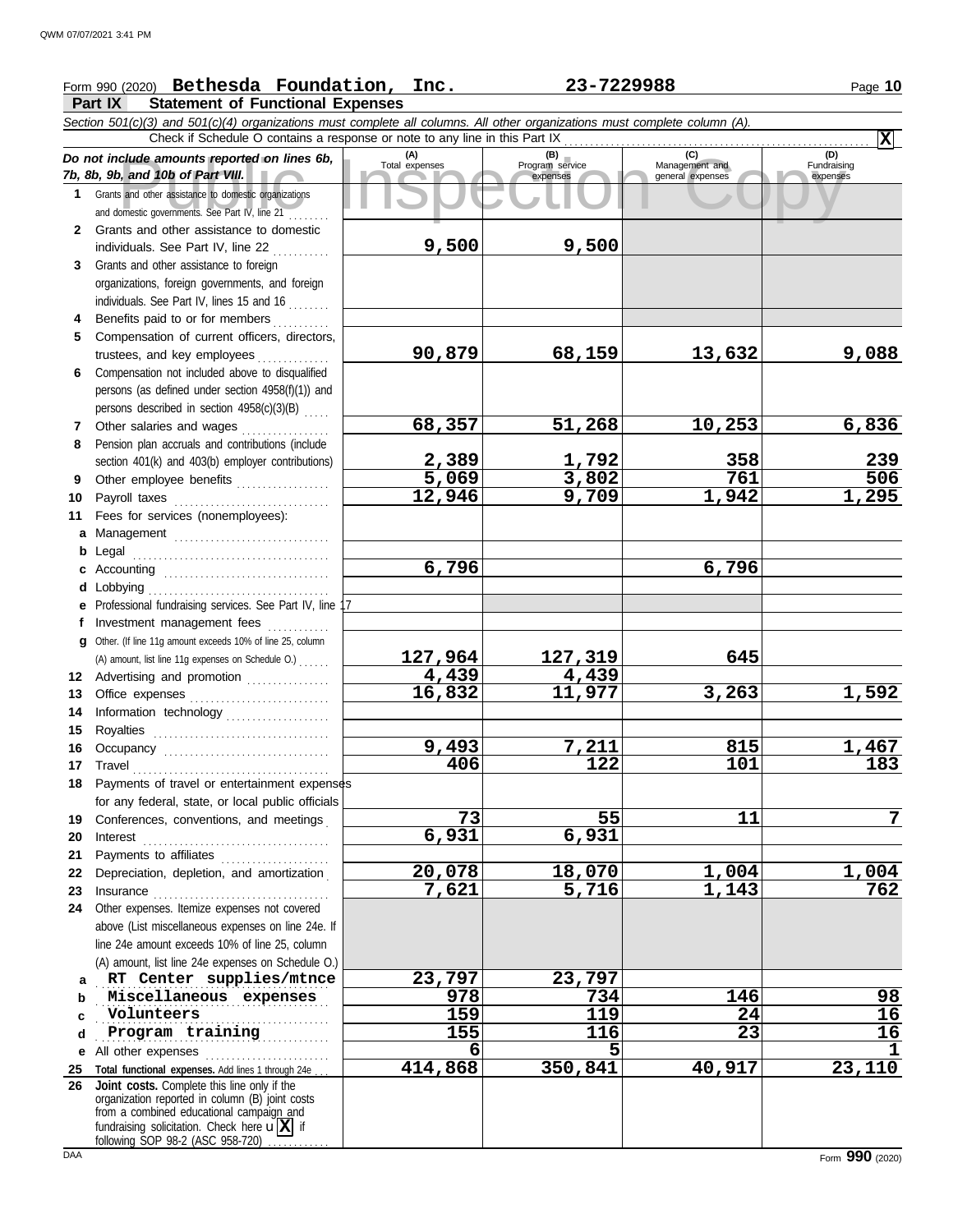|                         |          | Form 990 (2020) Bethesda Foundation, Inc.                                                                                       |  |  | 23-7229988        |                         | Page 11                  |
|-------------------------|----------|---------------------------------------------------------------------------------------------------------------------------------|--|--|-------------------|-------------------------|--------------------------|
|                         | Part X   | <b>Balance Sheet</b>                                                                                                            |  |  |                   |                         |                          |
|                         |          |                                                                                                                                 |  |  |                   |                         |                          |
|                         |          |                                                                                                                                 |  |  | (A)               |                         | (B)                      |
|                         |          | <b>COLLEGE</b><br><b>Contract Contract</b>                                                                                      |  |  | Beginning of year |                         | End of year              |
|                         | 1        | Cash—non-interest-bearing                                                                                                       |  |  | 187,588           | $\sqrt{ }$              | 1239,347                 |
|                         | 2        |                                                                                                                                 |  |  | 182,637           | $\overline{2}$          | 182,997                  |
|                         | 3        |                                                                                                                                 |  |  |                   | $\overline{\mathbf{3}}$ |                          |
|                         | 4        |                                                                                                                                 |  |  |                   | 4                       |                          |
|                         | 5        | Loans and other receivables from any current or former officer, director,                                                       |  |  |                   |                         |                          |
|                         |          | trustee, key employee, creator or founder, substantial contributor, or 35%                                                      |  |  |                   |                         |                          |
|                         |          |                                                                                                                                 |  |  |                   | 5                       |                          |
|                         | 6        | Loans and other receivables from other disqualified persons (as defined                                                         |  |  |                   |                         |                          |
|                         |          | under section $4958(f)(1)$ ), and persons described in section $4958(c)(3)(B)$                                                  |  |  |                   | 6                       |                          |
| Assets                  | 7        |                                                                                                                                 |  |  |                   | $\overline{7}$          |                          |
|                         | 8        |                                                                                                                                 |  |  |                   | 8                       |                          |
|                         | 9        |                                                                                                                                 |  |  |                   | 9                       |                          |
|                         |          | 10a Land, buildings, and equipment: cost or other                                                                               |  |  |                   |                         |                          |
|                         |          |                                                                                                                                 |  |  |                   |                         |                          |
|                         |          |                                                                                                                                 |  |  | 649,693           | 10 <sub>c</sub>         | 654,050                  |
|                         | 11       |                                                                                                                                 |  |  |                   | 11                      |                          |
|                         | 12       |                                                                                                                                 |  |  |                   | 12                      |                          |
|                         | 13       |                                                                                                                                 |  |  |                   | 13                      |                          |
|                         | 14       | Intangible assets                                                                                                               |  |  |                   | 14                      |                          |
|                         | 15       |                                                                                                                                 |  |  |                   | 15                      |                          |
|                         | 16       |                                                                                                                                 |  |  | <u>1,019,918</u>  | 16                      | <u>1,076,394</u>         |
|                         | 17       |                                                                                                                                 |  |  | 16,991            | 17                      | 16,164                   |
|                         | 18       |                                                                                                                                 |  |  |                   | 18                      |                          |
|                         | 19       | Deferred revenue                                                                                                                |  |  | 26,120            | 19                      | 32,895                   |
|                         | 20       |                                                                                                                                 |  |  |                   | 20                      |                          |
|                         | 21       | Escrow or custodial account liability. Complete Part IV of Schedule D                                                           |  |  |                   | 21                      |                          |
|                         | 22       | Loans and other payables to any current or former officer, director,                                                            |  |  |                   |                         |                          |
|                         |          | trustee, key employee, creator or founder, substantial contributor, or 35%                                                      |  |  |                   |                         |                          |
| Liabilities             |          | controlled entity or family member of any of these persons                                                                      |  |  | 78,569            | 22                      |                          |
|                         | 23       | Secured mortgages and notes payable to unrelated third parties                                                                  |  |  | 108,592           | 23                      | 94,821                   |
|                         | 24       | Unsecured notes and loans payable to unrelated third parties [111] Unsecured notes and loans payable to unrelated third parties |  |  |                   | 24                      |                          |
|                         | 25       | Other liabilities (including federal income tax, payables to related third                                                      |  |  |                   |                         |                          |
|                         |          | parties, and other liabilities not included on lines 17-24). Complete Part X                                                    |  |  |                   |                         |                          |
|                         |          | of Schedule D                                                                                                                   |  |  |                   | 25                      |                          |
|                         | 26       |                                                                                                                                 |  |  | 230,272           | 26                      | 143,880                  |
|                         |          | Organizations that follow FASB ASC 958, check here $\boxed{\text{X}}$                                                           |  |  |                   |                         |                          |
|                         |          | and complete lines 27, 28, 32, and 33.                                                                                          |  |  |                   |                         |                          |
|                         | 27       | Net assets without donor restrictions                                                                                           |  |  | 724,813<br>64,833 | 27                      | <u>865,491</u><br>67,023 |
|                         | 28       | Net assets with donor restrictions                                                                                              |  |  |                   | 28                      |                          |
| Assets or Fund Balances |          | Organizations that do not follow FASB ASC 958, check here u                                                                     |  |  |                   |                         |                          |
|                         | 29       | and complete lines 29 through 33.<br>Capital stock or trust principal, or current funds                                         |  |  |                   | 29                      |                          |
|                         | 30       | Paid-in or capital surplus, or land, building, or equipment fund                                                                |  |  |                   | 30                      |                          |
|                         | 31       | Retained earnings, endowment, accumulated income, or other funds                                                                |  |  |                   | 31                      |                          |
|                         |          |                                                                                                                                 |  |  | 789,646           | 32                      | 932,514                  |
| ğ                       | 32<br>33 | Total net assets or fund balances                                                                                               |  |  | 1,019,918         | 33                      | 1,076,394                |
|                         |          |                                                                                                                                 |  |  |                   |                         |                          |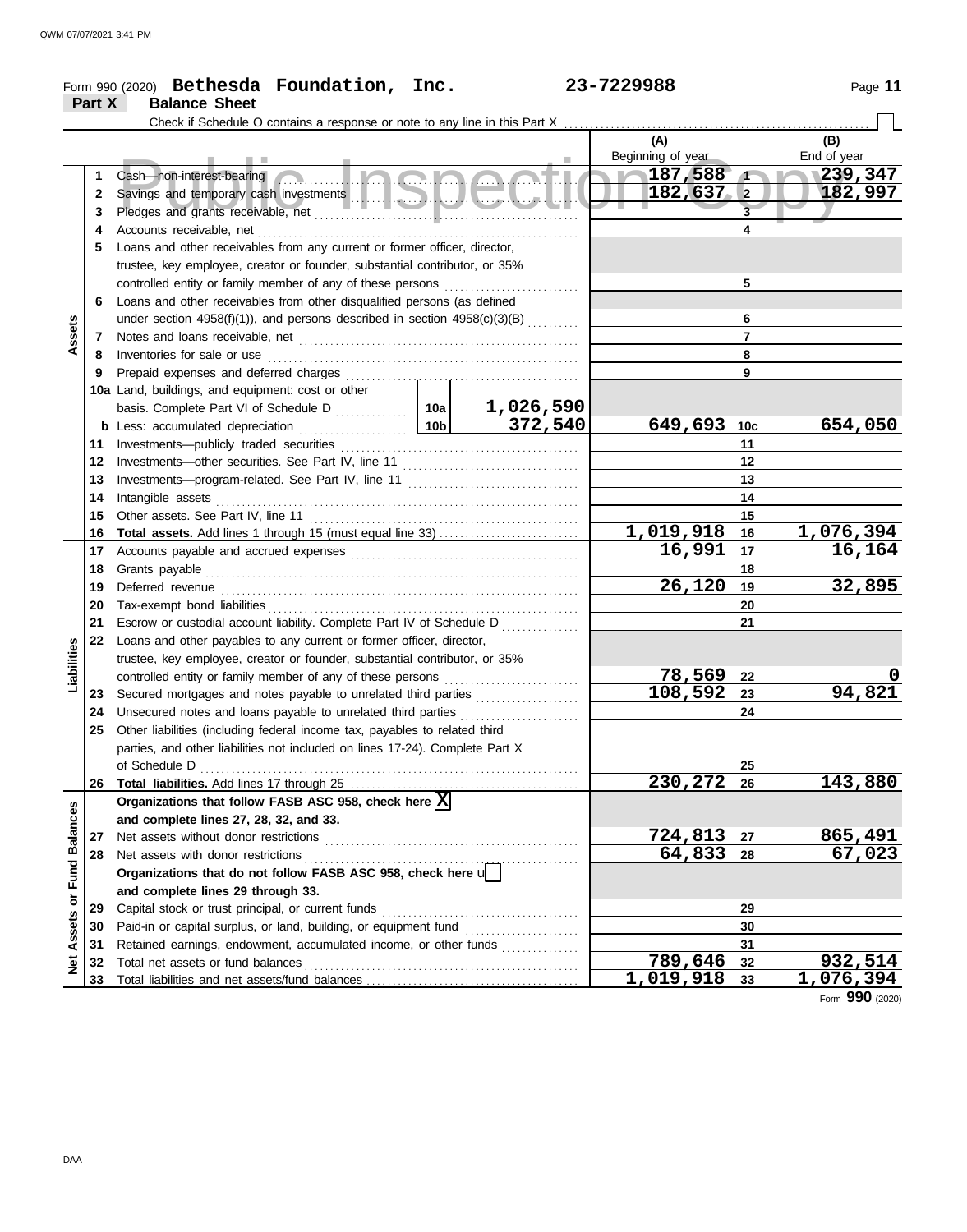|    | Form 990 (2020) Bethesda Foundation, Inc.<br>23-7229988                                                                                                                                                                        |                 |                |            | Page 12   |
|----|--------------------------------------------------------------------------------------------------------------------------------------------------------------------------------------------------------------------------------|-----------------|----------------|------------|-----------|
|    | Part XI<br><b>Reconciliation of Net Assets</b>                                                                                                                                                                                 |                 |                |            |           |
|    |                                                                                                                                                                                                                                |                 |                |            |           |
| 1  |                                                                                                                                                                                                                                |                 |                | 557,736    |           |
| 2  |                                                                                                                                                                                                                                | $\mathbf{2}$    |                | 414,868    |           |
| 3  |                                                                                                                                                                                                                                | 3               |                | 142,868    |           |
| 4  | Net assets or fund balances at beginning of year (must equal Part X, line 32, column (A))                                                                                                                                      | $\overline{4}$  |                | 789,646    |           |
| 5  |                                                                                                                                                                                                                                | $\overline{5}$  |                |            |           |
| 6  |                                                                                                                                                                                                                                | 6               |                |            |           |
| 7  | Investment expenses                                                                                                                                                                                                            | $\overline{7}$  |                |            |           |
| 8  | Prior period adjustments [11, 12] and the contract of the contract of the contract of the contract of the contract of the contract of the contract of the contract of the contract of the contract of the contract of the cont | 8               |                |            |           |
| 9  |                                                                                                                                                                                                                                | $\overline{9}$  |                |            |           |
| 10 | Net assets or fund balances at end of year. Combine lines 3 through 9 (must equal Part X, line                                                                                                                                 |                 |                |            |           |
|    | $32$ , column $(B)$ )                                                                                                                                                                                                          | 10 <sup>1</sup> |                | 932,514    |           |
|    | <b>Financial Statements and Reporting</b><br><b>Part XII</b>                                                                                                                                                                   |                 |                |            |           |
|    |                                                                                                                                                                                                                                |                 |                |            |           |
|    |                                                                                                                                                                                                                                |                 |                | <b>Yes</b> | <b>No</b> |
| 1. | $ \mathbf{X} $ Accrual<br>Accounting method used to prepare the Form 990:     Cash<br>Other                                                                                                                                    |                 |                |            |           |
|    | If the organization changed its method of accounting from a prior year or checked "Other," explain in                                                                                                                          |                 |                |            |           |
|    | Schedule O.                                                                                                                                                                                                                    |                 |                |            |           |
|    | 2a Were the organization's financial statements compiled or reviewed by an independent accountant?                                                                                                                             |                 | 2a             |            | X         |
|    | If "Yes," check a box below to indicate whether the financial statements for the year were compiled or                                                                                                                         |                 |                |            |           |
|    | reviewed on a separate basis, consolidated basis, or both:                                                                                                                                                                     |                 |                |            |           |
|    | Separate basis   Consolidated basis   Both consolidated and separate basis                                                                                                                                                     |                 |                |            |           |
|    | <b>b</b> Were the organization's financial statements audited by an independent accountant?                                                                                                                                    |                 | 2b             |            | x         |
|    | If "Yes," check a box below to indicate whether the financial statements for the year were audited on a                                                                                                                        |                 |                |            |           |
|    | separate basis, consolidated basis, or both:                                                                                                                                                                                   |                 |                |            |           |
|    | Separate basis   Consolidated basis<br>  Both consolidated and separate basis                                                                                                                                                  |                 |                |            |           |
|    | c If "Yes" to line 2a or 2b, does the organization have a committee that assumes responsibility for oversight of                                                                                                               |                 |                |            |           |
|    | the audit, review, or compilation of its financial statements and selection of an independent accountant?                                                                                                                      |                 | 2c             |            |           |
|    | If the organization changed either its oversight process or selection process during the tax year, explain on                                                                                                                  |                 |                |            |           |
|    | Schedule O.                                                                                                                                                                                                                    |                 |                |            |           |
|    | 3a As a result of a federal award, was the organization required to undergo an audit or audits as set forth in the                                                                                                             |                 |                |            |           |
|    | Single Audit Act and OMB Circular A-133?                                                                                                                                                                                       |                 | 3a             |            | X         |
|    | <b>b</b> If "Yes," did the organization undergo the required audit or audits? If the organization did not undergo the                                                                                                          |                 |                |            |           |
|    | required audit or audits, explain why on Schedule O and describe any steps taken to undergo such audits                                                                                                                        |                 | 3 <sub>b</sub> |            |           |

Form **990** (2020)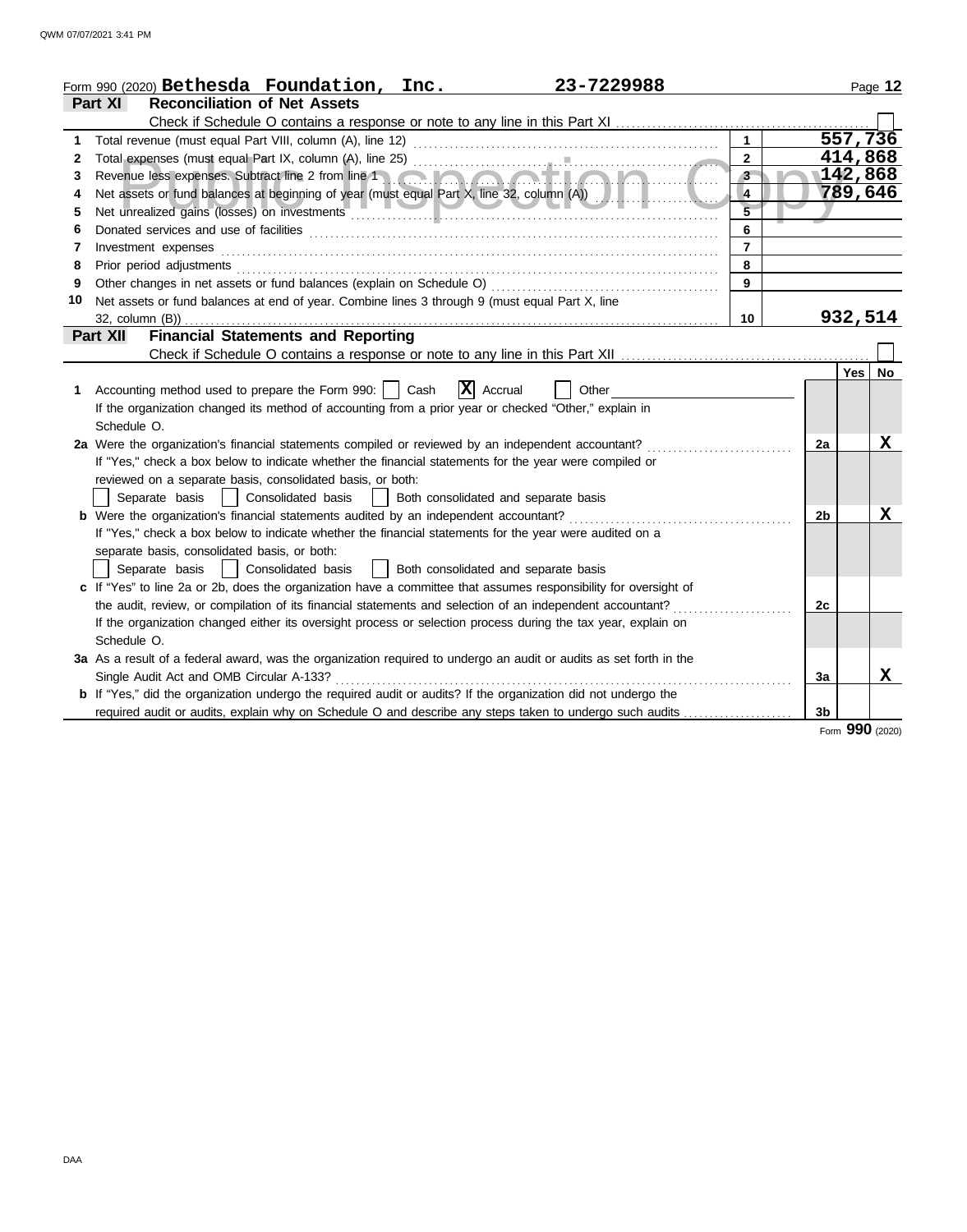|        | <b>SCHEDULE A</b>                     |                                                                                                                                                   | <b>Public Charity Status and Public Support</b>                                        |                          |                          |                                                                                                                                                                                                                                                                | OMB No. 1545-0047                    |
|--------|---------------------------------------|---------------------------------------------------------------------------------------------------------------------------------------------------|----------------------------------------------------------------------------------------|--------------------------|--------------------------|----------------------------------------------------------------------------------------------------------------------------------------------------------------------------------------------------------------------------------------------------------------|--------------------------------------|
|        | (Form 990 or 990-EZ)                  |                                                                                                                                                   |                                                                                        |                          |                          | Complete if the organization is a section $501(c)(3)$ organization or a section $4947(a)(1)$ nonexempt charitable trust.                                                                                                                                       | 2020                                 |
|        | Department of the Treasury            |                                                                                                                                                   | La Attach to Form 990 or Form 990-EZ.                                                  |                          |                          |                                                                                                                                                                                                                                                                | Open to Public                       |
|        | Internal Revenue Service              |                                                                                                                                                   | <b>u</b> Go to <i>www.irs.gov/Form990</i> for instructions and the latest information. |                          |                          |                                                                                                                                                                                                                                                                | Inspection                           |
|        | Name of the organization              |                                                                                                                                                   | Bethesda Foundation, Inc.                                                              |                          |                          | Employer identification number<br>23-7229988                                                                                                                                                                                                                   |                                      |
| Part I |                                       |                                                                                                                                                   |                                                                                        |                          |                          | Reason for Public Charity Status. (All organizations must complete this part.) See instructions.                                                                                                                                                               |                                      |
|        |                                       | The organization is not a private foundation because it is: (For lines 1 through 12, check only one box.)                                         |                                                                                        |                          |                          |                                                                                                                                                                                                                                                                |                                      |
| 1      |                                       | A church, convention of churches, or association of churches described in <b>section 170(b)(1)(A)(i).</b>                                         |                                                                                        |                          |                          |                                                                                                                                                                                                                                                                |                                      |
| 2      |                                       | A school described in section 170(b)(1)(A)(ii). (Attach Schedule E (Form 990 or 990-EZ).)                                                         |                                                                                        |                          |                          |                                                                                                                                                                                                                                                                |                                      |
| 3<br>4 |                                       | A hospital or a cooperative hospital service organization described in section 170(b)(1)(A)(iii).                                                 |                                                                                        |                          |                          | A medical research organization operated in conjunction with a hospital described in section 170(b)(1)(A)(iii). Enter the hospital's name,                                                                                                                     |                                      |
|        | city, and state:                      |                                                                                                                                                   |                                                                                        |                          |                          |                                                                                                                                                                                                                                                                |                                      |
| 5      |                                       |                                                                                                                                                   |                                                                                        |                          |                          | An organization operated for the benefit of a college or university owned or operated by a governmental unit described in                                                                                                                                      |                                      |
| 6      |                                       | section 170(b)(1)(A)(iv). (Complete Part II.)<br>A federal, state, or local government or governmental unit described in section 170(b)(1)(A)(v). |                                                                                        |                          |                          |                                                                                                                                                                                                                                                                |                                      |
| 7      | X                                     |                                                                                                                                                   |                                                                                        |                          |                          | An organization that normally receives a substantial part of its support from a governmental unit or from the general public                                                                                                                                   |                                      |
|        |                                       | described in section 170(b)(1)(A)(vi). (Complete Part II.)                                                                                        |                                                                                        |                          |                          |                                                                                                                                                                                                                                                                |                                      |
| 8<br>9 |                                       | A community trust described in section 170(b)(1)(A)(vi). (Complete Part II.)                                                                      |                                                                                        |                          |                          | An agricultural research organization described in section 170(b)(1)(A)(ix) operated in conjunction with a land-grant college                                                                                                                                  |                                      |
|        | university:                           |                                                                                                                                                   |                                                                                        |                          |                          | or university or a non-land-grant college of agriculture (see instructions). Enter the name, city, and state of the college or                                                                                                                                 |                                      |
| 10     |                                       |                                                                                                                                                   |                                                                                        |                          |                          | An organization that normally receives: (1) more than 33 1/3% of its support from contributions, membership fees, and gross                                                                                                                                    |                                      |
|        |                                       |                                                                                                                                                   |                                                                                        |                          |                          | receipts from activities related to its exempt functions, subject to certain exceptions; and (2) no more than 331/3% of its                                                                                                                                    |                                      |
|        |                                       | acquired by the organization after June 30, 1975. See section 509(a)(2). (Complete Part III.)                                                     |                                                                                        |                          |                          | support from gross investment income and unrelated business taxable income (less section 511 tax) from businesses                                                                                                                                              |                                      |
| 11     |                                       | An organization organized and operated exclusively to test for public safety. See section 509(a)(4).                                              |                                                                                        |                          |                          |                                                                                                                                                                                                                                                                |                                      |
| 12     |                                       |                                                                                                                                                   |                                                                                        |                          |                          | An organization organized and operated exclusively for the benefit of, to perform the functions of, or to carry out the purposes                                                                                                                               |                                      |
|        |                                       |                                                                                                                                                   |                                                                                        |                          |                          | of one or more publicly supported organizations described in section 509(a)(1) or section 509(a)(2). See section 509(a)(3).<br>Check the box in lines 12a through 12d that describes the type of supporting organization and complete lines 12e, 12f, and 12g. |                                      |
|        | a                                     |                                                                                                                                                   |                                                                                        |                          |                          | Type I. A supporting organization operated, supervised, or controlled by its supported organization(s), typically by giving                                                                                                                                    |                                      |
|        |                                       |                                                                                                                                                   |                                                                                        |                          |                          | the supported organization(s) the power to regularly appoint or elect a majority of the directors or trustees of the                                                                                                                                           |                                      |
|        |                                       | supporting organization. You must complete Part IV, Sections A and B.                                                                             |                                                                                        |                          |                          |                                                                                                                                                                                                                                                                |                                      |
|        | b                                     |                                                                                                                                                   |                                                                                        |                          |                          | Type II. A supporting organization supervised or controlled in connection with its supported organization(s), by having<br>control or management of the supporting organization vested in the same persons that control or manage the supported                |                                      |
|        |                                       | organization(s). You must complete Part IV, Sections A and C.                                                                                     |                                                                                        |                          |                          |                                                                                                                                                                                                                                                                |                                      |
|        | с                                     | its supported organization(s) (see instructions). You must complete Part IV, Sections A, D, and E.                                                |                                                                                        |                          |                          | Type III functionally integrated. A supporting organization operated in connection with, and functionally integrated with,                                                                                                                                     |                                      |
|        | d                                     |                                                                                                                                                   |                                                                                        |                          |                          | Type III non-functionally integrated. A supporting organization operated in connection with its supported organization(s)                                                                                                                                      |                                      |
|        |                                       |                                                                                                                                                   |                                                                                        |                          |                          | that is not functionally integrated. The organization generally must satisfy a distribution requirement and an attentiveness                                                                                                                                   |                                      |
|        | е                                     | requirement (see instructions). You must complete Part IV, Sections A and D, and Part V.                                                          |                                                                                        |                          |                          | Check this box if the organization received a written determination from the IRS that it is a Type I, Type II, Type III                                                                                                                                        |                                      |
|        |                                       | functionally integrated, or Type III non-functionally integrated supporting organization.                                                         |                                                                                        |                          |                          |                                                                                                                                                                                                                                                                |                                      |
|        | f                                     | Enter the number of supported organizations                                                                                                       |                                                                                        |                          |                          |                                                                                                                                                                                                                                                                |                                      |
|        | g                                     | Provide the following information about the supported organization(s).                                                                            |                                                                                        | (iv) Is the organization |                          |                                                                                                                                                                                                                                                                |                                      |
|        | (i) Name of supported<br>organization | (ii) EIN                                                                                                                                          | (iii) Type of organization<br>(described on lines 1-10                                 |                          | listed in your governing | (v) Amount of monetary<br>support (see                                                                                                                                                                                                                         | (vi) Amount of<br>other support (see |
|        |                                       |                                                                                                                                                   | above (see instructions))                                                              | document?                |                          | instructions)                                                                                                                                                                                                                                                  | instructions)                        |
|        |                                       |                                                                                                                                                   |                                                                                        | Yes                      | No                       |                                                                                                                                                                                                                                                                |                                      |
| (A)    |                                       |                                                                                                                                                   |                                                                                        |                          |                          |                                                                                                                                                                                                                                                                |                                      |
| (B)    |                                       |                                                                                                                                                   |                                                                                        |                          |                          |                                                                                                                                                                                                                                                                |                                      |
| (C)    |                                       |                                                                                                                                                   |                                                                                        |                          |                          |                                                                                                                                                                                                                                                                |                                      |
| (D)    |                                       |                                                                                                                                                   |                                                                                        |                          |                          |                                                                                                                                                                                                                                                                |                                      |
| (E)    |                                       |                                                                                                                                                   |                                                                                        |                          |                          |                                                                                                                                                                                                                                                                |                                      |
|        |                                       |                                                                                                                                                   |                                                                                        |                          |                          |                                                                                                                                                                                                                                                                |                                      |
| Total  |                                       |                                                                                                                                                   |                                                                                        |                          |                          |                                                                                                                                                                                                                                                                |                                      |

**For Paperwork Reduction Act Notice, see the Instructions for Form 990 or 990-EZ.**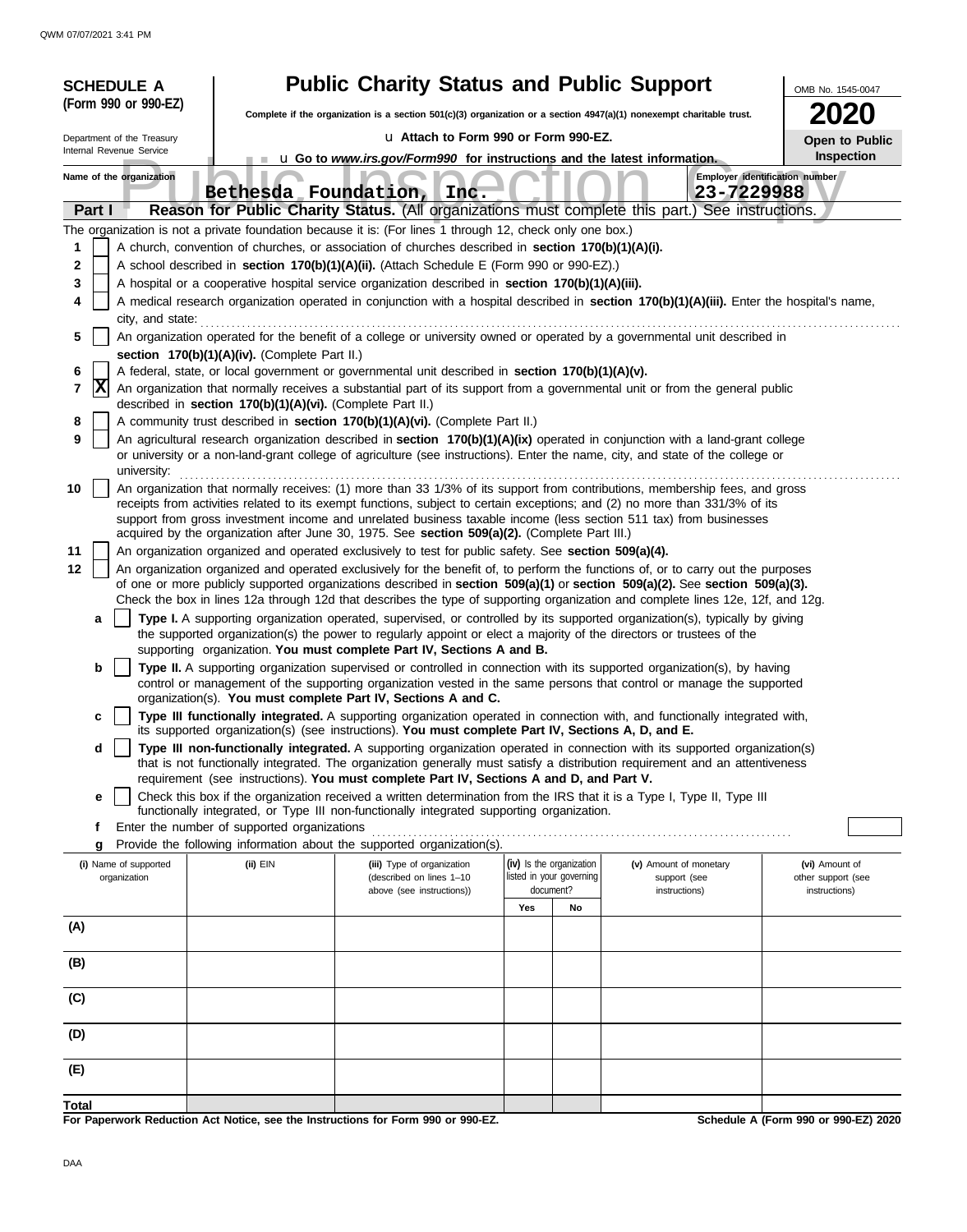|              | Schedule A (Form 990 or 990-EZ) 2020                                                                                                                                                                                                                                                                                                                                                               | Bethesda Foundation, Inc. |          |            |            | 23-7229988 | Page 2                                 |
|--------------|----------------------------------------------------------------------------------------------------------------------------------------------------------------------------------------------------------------------------------------------------------------------------------------------------------------------------------------------------------------------------------------------------|---------------------------|----------|------------|------------|------------|----------------------------------------|
|              | Support Schedule for Organizations Described in Sections 170(b)(1)(A)(iv) and 170(b)(1)(A)(vi)<br>Part II                                                                                                                                                                                                                                                                                          |                           |          |            |            |            |                                        |
|              | (Complete only if you checked the box on line 5, 7, or 8 of Part I or if the organization failed to qualify under                                                                                                                                                                                                                                                                                  |                           |          |            |            |            |                                        |
|              | Part III. If the organization fails to qualify under the tests listed below, please complete Part III.)                                                                                                                                                                                                                                                                                            |                           |          |            |            |            |                                        |
|              | Section A. Public Support                                                                                                                                                                                                                                                                                                                                                                          |                           |          |            |            |            |                                        |
|              | Calendar year (or fiscal year beginning in) u                                                                                                                                                                                                                                                                                                                                                      | (a) 2016                  | (b) 2017 | (c) 2018   | $(d)$ 2019 | (e) 2020   | (f) Total                              |
| 1            | Gifts, grants, contributions, and<br>membership fees received. (Do not                                                                                                                                                                                                                                                                                                                             |                           |          |            |            |            |                                        |
|              | include any "unusual grants.")                                                                                                                                                                                                                                                                                                                                                                     | 131,776                   | 285,199  | 270,670    | 253,772    | 311,554    | 1,252,971                              |
| $\mathbf{2}$ | Tax revenues levied for the<br>organization's benefit and either paid<br>to or expended on its behalf                                                                                                                                                                                                                                                                                              |                           |          |            |            |            |                                        |
| 3            | The value of services or facilities<br>furnished by a governmental unit to the<br>organization without charge<br>.                                                                                                                                                                                                                                                                                 |                           |          |            |            |            |                                        |
| 4            | Total. Add lines 1 through 3                                                                                                                                                                                                                                                                                                                                                                       | 131,776                   | 285,199  | 270,670    | 253,772    | 311,554    | 1,252,971                              |
| 5            | The portion of total contributions by<br>each person (other than a<br>governmental unit or publicly<br>supported organization) included on<br>line 1 that exceeds 2% of the amount                                                                                                                                                                                                                 |                           |          |            |            |            |                                        |
|              | shown on line 11, column (f) $\ldots$<br>Public support. Subtract line 5 from line 4                                                                                                                                                                                                                                                                                                               |                           |          |            |            |            | 182,269<br>1,070,702                   |
| 6            | <b>Section B. Total Support</b>                                                                                                                                                                                                                                                                                                                                                                    |                           |          |            |            |            |                                        |
|              | Calendar year (or fiscal year beginning in) $\mathbf u$                                                                                                                                                                                                                                                                                                                                            | (a) 2016                  | (b) 2017 | $(c)$ 2018 | $(d)$ 2019 | (e) 2020   | (f) Total                              |
| 7            | Amounts from line 4                                                                                                                                                                                                                                                                                                                                                                                | 131,776                   | 285,199  | 270,670    | 253,772    | 311,554    | 1,252,971                              |
| 8            | Gross income from interest, dividends,<br>payments received on securities loans,<br>rents, royalties, and income from<br>similar sources                                                                                                                                                                                                                                                           | 2,493                     | 195      | 1,731      | 752        | 361        | 5,532                                  |
| 9            | Net income from unrelated business<br>activities, whether or not the business<br>is regularly carried on                                                                                                                                                                                                                                                                                           | 37,401                    |          |            |            |            | 37,401                                 |
| 10           | Other income. Do not include gain or<br>loss from the sale of capital assets<br>(Explain in Part VI.)                                                                                                                                                                                                                                                                                              |                           |          |            |            |            |                                        |
| 11           | Total support. Add lines 7 through 10                                                                                                                                                                                                                                                                                                                                                              |                           |          |            |            |            | 1,295,904                              |
| 12           | Gross receipts from related activities, etc. (see instructions)                                                                                                                                                                                                                                                                                                                                    |                           |          |            |            | 12         | 1,375,726                              |
| 13           | First 5 years. If the Form 990 is for the organization's first, second, third, fourth, or fifth tax year as a section 501(c)(3)                                                                                                                                                                                                                                                                    |                           |          |            |            |            |                                        |
|              | organization, check this box and stop here <b>constant of the constant of the constant of the constant of the constant of the constant of the constant of the constant of the constant of the constant of the constant of the co</b>                                                                                                                                                               |                           |          |            |            |            | $\sqrt{2}$                             |
|              | Section C. Computation of Public Support Percentage                                                                                                                                                                                                                                                                                                                                                |                           |          |            |            |            |                                        |
| 14           |                                                                                                                                                                                                                                                                                                                                                                                                    |                           |          |            |            | 14         | 82.62%                                 |
| 15           | Public support percentage from 2019 Schedule A, Part II, line 14                                                                                                                                                                                                                                                                                                                                   |                           |          |            |            | 15         | 85.82%                                 |
| 16a          | 33 1/3% support test-2020. If the organization did not check the box on line 13, and line 14 is 33 1/3% or more, check this                                                                                                                                                                                                                                                                        |                           |          |            |            |            |                                        |
|              | box and stop here. The organization qualifies as a publicly supported organization                                                                                                                                                                                                                                                                                                                 |                           |          |            |            |            | $\blacktriangleright \boxed{\text{X}}$ |
| b            | 33 1/3% support test-2019. If the organization did not check a box on line 13 or 16a, and line 15 is 33 1/3% or more, check                                                                                                                                                                                                                                                                        |                           |          |            |            |            |                                        |
|              | this box and stop here. The organization qualifies as a publicly supported organization <i>[[[[[[[[[[[[[[[[[[[[[[[[]]]]]</i>                                                                                                                                                                                                                                                                       |                           |          |            |            |            |                                        |
|              | 17a 10%-facts-and-circumstances test-2020. If the organization did not check a box on line 13, 16a, or 16b, and line 14 is<br>10% or more, and if the organization meets the "facts-and-circumstances" test, check this box and stop here. Explain in<br>Part VI how the organization meets the "facts-and-circumstances" test. The organization qualifies as a publicly supported<br>organization |                           |          |            |            |            |                                        |
| b            | 10%-facts-and-circumstances test-2019. If the organization did not check a box on line 13, 16a, 16b, or 17a, and line                                                                                                                                                                                                                                                                              |                           |          |            |            |            |                                        |
|              | 15 is 10% or more, and if the organization meets the "facts-and-circumstances" test, check this box and stop here. Explain                                                                                                                                                                                                                                                                         |                           |          |            |            |            |                                        |
|              | in Part VI how the organization meets the "facts-and-circumstances" test. The organization qualifies as a publicly supported<br>organization                                                                                                                                                                                                                                                       |                           |          |            |            |            |                                        |
| 18           | Private foundation. If the organization did not check a box on line 13, 16a, 16b, 17a, or 17b, check this box and see                                                                                                                                                                                                                                                                              |                           |          |            |            |            |                                        |
|              | <b>instructions</b>                                                                                                                                                                                                                                                                                                                                                                                |                           |          |            |            |            |                                        |
|              |                                                                                                                                                                                                                                                                                                                                                                                                    |                           |          |            |            |            |                                        |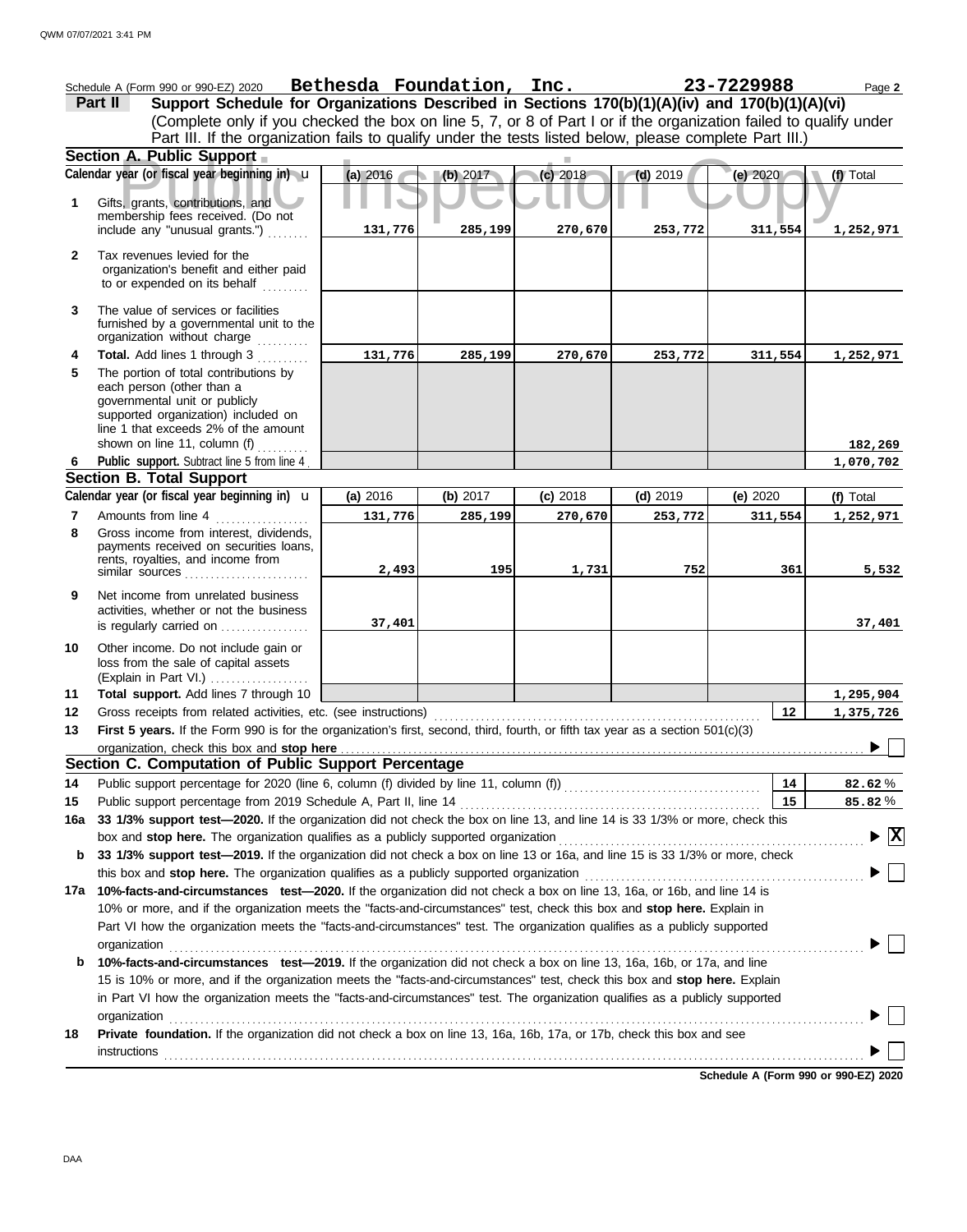|     | Schedule A (Form 990 or 990-EZ) 2020                                                                                                                                              |          | Bethesda Foundation, Inc. |            |            | 23-7229988 | Page 3    |
|-----|-----------------------------------------------------------------------------------------------------------------------------------------------------------------------------------|----------|---------------------------|------------|------------|------------|-----------|
|     | Support Schedule for Organizations Described in Section 509(a)(2)<br>Part III                                                                                                     |          |                           |            |            |            |           |
|     | (Complete only if you checked the box on line 10 of Part I or if the organization failed to qualify under Part II.                                                                |          |                           |            |            |            |           |
|     | If the organization fails to qualify under the tests listed below, please complete Part II.)                                                                                      |          |                           |            |            |            |           |
|     | Section A. Public Support                                                                                                                                                         |          |                           |            |            |            |           |
|     | Calendar year (or fiscal year beginning in) u                                                                                                                                     | (a) 2016 | (b) 2017                  | (c) 2018   | $(d)$ 2019 | (e) $2020$ | (f) Total |
| 1.  | Gifts, grants, contributions, and membership fees<br>received. (Do not include any "unusual grants.")                                                                             |          |                           |            |            |            |           |
| 2   | Gross receipts from admissions, merchandise<br>sold or services performed, or facilities<br>furnished in any activity that is related to the<br>organization's tax-exempt purpose |          |                           |            |            |            |           |
| 3   | Gross receipts from activities that are not an<br>unrelated trade or business under section 513                                                                                   |          |                           |            |            |            |           |
| 4   | Tax revenues levied for the<br>organization's benefit and either paid<br>to or expended on its behalf                                                                             |          |                           |            |            |            |           |
| 5   | The value of services or facilities<br>furnished by a governmental unit to the<br>organization without charge<br>.                                                                |          |                           |            |            |            |           |
| 6   | Total. Add lines 1 through 5<br>.                                                                                                                                                 |          |                           |            |            |            |           |
|     | 7a Amounts included on lines 1, 2, and 3<br>received from disqualified persons                                                                                                    |          |                           |            |            |            |           |
| b   | Amounts included on lines 2 and 3<br>received from other than disqualified<br>persons that exceed the greater of \$5,000<br>or 1% of the amount on line 13 for the year           |          |                           |            |            |            |           |
| c   | Add lines 7a and 7b<br>.                                                                                                                                                          |          |                           |            |            |            |           |
| 8   | Public support. (Subtract line 7c from<br>line $6.$ )                                                                                                                             |          |                           |            |            |            |           |
|     | <b>Section B. Total Support</b>                                                                                                                                                   |          |                           |            |            |            |           |
|     | Calendar year (or fiscal year beginning in) <b>u</b>                                                                                                                              | (a) 2016 | (b) 2017                  | $(c)$ 2018 | $(d)$ 2019 | (e) $2020$ | (f) Total |
| 9   | Amounts from line 6                                                                                                                                                               |          |                           |            |            |            |           |
| 10a | Gross income from interest, dividends,<br>payments received on securities loans, rents,<br>royalties, and income from similar sources.                                            |          |                           |            |            |            |           |
|     | Unrelated business taxable income (less<br>section 511 taxes) from businesses<br>acquired after June 30, 1975<br>.                                                                |          |                           |            |            |            |           |
| c   | Add lines 10a and 10b                                                                                                                                                             |          |                           |            |            |            |           |
| 11  | Net income from unrelated business<br>activities not included in line 10b, whether<br>or not the business is regularly carried on                                                 |          |                           |            |            |            |           |
| 12  | Other income. Do not include gain or<br>loss from the sale of capital assets<br>(Explain in Part VI.)                                                                             |          |                           |            |            |            |           |
| 13  | Total support. (Add lines 9, 10c, 11,<br>and 12.)                                                                                                                                 |          |                           |            |            |            |           |
| 14  | First 5 years. If the Form 990 is for the organization's first, second, third, fourth, or fifth tax year as a section 501(c)(3)<br>organization, check this box and stop here     |          |                           |            |            |            |           |
|     | Section C. Computation of Public Support Percentage                                                                                                                               |          |                           |            |            |            |           |
| 15  |                                                                                                                                                                                   |          |                           |            |            | 15         | %         |
| 16  |                                                                                                                                                                                   |          |                           |            |            | 16         | $\%$      |
|     | Section D. Computation of Investment Income Percentage                                                                                                                            |          |                           |            |            |            |           |
| 17  |                                                                                                                                                                                   |          |                           |            |            | 17         | %         |
|     | 18 Investment income percentage from 2019 Schedule A, Part III, line 17                                                                                                           |          |                           |            |            | 18         | $\%$      |
| 19a | 33 1/3% support tests-2020. If the organization did not check the box on line 14, and line 15 is more than 33 1/3%, and line                                                      |          |                           |            |            |            |           |
|     | 17 is not more than 33 1/3%, check this box and stop here. The organization qualifies as a publicly supported organization                                                        |          |                           |            |            |            |           |
| b   | 33 1/3% support tests-2019. If the organization did not check a box on line 14 or line 19a, and line 16 is more than 33 1/3%, and                                                 |          |                           |            |            |            |           |
|     | line 18 is not more than 33 1/3%, check this box and stop here. The organization qualifies as a publicly supported organization                                                   |          |                           |            |            |            |           |
| 20  |                                                                                                                                                                                   |          |                           |            |            |            |           |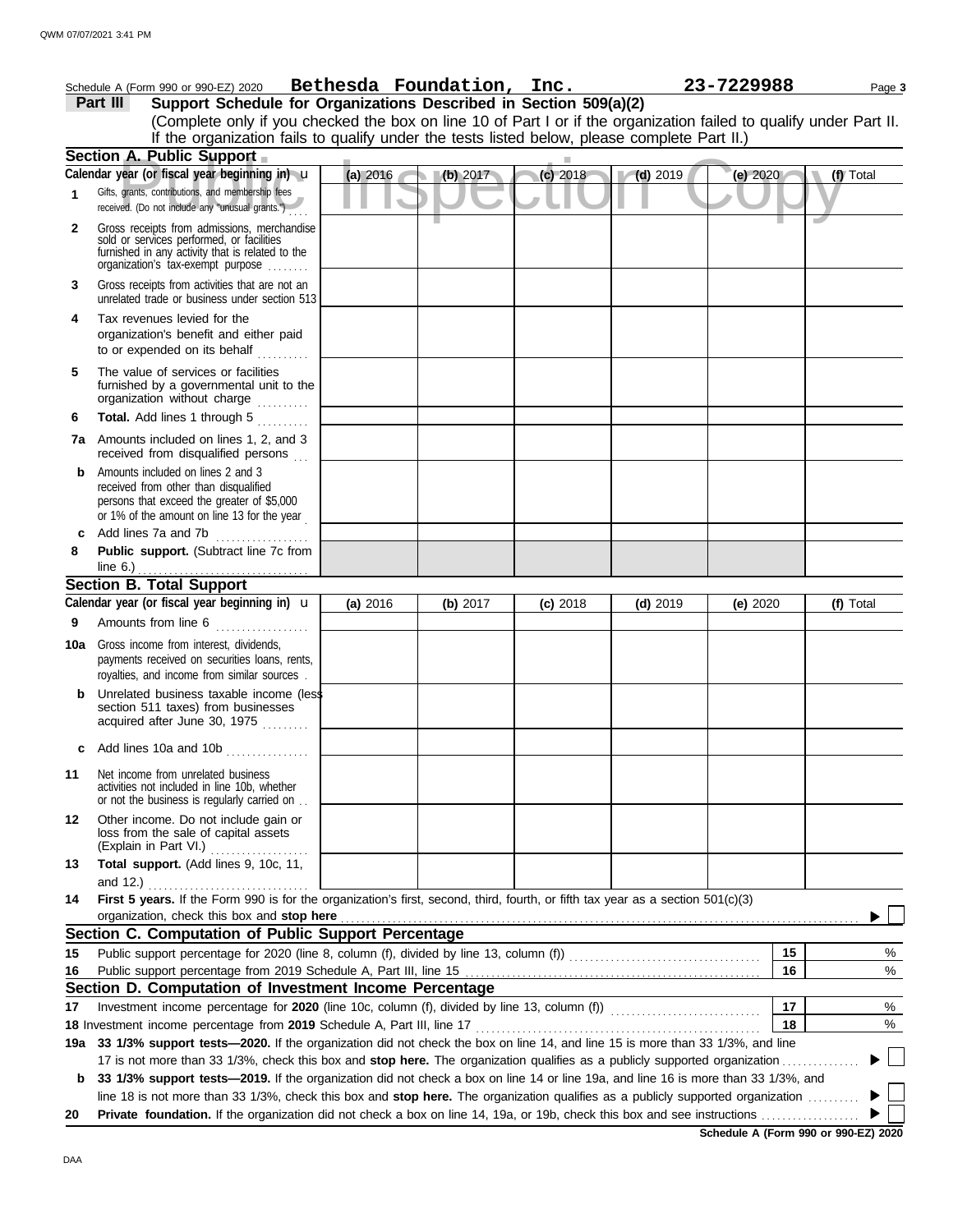## Sections A, D, and E. If you checked box 12d, Part I, complete Sections A and D, and complete Part<br> **Public Inspection** Contract organizations listed by name in the organization's governing<br>
Are all of the organization's s **Schedule A (Form 990 or 990-EZ) 2020 Part IV Supporting Organizations** Sections A, D, and E. If you checked box 12d, Part I, complete Sections A and D, and complete Part V.) Schedule A (Form 990 or 990-EZ) 2020 Page **4 Bethesda Foundation, Inc. 23-7229988 Section A. All Supporting Organizations** (Complete only if you checked a box in line 12 on Part I. If you checked box 12a, Part I, complete Sections A and B. If you checked box 12b, Part I, complete Sections A and C. If you checked box 12c, Part I, complete documents? *If "No," describe in Part VI how the supported organizations are designated. If designated by class or purpose, describe the designation. If historic and continuing relationship, explain.* Did the organization have any supported organization that does not have an IRS determination of status under section 509(a)(1) or (2)? *If "Yes," explain in Part VI how the organization determined that the supported organization was described in section 509(a)(1) or (2).* **1 2 3a** Did the organization have a supported organization described in section 501(c)(4), (5), or (6)? *If "Yes," answer* **b** Did the organization confirm that each supported organization qualified under section 501(c)(4), (5), or (6) and **c** Did the organization ensure that all support to such organizations was used exclusively for section 170(c)(2)(B) **4a b** Did the organization have ultimate control and discretion in deciding whether to make grants to the foreign **c** Did the organization support any foreign supported organization that does not have an IRS determination **5a** Did the organization add, substitute, or remove any supported organizations during the tax year? *If "Yes,"* **b** Type I or Type II only. Was any added or substituted supported organization part of a class already **c Substitutions only.** Was the substitution the result of an event beyond the organization's control? **6 7 8 9a** Was the organization controlled directly or indirectly at any time during the tax year by one or more **b** Did one or more disqualified persons (as defined in line 9a) hold a controlling interest in any entity in which **c 10a b** Did the organization have any excess business holdings in the tax year? *(Use Schedule C, Form 4720, to lines 3b and 3c below.* satisfied the public support tests under section 509(a)(2)? *If "Yes," describe in Part VI when and how the organization made the determination.* purposes? *If "Yes," explain in Part VI what controls the organization put in place to ensure such use.* Was any supported organization not organized in the United States ("foreign supported organization")? *If "Yes," and if you checked 12a or 12b in Part I, answer (b) and (c) below.* supported organization? *If "Yes," describe in Part VI how the organization had such control and discretion despite being controlled or supervised by or in connection with its supported organizations.* under sections 501(c)(3) and 509(a)(1) or (2)? *If "Yes," explain in Part VI what controls the organization used to ensure that all support to the foreign supported organization was used exclusively for section 170(c)(2)(B) purposes. answer lines 5b and 5c below (if applicable). Also, provide detail in Part VI, including (i) the names and EIN numbers of the supported organizations added, substituted, or removed; (ii) the reasons for each such action; (iii) the authority under the organization's organizing document authorizing such action; and (iv) how the action was accomplished (such as by amendment to the organizing document).* designated in the organization's organizing document? Did the organization provide support (whether in the form of grants or the provision of services or facilities) to anyone other than (i) its supported organizations, (ii) individuals that are part of the charitable class benefited by one or more of its supported organizations, or (iii) other supporting organizations that also support or benefit one or more of the filing organization's supported organizations? *If "Yes," provide detail in Part VI.* Did the organization provide a grant, loan, compensation, or other similar payment to a substantial contributor (as defined in section 4958(c)(3)(C)), a family member of a substantial contributor, or a 35% controlled entity with regard to a substantial contributor? *If "Yes," complete Part I of Schedule L (Form 990 or 990-EZ).* Did the organization make a loan to a disqualified person (as defined in section 4958) not described in line 7? *If "Yes," complete Part I of Schedule L (Form 990 or 990-EZ).* disqualified persons, as defined in section 4946 (other than foundation managers and organizations described in section 509(a)(1) or (2))? *If "Yes," provide detail in Part VI.* the supporting organization had an interest? *If "Yes," provide detail in Part VI.* Did a disqualified person (as defined in line 9a) have an ownership interest in, or derive any personal benefit from, assets in which the supporting organization also had an interest? *If "Yes," provide detail in Part VI.* Was the organization subject to the excess business holdings rules of section 4943 because of section 4943(f) (regarding certain Type II supporting organizations, and all Type III non-functionally integrated supporting organizations)? *If "Yes," answer line 10b below. determine whether the organization had excess business holdings.)* **Yes No 1 2 3a 3b 3c 4a 4b 4c 5a 5b 5c 6 7 8 9a 9b 9c 10a 10b**

DAA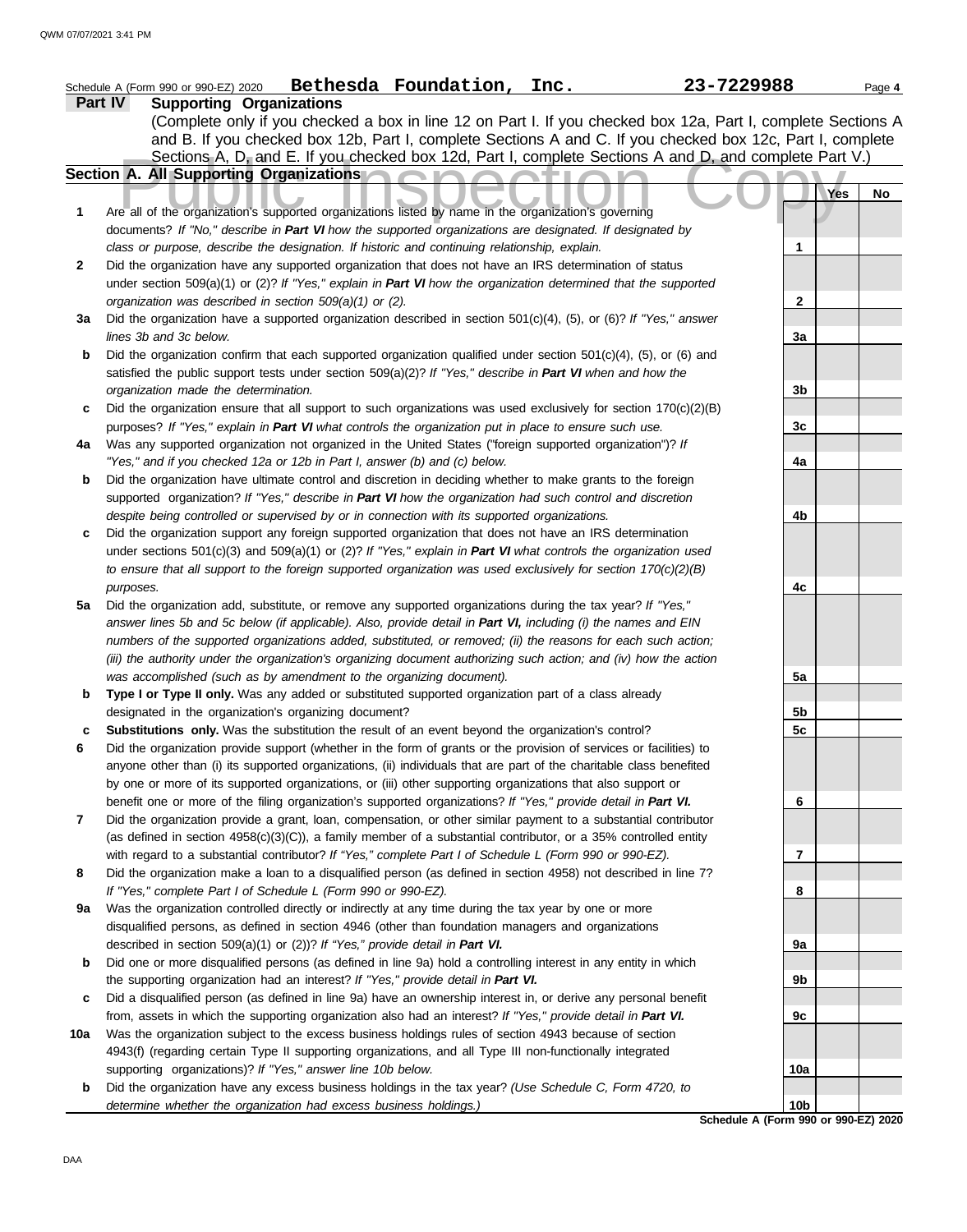|              | Bethesda Foundation,<br>23-7229988<br>Inc.<br>Schedule A (Form 990 or 990-EZ) 2020                                             |                 |            | Page 5 |
|--------------|--------------------------------------------------------------------------------------------------------------------------------|-----------------|------------|--------|
|              | Part IV<br><b>Supporting Organizations (continued)</b>                                                                         |                 |            |        |
|              |                                                                                                                                |                 | Yes        | No     |
| 11           | Has the organization accepted a gift or contribution from any of the following persons?                                        |                 |            |        |
| a            | A person who directly or indirectly controls, either alone or together with persons described in lines 11b and                 |                 |            |        |
|              | 11c below, the governing body of a supported organization?                                                                     | 11a             |            |        |
|              | <b>b</b> A family member of a person described in line 11a above?                                                              | 11 <sub>b</sub> |            |        |
|              | c A 35% controlled entity of a person described in line 11a or 11b above? If "Yes" to line 11a, 11b, or 11c, provide           |                 |            |        |
|              | detail in Part VI.                                                                                                             | 11c             |            |        |
|              | Section B. Type I Supporting Organizations                                                                                     |                 |            |        |
|              |                                                                                                                                |                 | Yes        | No     |
| 1            | Did the governing body, members of the governing body, officers acting in their official capacity, or membership of one or     |                 |            |        |
|              | more supported organizations have the power to regularly appoint or elect at least a majority of the organization's officers,  |                 |            |        |
|              | directors, or trustees at all times during the tax year? If "No," describe in Part VI how the supported organization(s)        |                 |            |        |
|              | effectively operated, supervised, or controlled the organization's activities. If the organization had more than one supported |                 |            |        |
|              | organization, describe how the powers to appoint and/or remove officers, directors, or trustees were allocated among the       |                 |            |        |
|              | supported organizations and what conditions or restrictions, if any, applied to such powers during the tax year.               | 1               |            |        |
| $\mathbf{2}$ | Did the organization operate for the benefit of any supported organization other than the supported                            |                 |            |        |
|              | organization(s) that operated, supervised, or controlled the supporting organization? If "Yes," explain in Part                |                 |            |        |
|              | VI how providing such benefit carried out the purposes of the supported organization(s) that operated,                         |                 |            |        |
|              | supervised, or controlled the supporting organization.                                                                         | $\mathbf 2$     |            |        |
|              | Section C. Type II Supporting Organizations                                                                                    |                 |            |        |
|              |                                                                                                                                |                 | Yes        | No     |
| 1            | Were a majority of the organization's directors or trustees during the tax year also a majority of the directors               |                 |            |        |
|              | or trustees of each of the organization's supported organization(s)? If "No," describe in Part VI how control                  |                 |            |        |
|              | or management of the supporting organization was vested in the same persons that controlled or managed                         |                 |            |        |
|              | the supported organization(s).                                                                                                 | 1               |            |        |
|              | <b>Section D. All Type III Supporting Organizations</b>                                                                        |                 |            |        |
|              |                                                                                                                                |                 | <b>Yes</b> | No     |
| 1            | Did the organization provide to each of its supported organizations, by the last day of the fifth month of the                 |                 |            |        |
|              | organization's tax year, (i) a written notice describing the type and amount of support provided during the prior tax          |                 |            |        |
|              | year, (ii) a copy of the Form 990 that was most recently filed as of the date of notification, and (iii) copies of the         |                 |            |        |
|              | organization's governing documents in effect on the date of notification, to the extent not previously provided?               | 1               |            |        |
| $\mathbf{2}$ | Were any of the organization's officers, directors, or trustees either (i) appointed or elected by the supported               |                 |            |        |
|              | organization(s) or (ii) serving on the governing body of a supported organization? If "No," explain in Part VI how             |                 |            |        |
|              | the organization maintained a close and continuous working relationship with the supported organization(s).                    | 2               |            |        |

*supported organizations played in this regard.* income or assets at all times during the tax year? *If "Yes," describe in Part VI the role the organization's* **3** a significant voice in the organization's investment policies and in directing the use of the organization's By reason of the relationship described in line 2, above, did the organization's supported organizations have

## **Section E. Type III Functionally-Integrated Supporting Organizations**

- **1** *Check the box next to the method that the organization used to satisfy the Integral Part Test during the year (see instructions).*
	- The organization satisfied the Activities Test. *Complete line 2 below.* **a**
- The organization is the parent of each of its supported organizations. *Complete line 3 below.* **b**
- The organization supported a governmental entity. *Describe in Part VI how you supported a governmental entity (see instructions).* **c**
- **2** Activities Test. *Answer lines 2a and 2b below.*
- **a** Did substantially all of the organization's activities during the tax year directly further the exempt purposes of the supported organization(s) to which the organization was responsive? *If "Yes," then in Part VI identify those supported organizations and explain how these activities directly furthered their exempt purposes, how the organization was responsive to those supported organizations, and how the organization determined that these activities constituted substantially all of its activities.*
- **b** Did the activities described in line 2a, above, constitute activities that, but for the organization's involvement, one or more of the organization's supported organization(s) would have been engaged in? If "Yes," explain in *Part VI the reasons for the organization's position that its supported organization(s) would have engaged in these activities but for the organization's involvement.*
- **3** Parent of Supported Organizations. *Answer lines 3a and 3b below.*
	- **a** Did the organization have the power to regularly appoint or elect a majority of the officers, directors, or trustees of each of the supported organizations? *If "Yes" or "No," provide details in Part VI.*
- **b** Did the organization exercise a substantial degree of direction over the policies, programs, and activities of each of its supported organizations? *If "Yes," describe in Part VI the role played by the organization in this regard.*

**Yes No 2a 2b 3a 3b**

**3**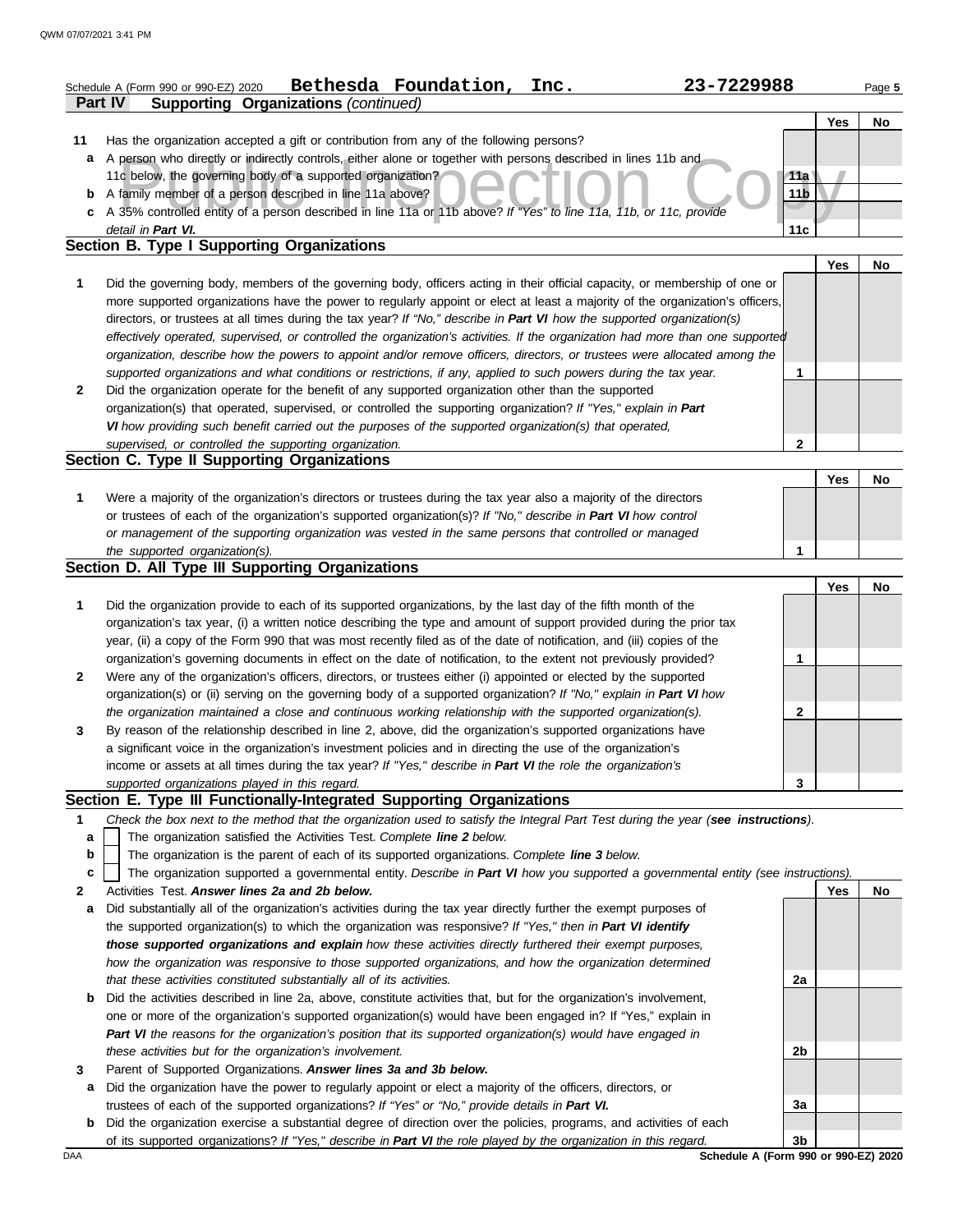|                | Bethesda Foundation, Inc.<br>Schedule A (Form 990 or 990-EZ) 2020                                                                |                | 23-7229988     | Page 6                         |  |  |  |  |
|----------------|----------------------------------------------------------------------------------------------------------------------------------|----------------|----------------|--------------------------------|--|--|--|--|
| <b>Part V</b>  | Type III Non-Functionally Integrated 509(a)(3) Supporting Organizations                                                          |                |                |                                |  |  |  |  |
| 1              | Check here if the organization satisfied the Integral Part Test as a qualifying trust on Nov. 20, 1970 (explain in Part VI). See |                |                |                                |  |  |  |  |
|                | instructions. All other Type III non-functionally integrated supporting organizations must complete Sections A through E.        |                |                |                                |  |  |  |  |
|                | Section A - Adjusted Net Income                                                                                                  |                | (A) Prior Year | (B) Current Year<br>(optional) |  |  |  |  |
| 1              | Net short-term capital gain                                                                                                      | 1              |                |                                |  |  |  |  |
| $\mathbf{2}$   | Recoveries of prior-year distributions                                                                                           | $\overline{2}$ |                |                                |  |  |  |  |
| 3              | Other gross income (see instructions)                                                                                            | 3              |                |                                |  |  |  |  |
| 4              | Add lines 1 through 3.                                                                                                           | 4              |                |                                |  |  |  |  |
| 5              | Depreciation and depletion                                                                                                       | 5              |                |                                |  |  |  |  |
| 6              | Portion of operating expenses paid or incurred for production or collection of                                                   |                |                |                                |  |  |  |  |
|                | gross income or for management, conservation, or maintenance of property                                                         |                |                |                                |  |  |  |  |
|                | held for production of income (see instructions)                                                                                 | 6              |                |                                |  |  |  |  |
| 7              | Other expenses (see instructions)                                                                                                | $\overline{7}$ |                |                                |  |  |  |  |
| 8              | Adjusted Net Income (subtract lines 5, 6, and 7 from line 4)                                                                     | 8              |                |                                |  |  |  |  |
|                | Section B - Minimum Asset Amount                                                                                                 |                | (A) Prior Year | (B) Current Year<br>(optional) |  |  |  |  |
| 1              | Aggregate fair market value of all non-exempt-use assets (see                                                                    |                |                |                                |  |  |  |  |
|                | instructions for short tax year or assets held for part of year):                                                                |                |                |                                |  |  |  |  |
|                | a Average monthly value of securities                                                                                            | 1a             |                |                                |  |  |  |  |
|                | <b>b</b> Average monthly cash balances                                                                                           | 1b             |                |                                |  |  |  |  |
|                | c Fair market value of other non-exempt-use assets                                                                               | 1c             |                |                                |  |  |  |  |
|                | d Total (add lines 1a, 1b, and 1c)                                                                                               | 1d             |                |                                |  |  |  |  |
|                | e Discount claimed for blockage or other factors<br>(explain in detail in Part VI):                                              |                |                |                                |  |  |  |  |
| $\mathbf{2}$   | Acquisition indebtedness applicable to non-exempt-use assets                                                                     | $\mathbf{2}$   |                |                                |  |  |  |  |
| 3              | Subtract line 2 from line 1d.                                                                                                    | 3              |                |                                |  |  |  |  |
| 4              | Cash deemed held for exempt use. Enter 0.015 of line 3 (for greater amount,                                                      |                |                |                                |  |  |  |  |
|                | see instructions).                                                                                                               | 4              |                |                                |  |  |  |  |
| 5              | Net value of non-exempt-use assets (subtract line 4 from line 3)                                                                 | 5              |                |                                |  |  |  |  |
| 6              | Multiply line 5 by 0.035.                                                                                                        | 6              |                |                                |  |  |  |  |
| 7              | Recoveries of prior-year distributions                                                                                           | 7              |                |                                |  |  |  |  |
| 8              | Minimum Asset Amount (add line 7 to line 6)                                                                                      | 8              |                |                                |  |  |  |  |
|                | Section C - Distributable Amount                                                                                                 |                |                | <b>Current Year</b>            |  |  |  |  |
|                | 1 Adjusted net income for prior year (from Section A, line 8, column A)                                                          | 1              |                |                                |  |  |  |  |
| $\mathbf{z}$   | Enter 0.85 of line 1.                                                                                                            | 2              |                |                                |  |  |  |  |
| 3              | Minimum asset amount for prior year (from Section B, line 8, column A)                                                           | 3              |                |                                |  |  |  |  |
| 4              | Enter greater of line 2 or line 3.                                                                                               | 4              |                |                                |  |  |  |  |
| 5              | Income tax imposed in prior year                                                                                                 | 5              |                |                                |  |  |  |  |
| 6              | Distributable Amount. Subtract line 5 from line 4, unless subject to                                                             |                |                |                                |  |  |  |  |
|                | emergency temporary reduction (see instructions).                                                                                | 6              |                |                                |  |  |  |  |
| $\overline{7}$ | Check here if the current year is the organization's first as a non-functionally integrated Type III supporting organization     |                |                |                                |  |  |  |  |
|                | (see instructions).                                                                                                              |                |                |                                |  |  |  |  |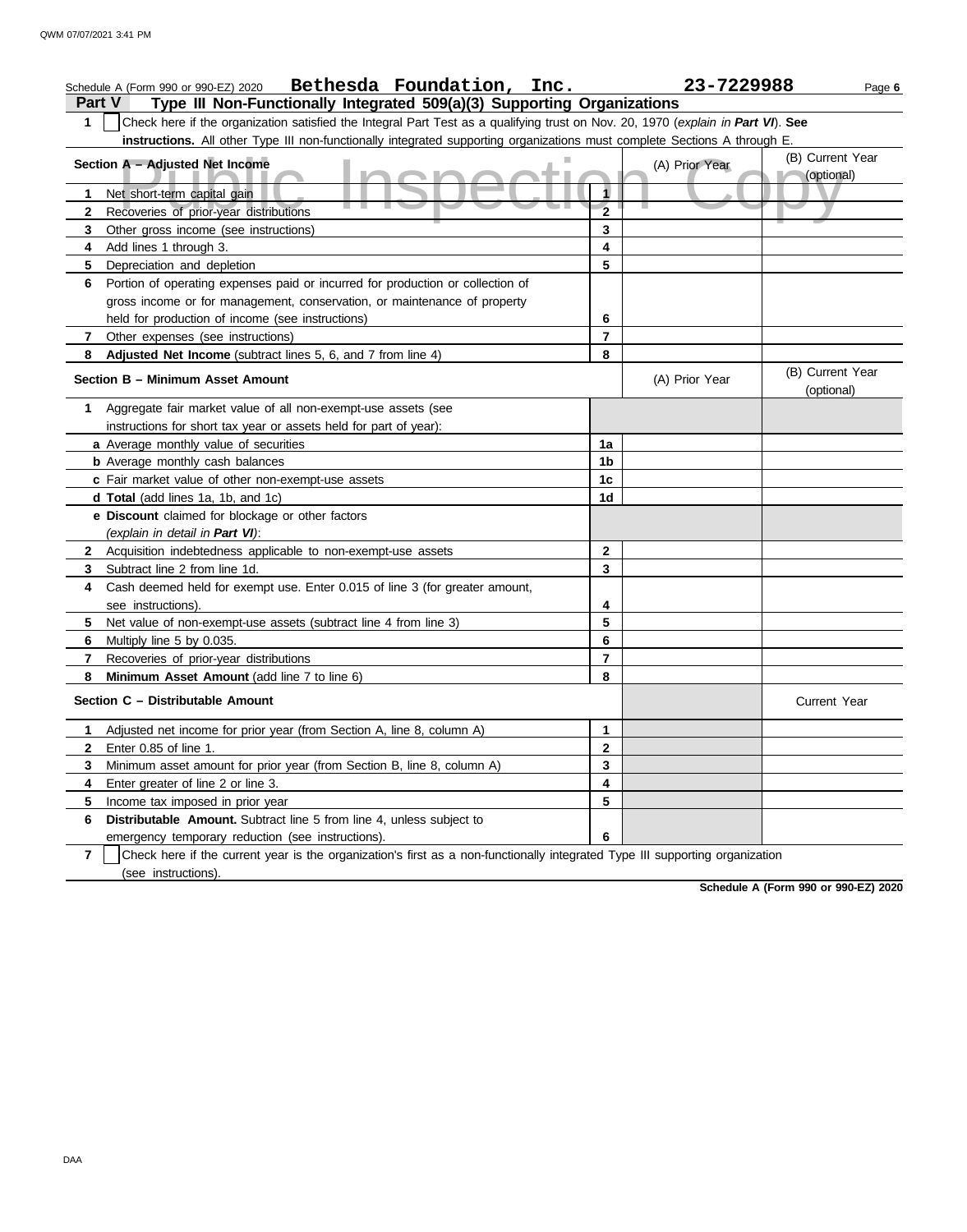| <b>Part V</b> | Bethesda Foundation, Inc.<br>Schedule A (Form 990 or 990-EZ) 2020<br>Type III Non-Functionally Integrated 509(a)(3) Supporting Organizations (continued) |                             | 23-7229988                            | Page 7                                  |
|---------------|----------------------------------------------------------------------------------------------------------------------------------------------------------|-----------------------------|---------------------------------------|-----------------------------------------|
|               | Section D - Distributions                                                                                                                                |                             |                                       | <b>Current Year</b>                     |
| 1             | Amounts paid to supported organizations to accomplish exempt purposes                                                                                    |                             |                                       |                                         |
| $\mathbf{2}$  | Amounts paid to perform activity that directly furthers exempt purposes of supported<br>organizations, in excess of income from activity                 |                             |                                       |                                         |
| 3             | Administrative expenses paid to accomplish exempt purposes of supported organizations                                                                    |                             |                                       |                                         |
| 4             | Amounts paid to acquire exempt-use assets                                                                                                                |                             |                                       |                                         |
| 5             | Qualified set-aside amounts (prior IRS approval required-provide details in Part VI)                                                                     |                             |                                       |                                         |
| 6             | Other distributions ( <i>describe in Part VI</i> ). See instructions.                                                                                    |                             |                                       |                                         |
| 7             | <b>Total annual distributions.</b> Add lines 1 through 6.                                                                                                |                             |                                       |                                         |
| 8             | Distributions to attentive supported organizations to which the organization is responsive                                                               |                             |                                       |                                         |
|               | (provide details in Part VI). See instructions.                                                                                                          |                             |                                       |                                         |
| 9             | Distributable amount for 2020 from Section C, line 6                                                                                                     |                             |                                       |                                         |
| 10            | Line 8 amount divided by line 9 amount                                                                                                                   |                             |                                       |                                         |
|               |                                                                                                                                                          | (i)                         | (i)                                   | (iii)                                   |
|               | <b>Section E - Distribution Allocations (see instructions)</b>                                                                                           | <b>Excess Distributions</b> | <b>Underdistributions</b><br>Pre-2020 | <b>Distributable</b><br>Amount for 2020 |
| 1             | Distributable amount for 2020 from Section C, line 6                                                                                                     |                             |                                       |                                         |
| 2             | Underdistributions, if any, for years prior to 2020                                                                                                      |                             |                                       |                                         |
|               | (reasonable cause required-explain in Part VI). See                                                                                                      |                             |                                       |                                         |
|               | instructions.                                                                                                                                            |                             |                                       |                                         |
| 3             | Excess distributions carryover, if any, to 2020                                                                                                          |                             |                                       |                                         |
|               |                                                                                                                                                          |                             |                                       |                                         |
|               |                                                                                                                                                          |                             |                                       |                                         |
|               | <b>c</b> From 2017                                                                                                                                       |                             |                                       |                                         |
|               |                                                                                                                                                          |                             |                                       |                                         |
|               |                                                                                                                                                          |                             |                                       |                                         |
|               | f Total of lines 3a through 3e                                                                                                                           |                             |                                       |                                         |
|               | g Applied to underdistributions of prior years                                                                                                           |                             |                                       |                                         |
|               | h Applied to 2020 distributable amount                                                                                                                   |                             |                                       |                                         |
|               | Carryover from 2015 not applied (see instructions)                                                                                                       |                             |                                       |                                         |
|               | Remainder. Subtract lines 3g, 3h, and 3i from line 3f.                                                                                                   |                             |                                       |                                         |
| 4             | Distributions for 2020 from                                                                                                                              |                             |                                       |                                         |
|               | \$<br>Section D, line 7:                                                                                                                                 |                             |                                       |                                         |
|               | a Applied to underdistributions of prior years                                                                                                           |                             |                                       |                                         |
|               | <b>b</b> Applied to 2020 distributable amount                                                                                                            |                             |                                       |                                         |
|               | c Remainder. Subtract lines 4a and 4b from line 4.                                                                                                       |                             |                                       |                                         |
| 5             | Remaining underdistributions for years prior to 2020, if                                                                                                 |                             |                                       |                                         |
|               | any. Subtract lines 3g and 4a from line 2. For result                                                                                                    |                             |                                       |                                         |
|               | greater than zero, explain in Part VI. See instructions.                                                                                                 |                             |                                       |                                         |
| 6             | Remaining underdistributions for 2020 Subtract lines 3h                                                                                                  |                             |                                       |                                         |
|               | and 4b from line 1. For result greater than zero, explain in                                                                                             |                             |                                       |                                         |
|               | Part VI. See instructions.                                                                                                                               |                             |                                       |                                         |
| 7             | Excess distributions carryover to 2021. Add lines 3j                                                                                                     |                             |                                       |                                         |
|               | and 4c.                                                                                                                                                  |                             |                                       |                                         |
| 8             | Breakdown of line 7:                                                                                                                                     |                             |                                       |                                         |
|               |                                                                                                                                                          |                             |                                       |                                         |
|               | <b>b</b> Excess from 2017                                                                                                                                |                             |                                       |                                         |
|               | c Excess from 2018                                                                                                                                       |                             |                                       |                                         |
|               | d Excess from 2019.                                                                                                                                      |                             |                                       |                                         |
|               | e Excess from 2020.<br>.                                                                                                                                 |                             |                                       |                                         |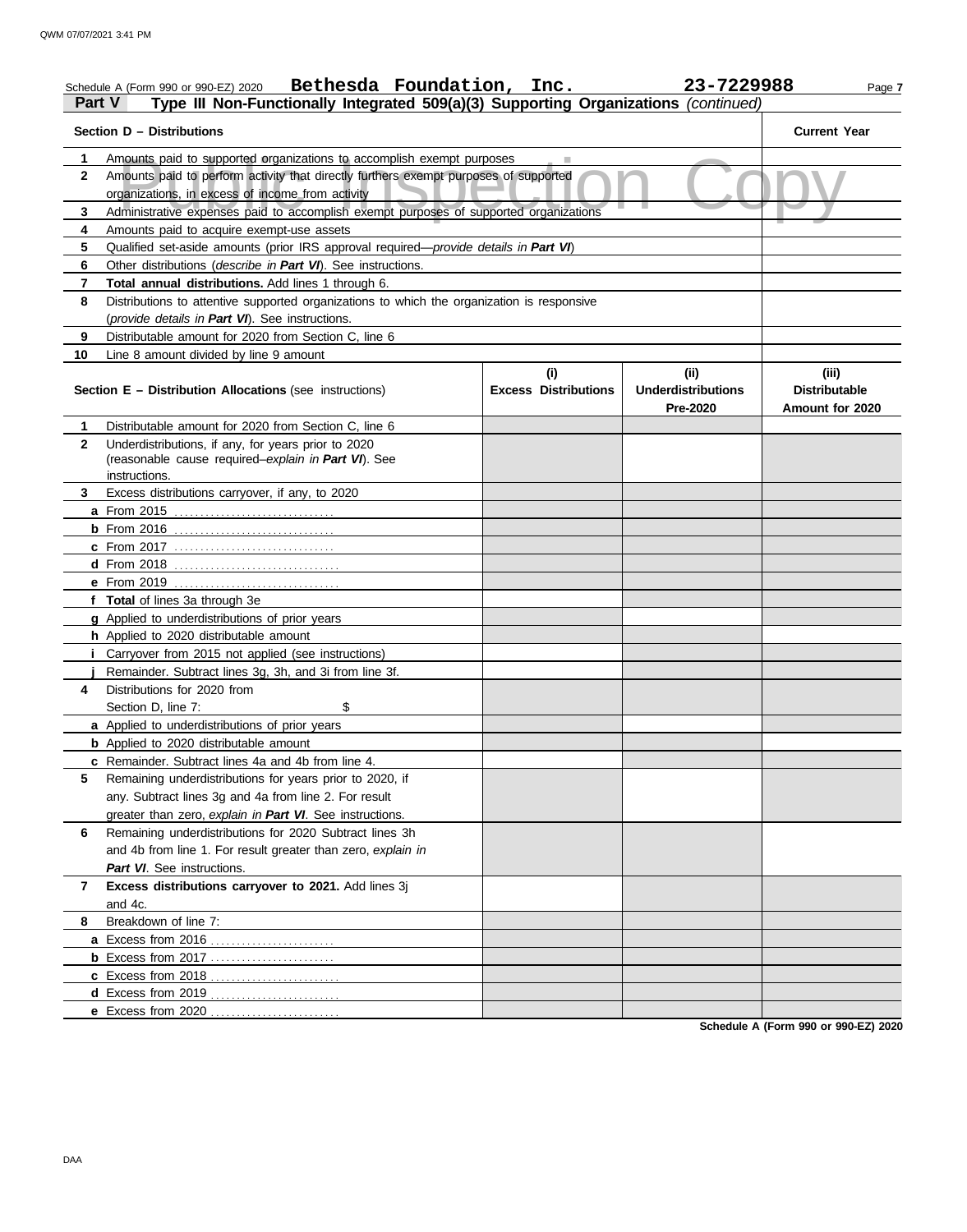|         | Schedule A (Form 990 or 990-EZ) 2020 | Bethesda Foundation, Inc. | 23-7229988                                                                                                                                                                                                                              | Page 8 |
|---------|--------------------------------------|---------------------------|-----------------------------------------------------------------------------------------------------------------------------------------------------------------------------------------------------------------------------------------|--------|
| Part VI |                                      |                           | Supplemental Information. Provide the explanations required by Part II, line 10; Part II, line 17a or 17b; Part<br>III, line 12; Part IV, Section A, lines 1, 2, 3b, 3c, 4b, 4c, 5a, 6, 9a, 9b, 9c, 11a, 11b, and 11c; Part IV, Section |        |
|         |                                      |                           | B, lines 1 and 2; Part IV, Section C, line 1; Part IV, Section D, lines 2 and 3; Part IV, Section E, lines 1c, 2a, 2b,                                                                                                                  |        |
|         |                                      |                           | 3a, and 3b; Part V, line 1; Part V, Section B, line 1e; Part V, Section D, lines 5, 6, and 8; and Part V, Section E,                                                                                                                    |        |
|         |                                      |                           | lines 2, 5, and 6. Also complete this part for any additional information. (See instructions.)                                                                                                                                          |        |
|         |                                      |                           |                                                                                                                                                                                                                                         |        |
|         |                                      |                           |                                                                                                                                                                                                                                         |        |
|         |                                      |                           |                                                                                                                                                                                                                                         |        |
|         |                                      |                           |                                                                                                                                                                                                                                         |        |
|         |                                      |                           |                                                                                                                                                                                                                                         |        |
|         |                                      |                           |                                                                                                                                                                                                                                         |        |
|         |                                      |                           |                                                                                                                                                                                                                                         |        |
|         |                                      |                           |                                                                                                                                                                                                                                         |        |
|         |                                      |                           |                                                                                                                                                                                                                                         |        |
|         |                                      |                           |                                                                                                                                                                                                                                         |        |
|         |                                      |                           |                                                                                                                                                                                                                                         |        |
|         |                                      |                           |                                                                                                                                                                                                                                         |        |
|         |                                      |                           |                                                                                                                                                                                                                                         |        |
|         |                                      |                           |                                                                                                                                                                                                                                         |        |
|         |                                      |                           |                                                                                                                                                                                                                                         |        |
|         |                                      |                           |                                                                                                                                                                                                                                         |        |
|         |                                      |                           |                                                                                                                                                                                                                                         |        |
|         |                                      |                           |                                                                                                                                                                                                                                         |        |
|         |                                      |                           |                                                                                                                                                                                                                                         |        |
|         |                                      |                           |                                                                                                                                                                                                                                         |        |
|         |                                      |                           |                                                                                                                                                                                                                                         |        |
|         |                                      |                           |                                                                                                                                                                                                                                         |        |
|         |                                      |                           |                                                                                                                                                                                                                                         |        |
|         |                                      |                           |                                                                                                                                                                                                                                         |        |
|         |                                      |                           |                                                                                                                                                                                                                                         |        |
|         |                                      |                           |                                                                                                                                                                                                                                         |        |
|         |                                      |                           |                                                                                                                                                                                                                                         |        |
|         |                                      |                           |                                                                                                                                                                                                                                         |        |
|         |                                      |                           |                                                                                                                                                                                                                                         |        |
|         |                                      |                           |                                                                                                                                                                                                                                         |        |
|         |                                      |                           |                                                                                                                                                                                                                                         |        |
|         |                                      |                           |                                                                                                                                                                                                                                         |        |
|         |                                      |                           |                                                                                                                                                                                                                                         |        |
|         |                                      |                           |                                                                                                                                                                                                                                         |        |
|         |                                      |                           |                                                                                                                                                                                                                                         |        |
|         |                                      |                           |                                                                                                                                                                                                                                         |        |
|         |                                      |                           |                                                                                                                                                                                                                                         |        |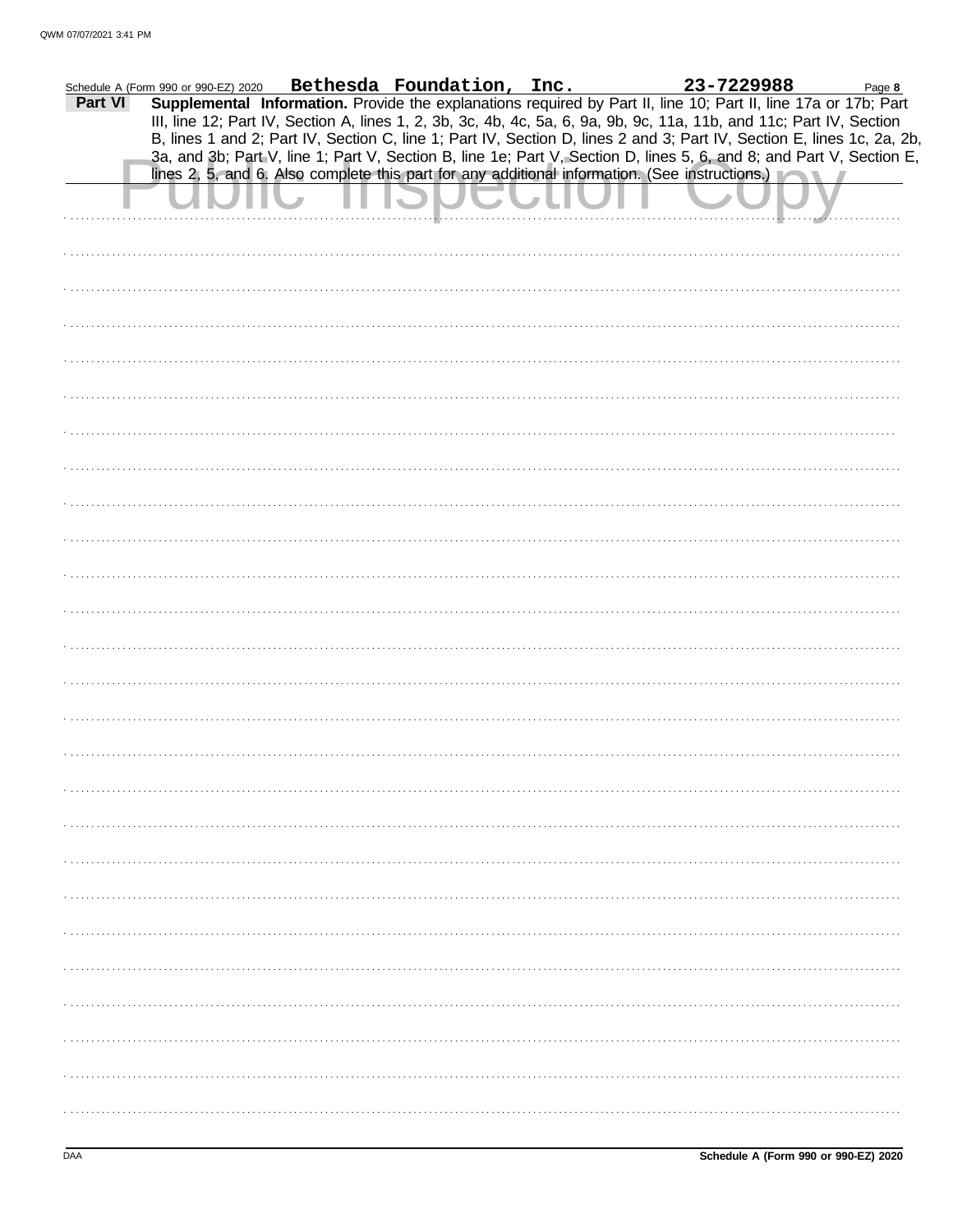| <b>Schedule B</b><br>(Form 990, 990-EZ,                                            | <b>Schedule of Contributors</b>                                                                                                                                                                             |            |                                       |  |  |  |  |
|------------------------------------------------------------------------------------|-------------------------------------------------------------------------------------------------------------------------------------------------------------------------------------------------------------|------------|---------------------------------------|--|--|--|--|
| or 990-PF)<br>Department of the Treasury<br>Internal Revenue Service               |                                                                                                                                                                                                             | 2020       |                                       |  |  |  |  |
| Name of the organization<br>Bethesda Foundation,<br>Organization type (check one): | Inc.                                                                                                                                                                                                        | 23-7229988 | <b>Employer identification number</b> |  |  |  |  |
| Filers of:                                                                         | Section:                                                                                                                                                                                                    |            |                                       |  |  |  |  |
| Form 990 or 990-EZ                                                                 | X <br>3 ) (enter number) organization<br>501(c)                                                                                                                                                             |            |                                       |  |  |  |  |
|                                                                                    | 4947(a)(1) nonexempt charitable trust not treated as a private foundation                                                                                                                                   |            |                                       |  |  |  |  |
|                                                                                    | 527 political organization                                                                                                                                                                                  |            |                                       |  |  |  |  |
| Form 990-PF                                                                        | 501(c)(3) exempt private foundation                                                                                                                                                                         |            |                                       |  |  |  |  |
|                                                                                    | 4947(a)(1) nonexempt charitable trust treated as a private foundation                                                                                                                                       |            |                                       |  |  |  |  |
|                                                                                    | 501(c)(3) taxable private foundation                                                                                                                                                                        |            |                                       |  |  |  |  |
|                                                                                    |                                                                                                                                                                                                             |            |                                       |  |  |  |  |
| instructions.                                                                      | Check if your organization is covered by the General Rule or a Special Rule.<br>Note: Only a section 501(c)(7), (8), or (10) organization can check boxes for both the General Rule and a Special Rule. See |            |                                       |  |  |  |  |
| <b>General Rule</b>                                                                |                                                                                                                                                                                                             |            |                                       |  |  |  |  |
|                                                                                    | . <del>. .</del><br>$\sim$ $\sim$ $\sim$ $\sim$ $\sim$                                                                                                                                                      |            |                                       |  |  |  |  |

For an organization filing Form 990, 990-EZ, or 990-PF that received, during the year, contributions totaling \$5,000 or more (in money or property) from any one contributor. Complete Parts I and II. See instructions for determining a contributor's total contributions.

## **Special Rules**

 $\overline{X}$  For an organization described in section 501(c)(3) filing Form 990 or 990-EZ that met the 33<sup>1</sup>/3% support test of the regulations under sections 509(a)(1) and 170(b)(1)(A)(vi), that checked Schedule A (Form 990 or 990-EZ), Part II, line 13, 16a, or 16b, and that received from any one contributor, during the year, total contributions of the greater of **(1)** \$5,000; or **(2)** 2% of the amount on (i) Form 990, Part VIII, line 1h; or (ii) Form 990-EZ, line 1. Complete Parts I and II.

literary, or educational purposes, or for the prevention of cruelty to children or animals. Complete Parts I (entering For an organization described in section  $501(c)(7)$ ,  $(8)$ , or  $(10)$  filing Form 990 or 990-EZ that received from any one contributor, during the year, total contributions of more than \$1,000 *exclusively* for religious, charitable, scientific, "N/A" in column (b) instead of the contributor name and address), II, and III.

For an organization described in section 501(c)(7), (8), or (10) filing Form 990 or 990-EZ that received from any one contributor, during the year, contributions *exclusively* for religious, charitable, etc., purposes, but no such contributions totaled more than \$1,000. If this box is checked, enter here the total contributions that were received during the year for an *exclusively* religious, charitable, etc., purpose. Don't complete any of the parts unless the **General Rule** applies to this organization because it received *nonexclusively* religious, charitable, etc., contributions totaling \$5,000 or more during the year . . . . . . . . . . . . . . . . . . . . . . . . . . . . . . . . . . . . . . . . . . . . . . . . . . . . . . . . . . . . . . . . . . . . . . . . . . . .  $\blacktriangleright$  \$

990-EZ, or 990-PF), but it **must** answer "No" on Part IV, line 2, of its Form 990; or check the box on line H of its Form 990-EZ or on its Form 990-PF, Part I, line 2, to certify that it doesn't meet the filing requirements of Schedule B (Form 990, 990-EZ, or 990-PF). **Caution:** An organization that isn't covered by the General Rule and/or the Special Rules doesn't file Schedule B (Form 990,

**For Paperwork Reduction Act Notice, see the instructions for Form 990, 990-EZ, or 990-PF.**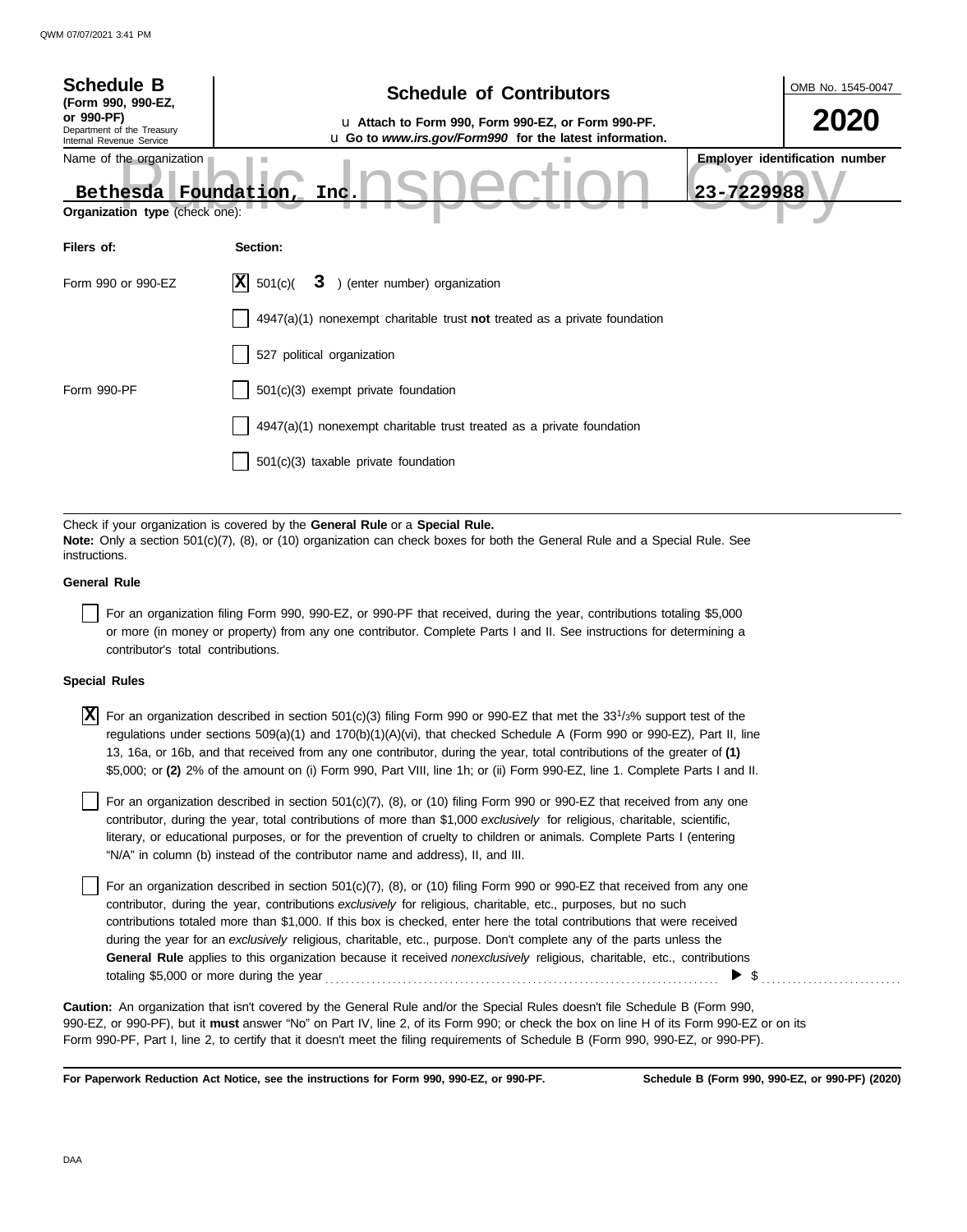|                         | Schedule B (Form 990, 990-EZ, or 990-PF) (2020)<br>Name of organization<br>Bethesda Foundation, Inc. |                                   | Page 1 of 2<br>Page 2<br>Employer identification number<br>23-7229988                        |
|-------------------------|------------------------------------------------------------------------------------------------------|-----------------------------------|----------------------------------------------------------------------------------------------|
| Part I                  | Contributors (see instructions). Use duplicate copies of Part I if additional space is needed.       |                                   |                                                                                              |
| (a)<br>No.              | (b)<br>Name, address, and ZIP +                                                                      | (c)<br><b>Total contributions</b> | (d)<br>Type of contribution                                                                  |
| $\mathbf{1}$            |                                                                                                      | 10,000<br>$\sim$                  | Χ<br>Person<br>Payroll<br><b>Noncash</b><br>(Complete Part II for<br>noncash contributions.) |
| (a)<br>No.              | (b)<br>Name, address, and ZIP + 4                                                                    | (c)<br><b>Total contributions</b> | (d)<br>Type of contribution                                                                  |
| $\overline{2}$          |                                                                                                      | 12,480<br>\$                      | X<br>Person<br>Payroll<br><b>Noncash</b><br>(Complete Part II for<br>noncash contributions.) |
| (a)<br>No.              | (b)<br>Name, address, and ZIP + 4                                                                    | (c)<br><b>Total contributions</b> | (d)<br>Type of contribution                                                                  |
| $\overline{3}$          |                                                                                                      | 10,415<br>\$                      | Person<br>Payroll<br>X<br><b>Noncash</b><br>(Complete Part II for<br>noncash contributions.) |
| (a)<br>No.              | (b)<br>Name, address, and ZIP + 4                                                                    | (c)<br><b>Total contributions</b> | (d)<br>Type of contribution                                                                  |
| $\overline{\mathbf{4}}$ |                                                                                                      | 10,000<br>\$                      | X<br>Person<br>Payroll<br><b>Noncash</b><br>(Complete Part II for<br>noncash contributions.) |
| (a)<br>No.              | (b)<br>Name, address, and ZIP + 4                                                                    | (c)<br><b>Total contributions</b> | (d)<br>Type of contribution                                                                  |
| $\overline{5}$          |                                                                                                      | 15,000<br>$\mathsf{S}_\perp$      | X<br>Person<br>Payroll<br><b>Noncash</b><br>(Complete Part II for<br>noncash contributions.) |
| (a)<br>No.              | (b)<br>Name, address, and ZIP + 4                                                                    | (c)<br><b>Total contributions</b> | (d)<br>Type of contribution                                                                  |
| $6 \overline{6}$        |                                                                                                      | 24,500<br>$$_{\ldots}$            | X<br>Person<br>Payroll<br>Noncash<br>(Complete Part II for<br>noncash contributions.)        |

**Schedule B (Form 990, 990-EZ, or 990-PF) (2020)**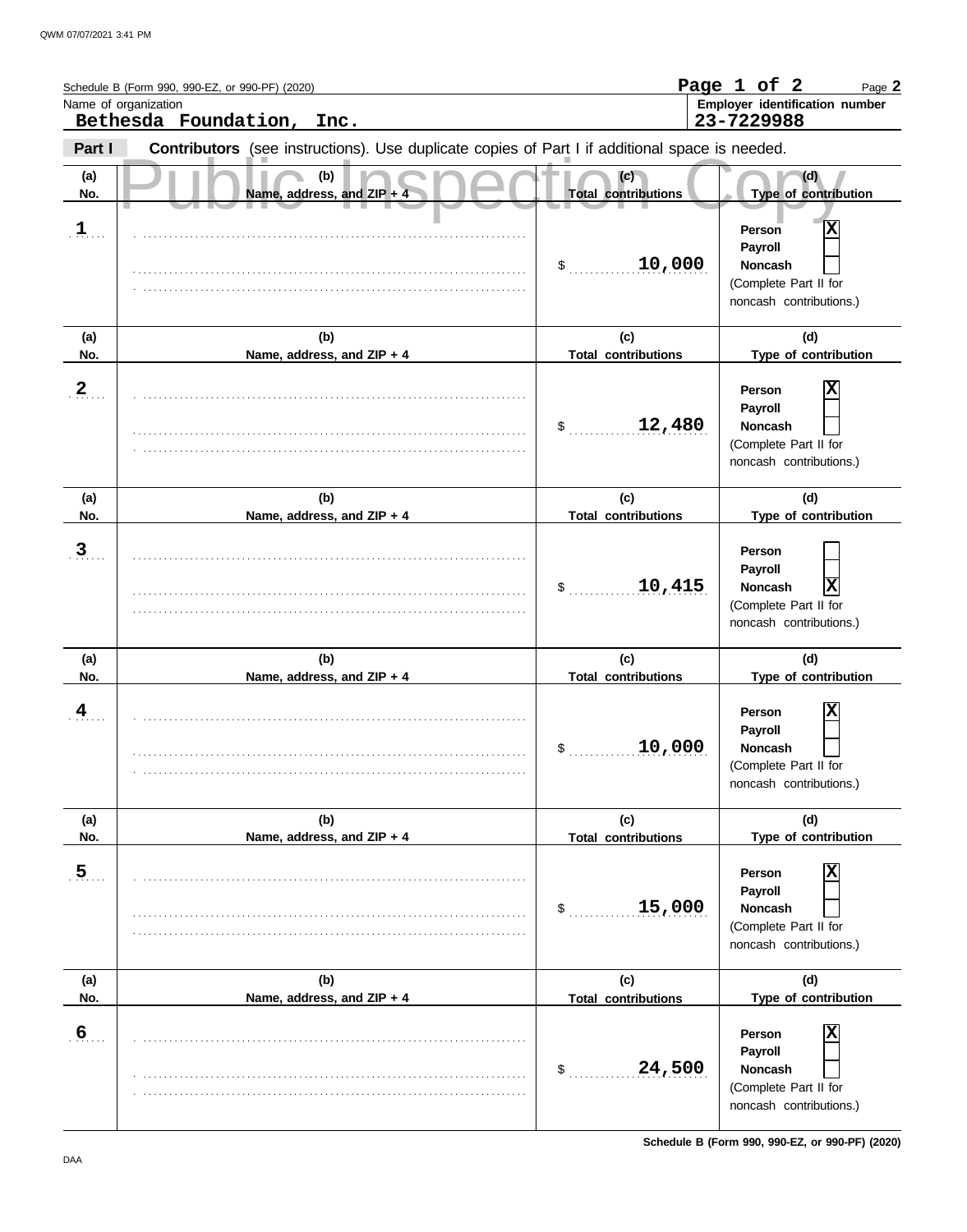|            | Schedule B (Form 990, 990-EZ, or 990-PF) (2020)<br>Name of organization<br>Bethesda Foundation,<br>Inc. |                                   | Page 2 of 2<br>Page 2<br>Employer identification number<br>23-7229988                                    |
|------------|---------------------------------------------------------------------------------------------------------|-----------------------------------|----------------------------------------------------------------------------------------------------------|
| Part I     | Contributors (see instructions). Use duplicate copies of Part I if additional space is needed.          |                                   |                                                                                                          |
| (a)<br>No. | (b)<br>Name, address, and ZIP + 4                                                                       | (c)<br><b>Total contributions</b> | (d)<br>Type of contribution                                                                              |
| 7          |                                                                                                         | 78,354<br>$\sim$                  | Person<br>Payroll<br>X<br><b>Noncash</b><br>(Complete Part II for<br>noncash contributions.)             |
| (a)<br>No. | (b)<br>Name, address, and ZIP + 4                                                                       | (c)<br><b>Total contributions</b> | (d)<br>Type of contribution                                                                              |
| 8          |                                                                                                         | 7,811<br>$\sim$                   | Χ<br>Person<br>Payroll<br><b>Noncash</b><br>(Complete Part II for<br>noncash contributions.)             |
| (a)<br>No. | (b)<br>Name, address, and ZIP + 4                                                                       | (c)<br><b>Total contributions</b> | (d)<br>Type of contribution                                                                              |
|            |                                                                                                         | \$                                | Person<br>Payroll<br><b>Noncash</b><br>(Complete Part II for<br>noncash contributions.)                  |
| (a)<br>No. | (b)<br>Name, address, and ZIP + 4                                                                       | (c)<br><b>Total contributions</b> | (d)<br>Type of contribution                                                                              |
|            |                                                                                                         | \$                                | Person<br>Payroll<br>Noncash<br>(Complete Part II for<br>noncash contributions.)                         |
| (a)<br>No. | (b)<br>Name, address, and ZIP + 4                                                                       | (c)<br><b>Total contributions</b> | (d)<br>Type of contribution                                                                              |
|            |                                                                                                         | \$                                | Person<br>Payroll<br><b>Noncash</b><br>(Complete Part II for<br>noncash contributions.)                  |
| (a)        | (b)                                                                                                     | (c)                               | (d)                                                                                                      |
| No.        | Name, address, and ZIP + 4                                                                              | <b>Total contributions</b><br>\$  | Type of contribution<br>Person<br>Payroll<br>Noncash<br>(Complete Part II for<br>noncash contributions.) |

**Schedule B (Form 990, 990-EZ, or 990-PF) (2020)**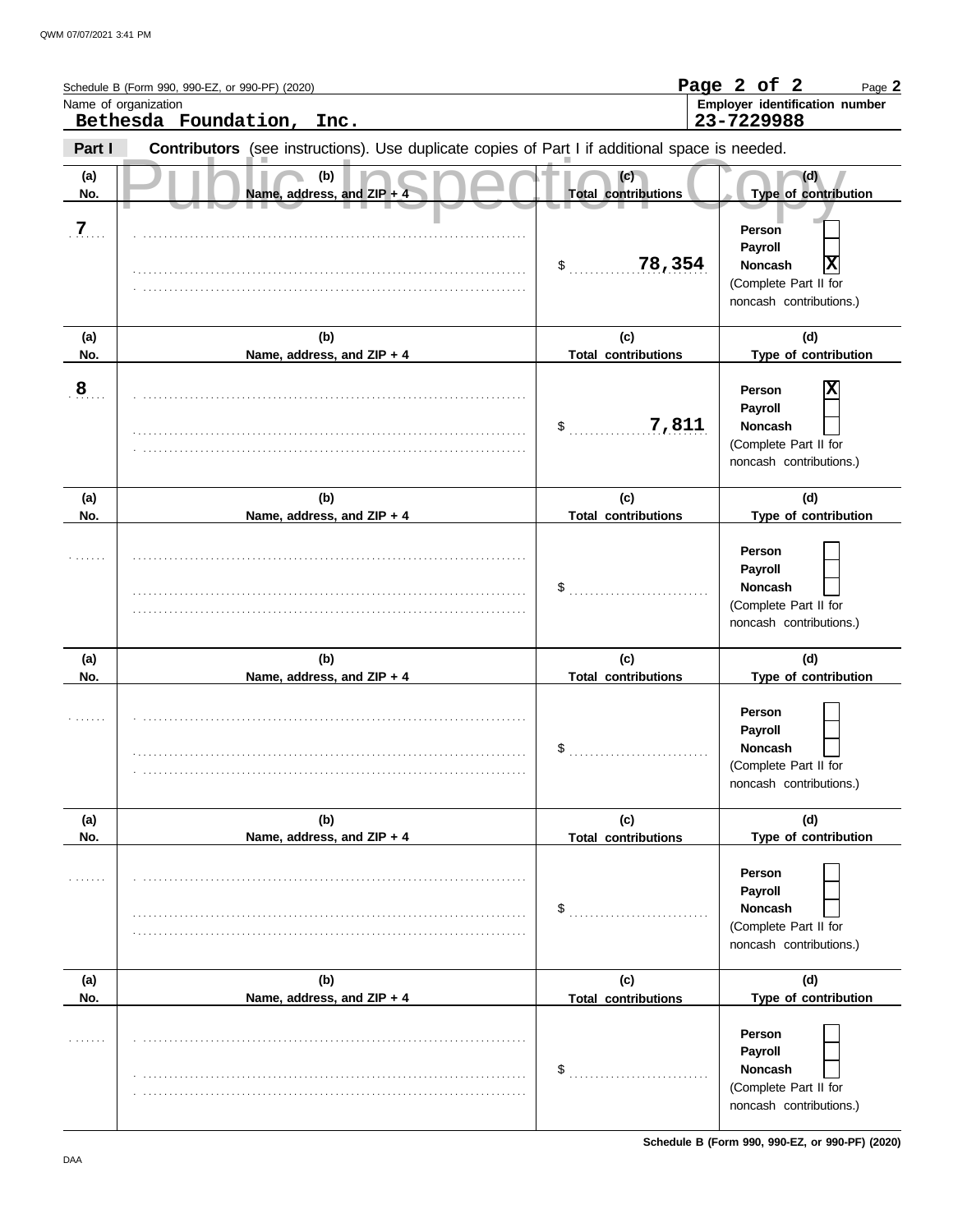|                           | Schedule B (Form 990, 990-EZ, or 990-PF) (2020)<br>Name of organization<br>Bethesda Foundation, Inc. |                                                 | Page 1 of 1<br>Page 3<br>Employer identification number<br>23-7229988 |
|---------------------------|------------------------------------------------------------------------------------------------------|-------------------------------------------------|-----------------------------------------------------------------------|
| Part II                   | Noncash Property (see instructions). Use duplicate copies of Part II if additional space is needed.  |                                                 |                                                                       |
| (a) No.<br>from<br>Part I | (b)<br>Description of noncash property given                                                         | (c)<br>FMV (or estimate)<br>(See instructions.) | (d)<br>Date received                                                  |
| 3                         | 44 shs VUG                                                                                           | 10,415                                          | 08/26/20                                                              |
| (a) No.<br>from<br>Part I | (b)<br>Description of noncash property given                                                         | (c)<br>FMV (or estimate)<br>(See instructions.) | (d)<br>Date received                                                  |
| $7_{\ldots}$              | Loan forgiveness                                                                                     | 78,354<br>$\mathsf{\$}$                         | 01/16/20                                                              |
| (a) No.<br>from<br>Part I | (b)<br>Description of noncash property given                                                         | (c)<br>FMV (or estimate)<br>(See instructions.) | (d)<br>Date received                                                  |
|                           |                                                                                                      |                                                 |                                                                       |
| (a) No.<br>from<br>Part I | (b)<br>Description of noncash property given                                                         | (c)<br>FMV (or estimate)<br>(See instructions.) | (d)<br>Date received                                                  |
| .                         |                                                                                                      |                                                 |                                                                       |
| (a) No.<br>from<br>Part I | (b)<br>Description of noncash property given                                                         | (c)<br>FMV (or estimate)<br>(See instructions.) | (d)<br>Date received                                                  |
| .                         |                                                                                                      | \$                                              |                                                                       |
| (a) No.<br>from<br>Part I | (b)<br>Description of noncash property given                                                         | (c)<br>FMV (or estimate)<br>(See instructions.) | (d)<br>Date received                                                  |
| .                         |                                                                                                      |                                                 | .                                                                     |

Schedule B (Form 990, 990-EZ, or 990-PF) (2020)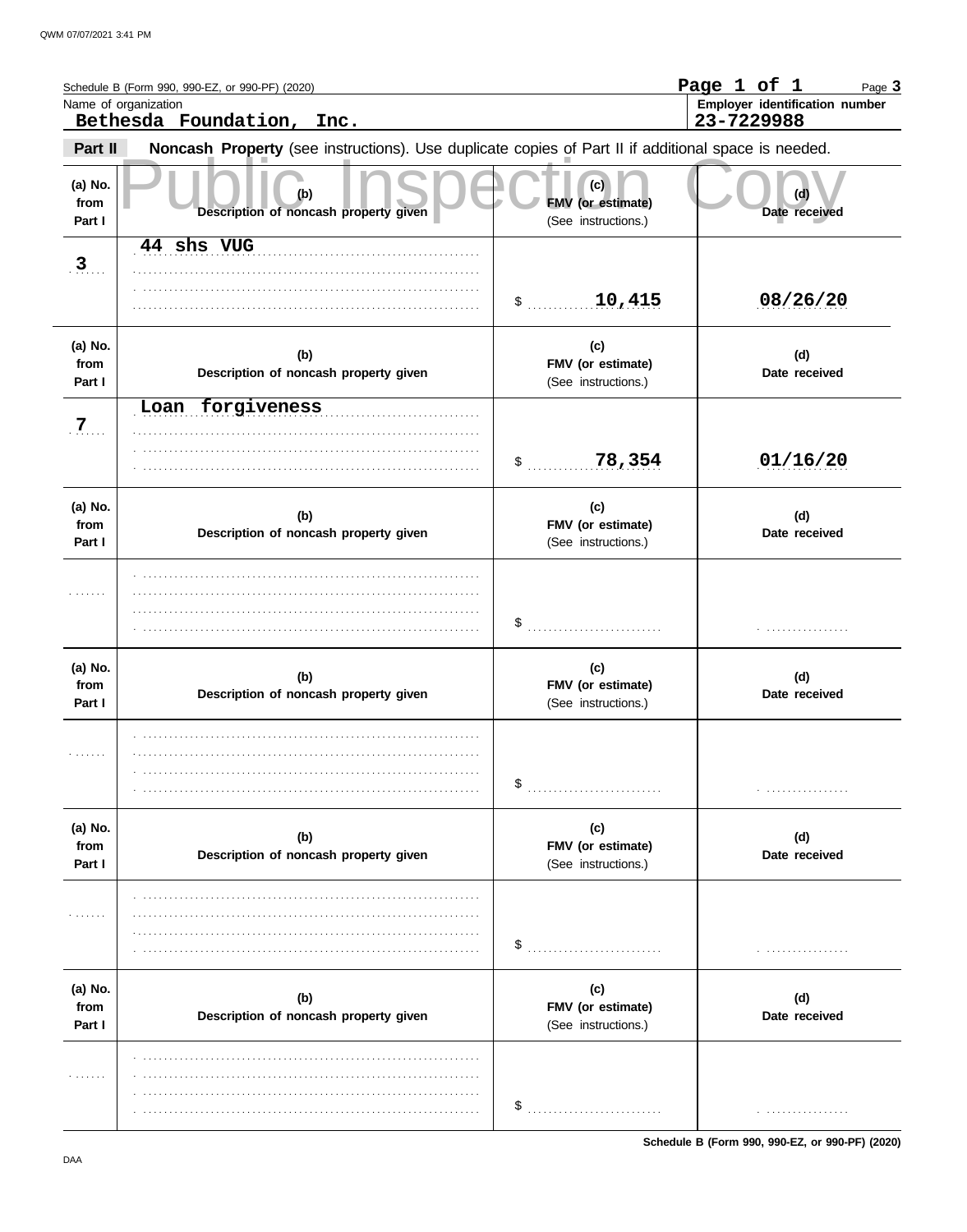|     | <b>SCHEDULE D</b>                                                              | Supplemental Financial Statements                                                                                                                                                          |                       |                                                |    | OMB No. 1545-0047                     |
|-----|--------------------------------------------------------------------------------|--------------------------------------------------------------------------------------------------------------------------------------------------------------------------------------------|-----------------------|------------------------------------------------|----|---------------------------------------|
|     | (Form 990)                                                                     | u Complete if the organization answered "Yes" on Form 990,                                                                                                                                 |                       |                                                |    |                                       |
|     |                                                                                | Part IV, line 6, 7, 8, 9, 10, 11a, 11b, 11c, 11d, 11e, 11f, 12a, or 12b.                                                                                                                   |                       |                                                |    | <b>Open to Public</b>                 |
|     | Department of the Treasury<br>Internal Revenue Service                         | <b>u</b> Go to <i>www.irs.gov/Form990</i> for instructions and the latest information.                                                                                                     | u Attach to Form 990. |                                                |    | <b>Inspection</b>                     |
|     | Name of the organization                                                       |                                                                                                                                                                                            |                       |                                                |    | <b>Employer identification number</b> |
|     | Bethesda Foundation,                                                           | Inc.                                                                                                                                                                                       |                       |                                                |    | 23-7229988                            |
|     | Part I                                                                         | Organizations Maintaining Donor Advised Funds or Other Similar Funds or Accounts.<br>Complete if the organization answered "Yes" on Form 990, Part IV, line 6.                             |                       |                                                |    |                                       |
|     |                                                                                |                                                                                                                                                                                            |                       | (a) Donor advised funds                        |    |                                       |
|     |                                                                                |                                                                                                                                                                                            |                       |                                                |    | (b) Funds and other accounts          |
| 1   | Total number at end of year                                                    |                                                                                                                                                                                            |                       |                                                |    |                                       |
| 2   |                                                                                | Aggregate value of contributions to (during year)                                                                                                                                          |                       |                                                |    |                                       |
| 3   |                                                                                |                                                                                                                                                                                            |                       |                                                |    |                                       |
| 4   |                                                                                |                                                                                                                                                                                            |                       |                                                |    |                                       |
| 5   |                                                                                | Did the organization inform all donors and donor advisors in writing that the assets held in donor advised                                                                                 |                       |                                                |    |                                       |
|     |                                                                                |                                                                                                                                                                                            |                       |                                                |    | Yes<br>No                             |
| 6   |                                                                                | Did the organization inform all grantees, donors, and donor advisors in writing that grant funds can be used                                                                               |                       |                                                |    |                                       |
|     |                                                                                | only for charitable purposes and not for the benefit of the donor or donor advisor, or for any other purpose                                                                               |                       |                                                |    |                                       |
|     | Part II                                                                        | <b>Conservation Easements.</b>                                                                                                                                                             |                       |                                                |    | Yes<br><b>No</b>                      |
|     |                                                                                | Complete if the organization answered "Yes" on Form 990, Part IV, line 7.                                                                                                                  |                       |                                                |    |                                       |
| 1   |                                                                                | Purpose(s) of conservation easements held by the organization (check all that apply).                                                                                                      |                       |                                                |    |                                       |
|     |                                                                                | Preservation of land for public use (for example, recreation or education   Preservation of a historically important land area                                                             |                       |                                                |    |                                       |
|     | Protection of natural habitat                                                  |                                                                                                                                                                                            |                       | Preservation of a certified historic structure |    |                                       |
|     | Preservation of open space                                                     |                                                                                                                                                                                            |                       |                                                |    |                                       |
| 2   |                                                                                | Complete lines 2a through 2d if the organization held a qualified conservation contribution in the form of a conservation                                                                  |                       |                                                |    |                                       |
|     | easement on the last day of the tax year.                                      |                                                                                                                                                                                            |                       |                                                |    | Held at the End of the Tax Year       |
|     |                                                                                |                                                                                                                                                                                            |                       |                                                | 2a |                                       |
| a   |                                                                                |                                                                                                                                                                                            |                       |                                                |    |                                       |
| b   |                                                                                |                                                                                                                                                                                            |                       |                                                | 2b |                                       |
| c   |                                                                                | Number of conservation easements on a certified historic structure included in (a)                                                                                                         |                       |                                                | 2c |                                       |
|     |                                                                                | d Number of conservation easements included in (c) acquired after 7/25/06, and not on a                                                                                                    |                       |                                                |    |                                       |
|     |                                                                                | historic structure listed in the National Register                                                                                                                                         |                       |                                                | 2d |                                       |
| 3   |                                                                                | Number of conservation easements modified, transferred, released, extinguished, or terminated by the organization during the                                                               |                       |                                                |    |                                       |
|     | tax year $\mathbf{u}$                                                          |                                                                                                                                                                                            |                       |                                                |    |                                       |
|     |                                                                                | Number of states where property subject to conservation easement is located u                                                                                                              |                       |                                                |    |                                       |
| 5   |                                                                                | Does the organization have a written policy regarding the periodic monitoring, inspection, handling of                                                                                     |                       |                                                |    | Yes $\Box$<br>No                      |
|     |                                                                                |                                                                                                                                                                                            |                       |                                                |    |                                       |
| 6   |                                                                                | Staff and volunteer hours devoted to monitoring, inspecting, handling of violations, and enforcing conservation easements during the year                                                  |                       |                                                |    |                                       |
|     | $\mathbf{u}$ <sub></sub>                                                       |                                                                                                                                                                                            |                       |                                                |    |                                       |
| 7   |                                                                                | Amount of expenses incurred in monitoring, inspecting, handling of violations, and enforcing conservation easements during the year                                                        |                       |                                                |    |                                       |
|     | $\mathbf{u}$ \$ $\ldots$ $\ldots$ $\ldots$ $\ldots$ $\ldots$ $\ldots$ $\ldots$ |                                                                                                                                                                                            |                       |                                                |    |                                       |
| 8   |                                                                                | Does each conservation easement reported on line 2(d) above satisfy the requirements of section 170(h)(4)(B)(i)                                                                            |                       |                                                |    | Yes<br>No                             |
|     |                                                                                |                                                                                                                                                                                            |                       |                                                |    |                                       |
| 9   |                                                                                | In Part XIII, describe how the organization reports conservation easements in its revenue and expense statement and                                                                        |                       |                                                |    |                                       |
|     |                                                                                | balance sheet, and include, if applicable, the text of the footnote to the organization's financial statements that describes the<br>organization's accounting for conservation easements. |                       |                                                |    |                                       |
|     | Part III                                                                       | Organizations Maintaining Collections of Art, Historical Treasures, or Other Similar Assets.                                                                                               |                       |                                                |    |                                       |
|     |                                                                                | Complete if the organization answered "Yes" on Form 990, Part IV, line 8.                                                                                                                  |                       |                                                |    |                                       |
|     |                                                                                | 1a If the organization elected, as permitted under FASB ASC 958, not to report in its revenue statement and balance sheet works                                                            |                       |                                                |    |                                       |
|     |                                                                                | of art, historical treasures, or other similar assets held for public exhibition, education, or research in furtherance of public                                                          |                       |                                                |    |                                       |
|     |                                                                                | service, provide in Part XIII the text of the footnote to its financial statements that describes these items.                                                                             |                       |                                                |    |                                       |
|     |                                                                                | b If the organization elected, as permitted under FASB ASC 958, to report in its revenue statement and balance sheet works of                                                              |                       |                                                |    |                                       |
|     |                                                                                |                                                                                                                                                                                            |                       |                                                |    |                                       |
|     |                                                                                | art, historical treasures, or other similar assets held for public exhibition, education, or research in furtherance of public service,                                                    |                       |                                                |    |                                       |
|     |                                                                                | provide the following amounts relating to these items:                                                                                                                                     |                       |                                                |    |                                       |
|     | $\mathbf{u}$                                                                   |                                                                                                                                                                                            |                       |                                                |    |                                       |
|     |                                                                                |                                                                                                                                                                                            |                       |                                                |    |                                       |
| 2   |                                                                                | If the organization received or held works of art, historical treasures, or other similar assets for financial gain, provide the                                                           |                       |                                                |    |                                       |
|     |                                                                                | following amounts required to be reported under FASB ASC 958 relating to these items:                                                                                                      |                       |                                                |    |                                       |
|     |                                                                                |                                                                                                                                                                                            |                       |                                                |    |                                       |
|     |                                                                                | For Paperwork Reduction Act Notice, see the Instructions for Form 990.                                                                                                                     |                       |                                                |    | Schedule D (Form 990) 2020            |
| DAA |                                                                                |                                                                                                                                                                                            |                       |                                                |    |                                       |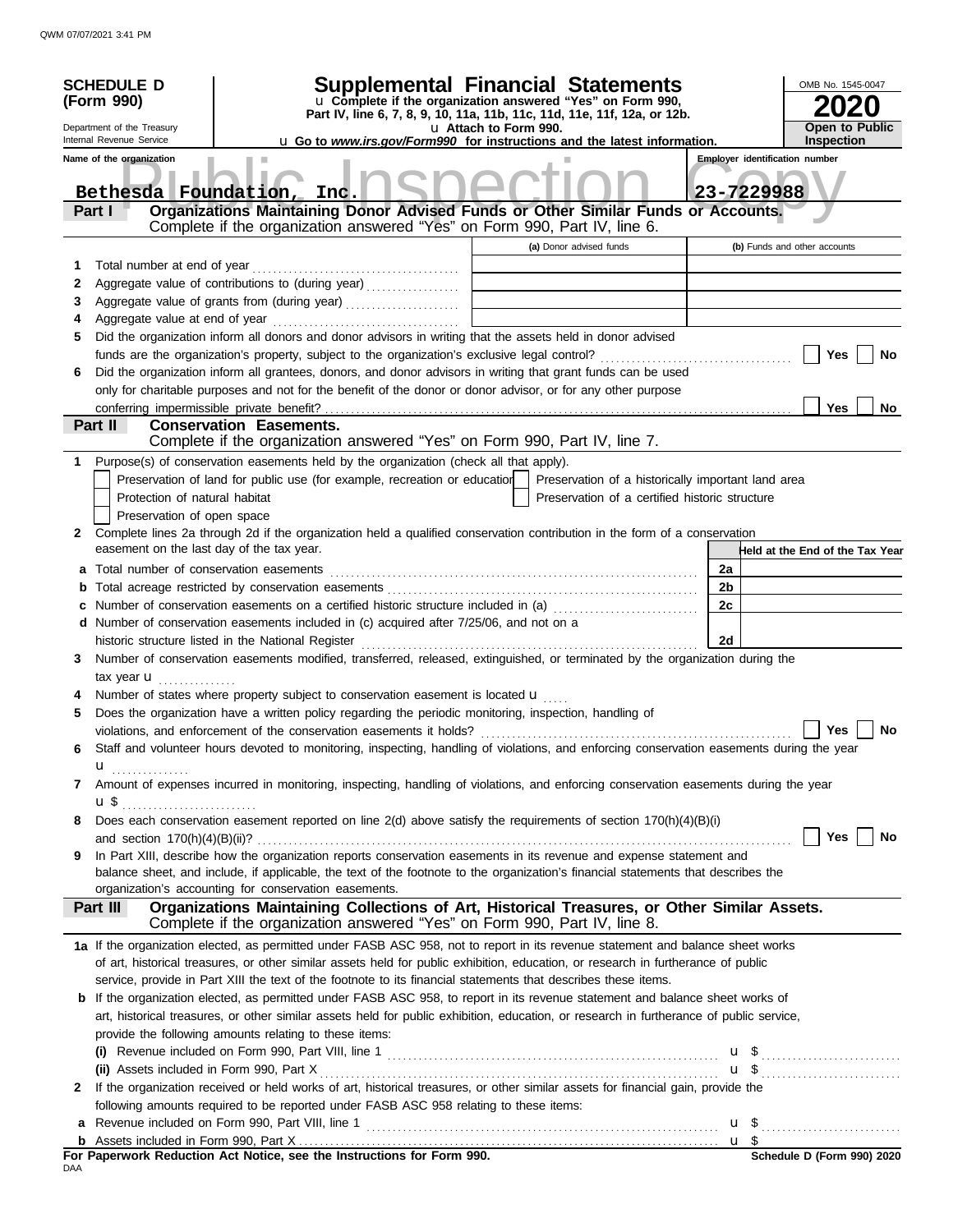|                   | Schedule D (Form 990) 2020 Bethesda Foundation, Inc.<br>Organizations Maintaining Collections of Art, Historical Treasures, or Other Similar Assets (continued)<br><b>Part III</b>                                                                                                                                                             |                         |                                                         |                    | 23-7229988           |                     | Page 2             |
|-------------------|------------------------------------------------------------------------------------------------------------------------------------------------------------------------------------------------------------------------------------------------------------------------------------------------------------------------------------------------|-------------------------|---------------------------------------------------------|--------------------|----------------------|---------------------|--------------------|
|                   | 3 Using the organization's acquisition, accession, and other records, check any of the following that make significant use of its<br>collection items (check all that apply):                                                                                                                                                                  |                         |                                                         |                    |                      |                     |                    |
| a<br>b<br>c<br>5. | Public exhibition<br>Scholarly research<br>Preservation for future generations<br>Provide a description of the organization's collections and explain how they further the organization's exempt purpose in Part<br>XIII.<br>During the year, did the organization solicit or receive donations of art, historical treasures, or other similar | d<br>e                  | Loan or exchange program<br>Other <b>Contract Lines</b> |                    |                      | Yes                 | <b>No</b>          |
|                   | Part IV<br><b>Escrow and Custodial Arrangements.</b>                                                                                                                                                                                                                                                                                           |                         |                                                         |                    |                      |                     |                    |
|                   | Complete if the organization answered "Yes" on Form 990, Part IV, line 9, or reported an amount on Form<br>990, Part X, line 21.                                                                                                                                                                                                               |                         |                                                         |                    |                      |                     |                    |
|                   | 1a Is the organization an agent, trustee, custodian or other intermediary for contributions or other assets not<br>included on Form 990, Part X?                                                                                                                                                                                               |                         |                                                         |                    |                      | <b>Yes</b>          | No                 |
|                   | <b>b</b> If "Yes," explain the arrangement in Part XIII and complete the following table:                                                                                                                                                                                                                                                      |                         |                                                         |                    |                      |                     |                    |
|                   |                                                                                                                                                                                                                                                                                                                                                |                         |                                                         |                    |                      | Amount              |                    |
|                   | c Beginning balance                                                                                                                                                                                                                                                                                                                            |                         |                                                         |                    | 1c                   |                     |                    |
|                   |                                                                                                                                                                                                                                                                                                                                                |                         |                                                         |                    | 1 <sub>d</sub>       |                     |                    |
| f                 | e Distributions during the year manufactured and contact the year manufactured with the set of the set of the set of the set of the set of the set of the set of the set of the set of the set of the set of the set of the se                                                                                                                 |                         |                                                         |                    | 1e<br>1f             |                     |                    |
|                   | 2a Did the organization include an amount on Form 990, Part X, line 21, for escrow or custodial account liability?                                                                                                                                                                                                                             |                         |                                                         |                    |                      | Yes                 | No                 |
|                   |                                                                                                                                                                                                                                                                                                                                                |                         |                                                         |                    |                      |                     |                    |
|                   | <b>Endowment Funds.</b><br><b>Part V</b>                                                                                                                                                                                                                                                                                                       |                         |                                                         |                    |                      |                     |                    |
|                   | Complete if the organization answered "Yes" on Form 990, Part IV, line 10.                                                                                                                                                                                                                                                                     |                         |                                                         |                    |                      |                     |                    |
|                   |                                                                                                                                                                                                                                                                                                                                                | (a) Current year        | (b) Prior year                                          | (c) Two years back | (d) Three years back | (e) Four years back |                    |
|                   | 1a Beginning of year balance                                                                                                                                                                                                                                                                                                                   | 72,391<br>31,350        | 136,948<br>58,089                                       | 74,558<br>116,769  | 38,888<br>51,240     |                     |                    |
|                   | <b>b</b> Contributions<br>c Net investment earnings, gains, and                                                                                                                                                                                                                                                                                |                         |                                                         |                    |                      |                     |                    |
|                   | losses                                                                                                                                                                                                                                                                                                                                         |                         |                                                         |                    |                      |                     |                    |
|                   | d Grants or scholarships                                                                                                                                                                                                                                                                                                                       | $-9,500$                | $-31,850$                                               | $-15,000$          | $-15,570$            |                     |                    |
|                   | e Other expenditures for facilities and                                                                                                                                                                                                                                                                                                        |                         |                                                         |                    |                      |                     |                    |
|                   | programs                                                                                                                                                                                                                                                                                                                                       | $-19,660$               | $-90,796$                                               | $-39,379$          |                      |                     |                    |
|                   | f Administrative expenses                                                                                                                                                                                                                                                                                                                      |                         |                                                         |                    |                      |                     |                    |
| g                 | End of year balance                                                                                                                                                                                                                                                                                                                            | 74,581                  | 72,391                                                  | 136,948            | 74,558               |                     |                    |
| 2                 | Provide the estimated percentage of the current year end balance (line 1g, column (a)) held as:<br>a Board designated or quasi-endowment $\mathbf{u}$ 10.13 %                                                                                                                                                                                  |                         |                                                         |                    |                      |                     |                    |
|                   | <b>b</b> Permanent endowment $\mathbf{u}$ 28.87 %                                                                                                                                                                                                                                                                                              |                         |                                                         |                    |                      |                     |                    |
|                   | c Term endowment u 61.00 %                                                                                                                                                                                                                                                                                                                     |                         |                                                         |                    |                      |                     |                    |
|                   | The percentages on lines 2a, 2b, and 2c should equal 100%.                                                                                                                                                                                                                                                                                     |                         |                                                         |                    |                      |                     |                    |
|                   | 3a Are there endowment funds not in the possession of the organization that are held and administered for the                                                                                                                                                                                                                                  |                         |                                                         |                    |                      |                     |                    |
|                   | organization by:                                                                                                                                                                                                                                                                                                                               |                         |                                                         |                    |                      |                     | <b>Yes</b><br>No   |
|                   |                                                                                                                                                                                                                                                                                                                                                |                         |                                                         |                    |                      | 3a(i)               | X<br>X             |
|                   |                                                                                                                                                                                                                                                                                                                                                |                         |                                                         |                    |                      | 3a(ii)<br>3b        |                    |
|                   | Describe in Part XIII the intended uses of the organization's endowment funds.                                                                                                                                                                                                                                                                 |                         |                                                         |                    |                      |                     |                    |
|                   | Part VI<br>Land, Buildings, and Equipment.                                                                                                                                                                                                                                                                                                     |                         |                                                         |                    |                      |                     |                    |
|                   | Complete if the organization answered "Yes" on Form 990, Part IV, line 11a. See Form 990, Part X, line 10.                                                                                                                                                                                                                                     |                         |                                                         |                    |                      |                     |                    |
|                   | Description of property                                                                                                                                                                                                                                                                                                                        | (a) Cost or other basis | (b) Cost or other basis                                 |                    | (c) Accumulated      | (d) Book value      |                    |
|                   |                                                                                                                                                                                                                                                                                                                                                | (investment)            | (other)                                                 |                    | depreciation         |                     |                    |
|                   |                                                                                                                                                                                                                                                                                                                                                |                         |                                                         | 164,109<br>697,902 | 208,528              |                     | 164,109<br>489,374 |
|                   | c Leasehold improvements                                                                                                                                                                                                                                                                                                                       |                         |                                                         |                    |                      |                     |                    |
|                   | d Equipment                                                                                                                                                                                                                                                                                                                                    |                         |                                                         | 162,579            | 162,579              |                     |                    |
|                   |                                                                                                                                                                                                                                                                                                                                                |                         |                                                         | 2,000              | 1,433                |                     | 567                |
|                   | Total. Add lines 1a through 1e. (Column (d) must equal Form 990, Part X, column (B), line 10c.)                                                                                                                                                                                                                                                |                         |                                                         |                    | $\mathbf{u}$<br>.    |                     | 654,050            |

**Schedule D (Form 990) 2020**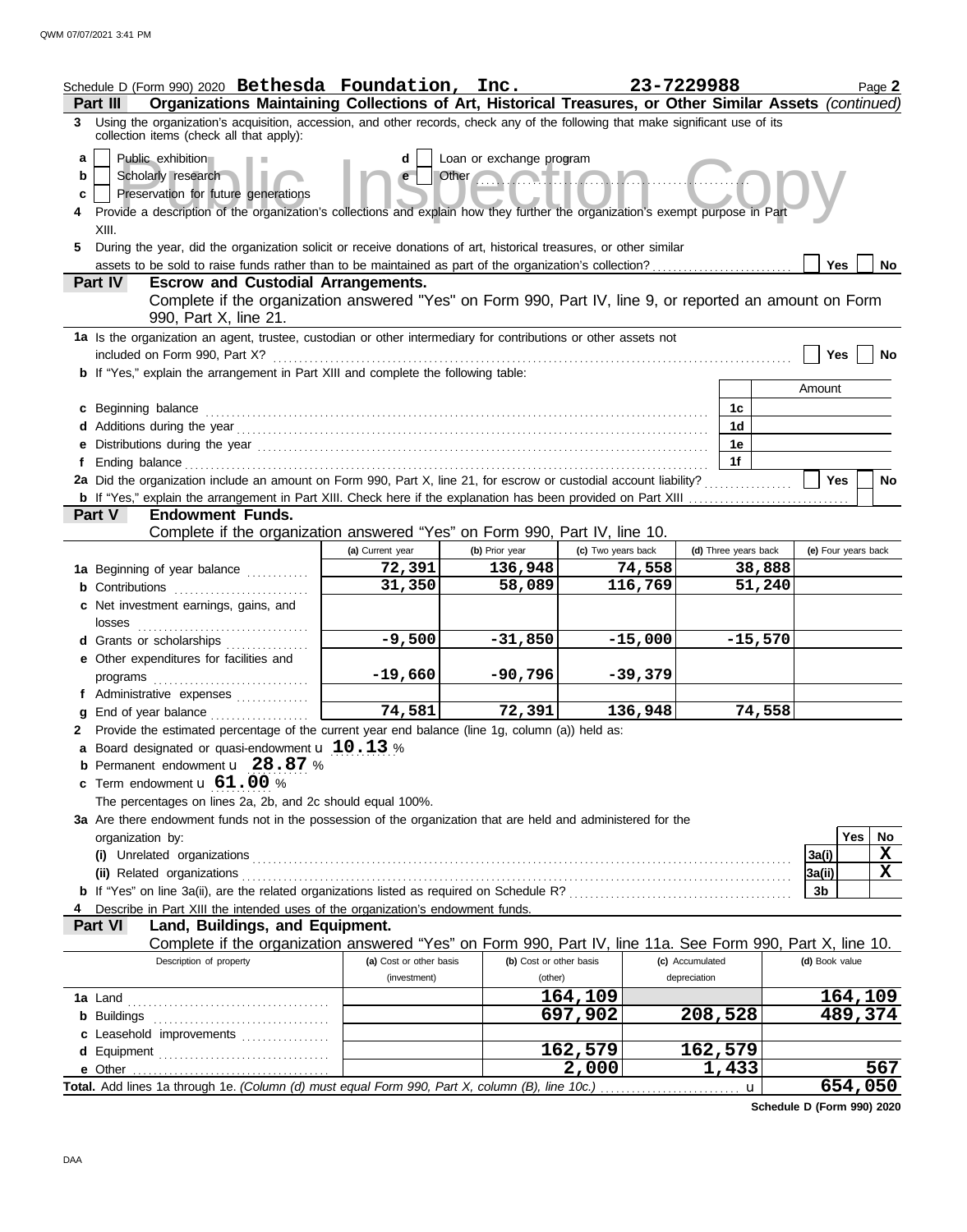|  |                                                 | Schedule D (Form 990) 2020 Bethesda Foundation, Inc. | 23-7229988 | Page $3$ |
|--|-------------------------------------------------|------------------------------------------------------|------------|----------|
|  | <b>Part VII Investments - Other Securities.</b> |                                                      |            |          |

Complete if the organization answered "Yes" on Form 990, Part IV, line 11b. See Form 990, Part X, line 12.

|                           | Complete if the Organization answered frest on Form 990, Fall TV, line TTD. See Form 990, Fall A, line TZ.<br>(a) Description of security or category | (b) Book value | (c) Method of valuation:         |                |
|---------------------------|-------------------------------------------------------------------------------------------------------------------------------------------------------|----------------|----------------------------------|----------------|
|                           | (including name of security)                                                                                                                          |                | Cost or end-of-year market value |                |
| (1) Financial derivatives |                                                                                                                                                       |                |                                  |                |
|                           | (2) Closely held equity interests                                                                                                                     |                |                                  |                |
| (3) Other                 | $\mathbb{R}$                                                                                                                                          |                |                                  |                |
| (A)                       |                                                                                                                                                       |                |                                  |                |
| (B)                       |                                                                                                                                                       |                |                                  |                |
| (C)                       |                                                                                                                                                       |                |                                  |                |
| (D)                       |                                                                                                                                                       |                |                                  |                |
| (E)                       |                                                                                                                                                       |                |                                  |                |
| (F)                       |                                                                                                                                                       |                |                                  |                |
| (G)                       |                                                                                                                                                       |                |                                  |                |
| (H)                       |                                                                                                                                                       |                |                                  |                |
|                           | Total. (Column (b) must equal Form 990, Part X, col. (B) line 12.)<br>u                                                                               |                |                                  |                |
| <b>Part VIII</b>          | Investments - Program Related.                                                                                                                        |                |                                  |                |
|                           | Complete if the organization answered "Yes" on Form 990, Part IV, line 11c. See Form 990, Part X, line 13.                                            |                |                                  |                |
|                           | (a) Description of investment                                                                                                                         | (b) Book value | (c) Method of valuation:         |                |
|                           |                                                                                                                                                       |                | Cost or end-of-year market value |                |
| <u>(1)</u>                |                                                                                                                                                       |                |                                  |                |
| (2)                       |                                                                                                                                                       |                |                                  |                |
| (3)                       |                                                                                                                                                       |                |                                  |                |
| (4)<br>(5)                |                                                                                                                                                       |                |                                  |                |
| (6)                       |                                                                                                                                                       |                |                                  |                |
| (7)                       |                                                                                                                                                       |                |                                  |                |
| (8)                       |                                                                                                                                                       |                |                                  |                |
| (9)                       |                                                                                                                                                       |                |                                  |                |
|                           | Total. (Column (b) must equal Form 990, Part X, col. (B) line 13.)<br>u                                                                               |                |                                  |                |
| Part IX                   | Other Assets.                                                                                                                                         |                |                                  |                |
|                           | Complete if the organization answered "Yes" on Form 990, Part IV, line 11d. See Form 990, Part X, line 15.                                            |                |                                  |                |
|                           | (a) Description                                                                                                                                       |                |                                  | (b) Book value |
| (1)                       |                                                                                                                                                       |                |                                  |                |
| (2)                       |                                                                                                                                                       |                |                                  |                |
| (3)                       |                                                                                                                                                       |                |                                  |                |
| (4)                       |                                                                                                                                                       |                |                                  |                |
| (5)                       |                                                                                                                                                       |                |                                  |                |
| (6)                       |                                                                                                                                                       |                |                                  |                |
| (7)<br>(8)                |                                                                                                                                                       |                |                                  |                |
| (9)                       |                                                                                                                                                       |                |                                  |                |
|                           | Total. (Column (b) must equal Form 990, Part X, col. (B) line 15.)                                                                                    |                | u                                |                |
| Part X                    | <b>Other Liabilities.</b>                                                                                                                             |                |                                  |                |
|                           | Complete if the organization answered "Yes" on Form 990, Part IV, line 11e or 11f. See Form 990, Part X,                                              |                |                                  |                |
|                           | line 25.                                                                                                                                              |                |                                  |                |
| 1.                        | (a) Description of liability                                                                                                                          |                |                                  | (b) Book value |
| (1)                       | Federal income taxes                                                                                                                                  |                |                                  |                |
| (2)                       |                                                                                                                                                       |                |                                  |                |
| (3)                       |                                                                                                                                                       |                |                                  |                |
| (4)                       |                                                                                                                                                       |                |                                  |                |
| (5)                       |                                                                                                                                                       |                |                                  |                |
| (6)                       |                                                                                                                                                       |                |                                  |                |
| (7)<br>(8)                |                                                                                                                                                       |                |                                  |                |
| (9)                       |                                                                                                                                                       |                |                                  |                |
|                           | Total. (Column (b) must equal Form 990, Part X, col. (B) line 25.)                                                                                    |                | u                                |                |
|                           | 2. Liability for uncertain tax positions. In Part XIII, provide the text of the footnote to the organization's financial statements that reports the  |                |                                  |                |

organization's liability for uncertain tax positions under FASB ASC 740. Check here if the text of the footnote has been provided in Part XIII..

 $\Box$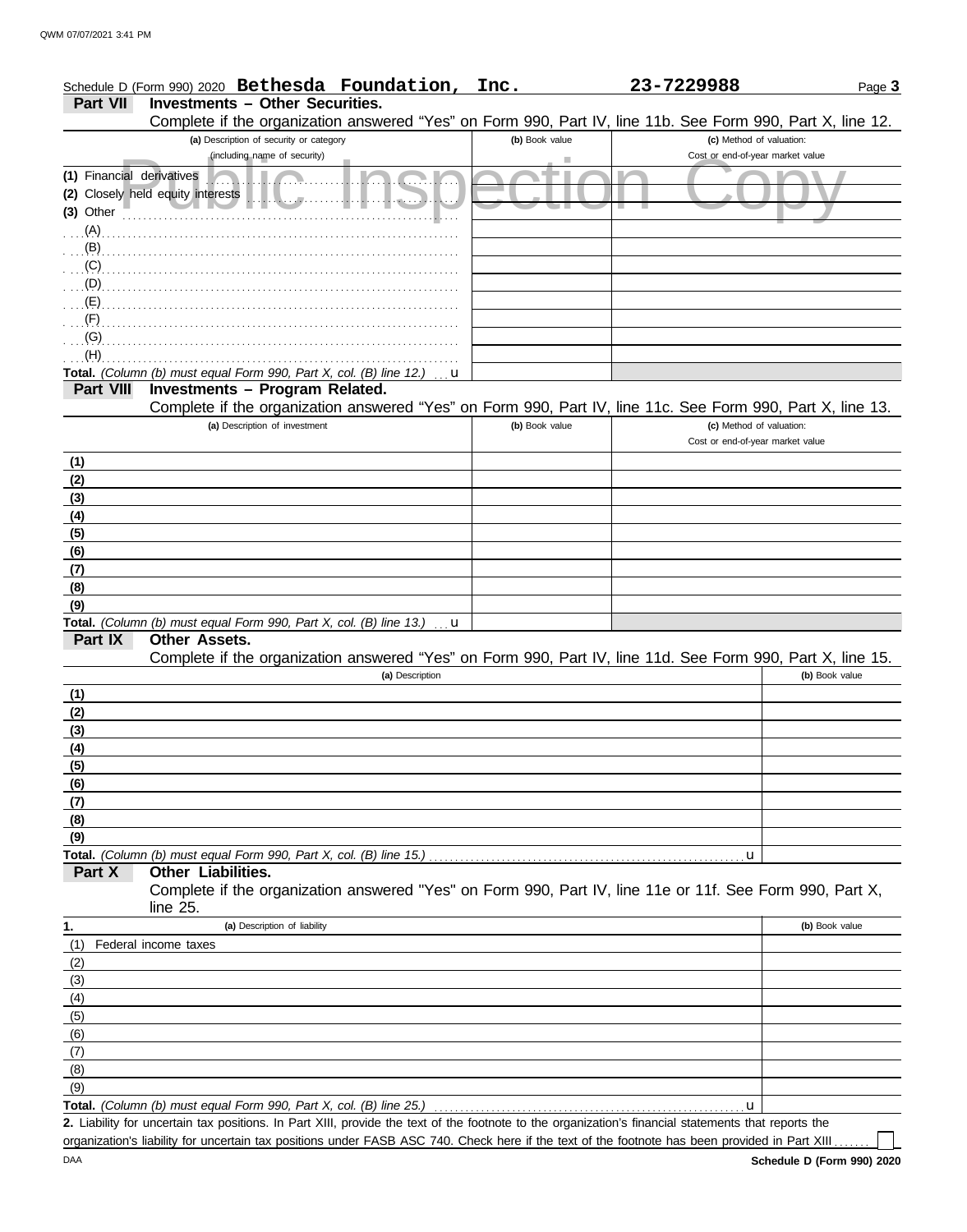|              | Schedule D (Form 990) 2020 Bethesda Foundation, Inc.                                                                                                                                                                                 |                      | 23-7229988   | Page 4 |
|--------------|--------------------------------------------------------------------------------------------------------------------------------------------------------------------------------------------------------------------------------------|----------------------|--------------|--------|
|              | Reconciliation of Revenue per Audited Financial Statements With Revenue per Return.<br>Part XI                                                                                                                                       |                      |              |        |
|              | Complete if the organization answered "Yes" on Form 990, Part IV, line 12a.                                                                                                                                                          |                      |              |        |
| 1            | Total revenue, gains, and other support per audited financial statements [                                                                                                                                                           |                      | $\mathbf{1}$ |        |
| $\mathbf{z}$ | Amounts included on line 1 but not on Form 990, Part VIII, line 12:                                                                                                                                                                  |                      |              |        |
| а            | Net unrealized gains (losses) on investments <b>and a state of the state of the state of the state of the state of the state of the state of the state of the state of the state of the state of the state of the state of the s</b> | 2a                   |              |        |
|              |                                                                                                                                                                                                                                      | 2 <sub>b</sub>       |              |        |
|              |                                                                                                                                                                                                                                      | 2c                   |              |        |
|              |                                                                                                                                                                                                                                      | 2d                   |              |        |
| е            |                                                                                                                                                                                                                                      |                      | 2e           |        |
| 3            |                                                                                                                                                                                                                                      |                      | 3            |        |
|              | Amounts included on Form 990, Part VIII, line 12, but not on line 1:                                                                                                                                                                 |                      |              |        |
|              | Investment expenses not included on Form 990, Part VIII, line 7b [[[[[[[[[[[[[[[[[[[[[[[[[[]]]]]]]]                                                                                                                                  | 4a                   |              |        |
|              |                                                                                                                                                                                                                                      | 4b                   |              |        |
|              | Add lines 4a and 4b                                                                                                                                                                                                                  |                      | 4c<br>5      |        |
|              |                                                                                                                                                                                                                                      |                      |              |        |
|              | Reconciliation of Expenses per Audited Financial Statements With Expenses per Return.<br><b>Part XII</b>                                                                                                                             |                      |              |        |
|              | Complete if the organization answered "Yes" on Form 990, Part IV, line 12a.                                                                                                                                                          |                      |              |        |
| 1            | Total expenses and losses per audited financial statements                                                                                                                                                                           |                      | $\mathbf{1}$ |        |
| 2            | Amounts included on line 1 but not on Form 990, Part IX, line 25:                                                                                                                                                                    |                      |              |        |
|              |                                                                                                                                                                                                                                      | 2a<br>2 <sub>b</sub> |              |        |
|              |                                                                                                                                                                                                                                      | 2c                   |              |        |
|              |                                                                                                                                                                                                                                      | 2d                   |              |        |
|              |                                                                                                                                                                                                                                      |                      | 2e           |        |
| 3            |                                                                                                                                                                                                                                      |                      | 3            |        |
|              | Amounts included on Form 990, Part IX, line 25, but not on line 1:                                                                                                                                                                   |                      |              |        |
|              |                                                                                                                                                                                                                                      | 4a                   |              |        |
|              |                                                                                                                                                                                                                                      | 4b                   |              |        |
|              | c Add lines 4a and 4b                                                                                                                                                                                                                |                      | 4c           |        |
|              |                                                                                                                                                                                                                                      |                      | 5            |        |
|              | Part XIII Supplemental Information.                                                                                                                                                                                                  |                      |              |        |
|              | Provide the descriptions required for Part II, lines 3, 5, and 9; Part III, lines 1a and 4; Part IV, lines 1b and 2b; Part V, line 4; Part X, line                                                                                   |                      |              |        |
|              | 2; Part XI, lines 2d and 4b; and Part XII, lines 2d and 4b. Also complete this part to provide any additional information.                                                                                                           |                      |              |        |
|              | Part V, Line 4 - Intended Uses for Endowment Funds                                                                                                                                                                                   |                      |              |        |
|              |                                                                                                                                                                                                                                      |                      |              |        |
|              | --Board-designated Endowment: Board reserve for contingencies.                                                                                                                                                                       |                      |              |        |
|              |                                                                                                                                                                                                                                      |                      |              |        |
|              | --Permanent Endowment: The principal amount of the fund is to be held in                                                                                                                                                             |                      |              |        |
|              |                                                                                                                                                                                                                                      |                      |              |        |
|              | perpetuity for the benefit of the organization with annual distributions of                                                                                                                                                          |                      |              |        |
|              |                                                                                                                                                                                                                                      |                      |              |        |
|              | investment income to the organization.                                                                                                                                                                                               |                      |              |        |
|              |                                                                                                                                                                                                                                      |                      |              |        |
|              | --Temporarily Restricted Endowment: Amounts are spent in accordance with                                                                                                                                                             |                      |              |        |
|              |                                                                                                                                                                                                                                      |                      |              |        |
|              | donors' designations.                                                                                                                                                                                                                |                      |              |        |
|              |                                                                                                                                                                                                                                      |                      |              |        |
|              |                                                                                                                                                                                                                                      |                      |              |        |
|              |                                                                                                                                                                                                                                      |                      |              |        |
|              |                                                                                                                                                                                                                                      |                      |              |        |
|              |                                                                                                                                                                                                                                      |                      |              |        |
|              |                                                                                                                                                                                                                                      |                      |              |        |
|              |                                                                                                                                                                                                                                      |                      |              |        |
|              |                                                                                                                                                                                                                                      |                      |              |        |
|              |                                                                                                                                                                                                                                      |                      |              |        |
|              |                                                                                                                                                                                                                                      |                      |              |        |
|              |                                                                                                                                                                                                                                      |                      |              |        |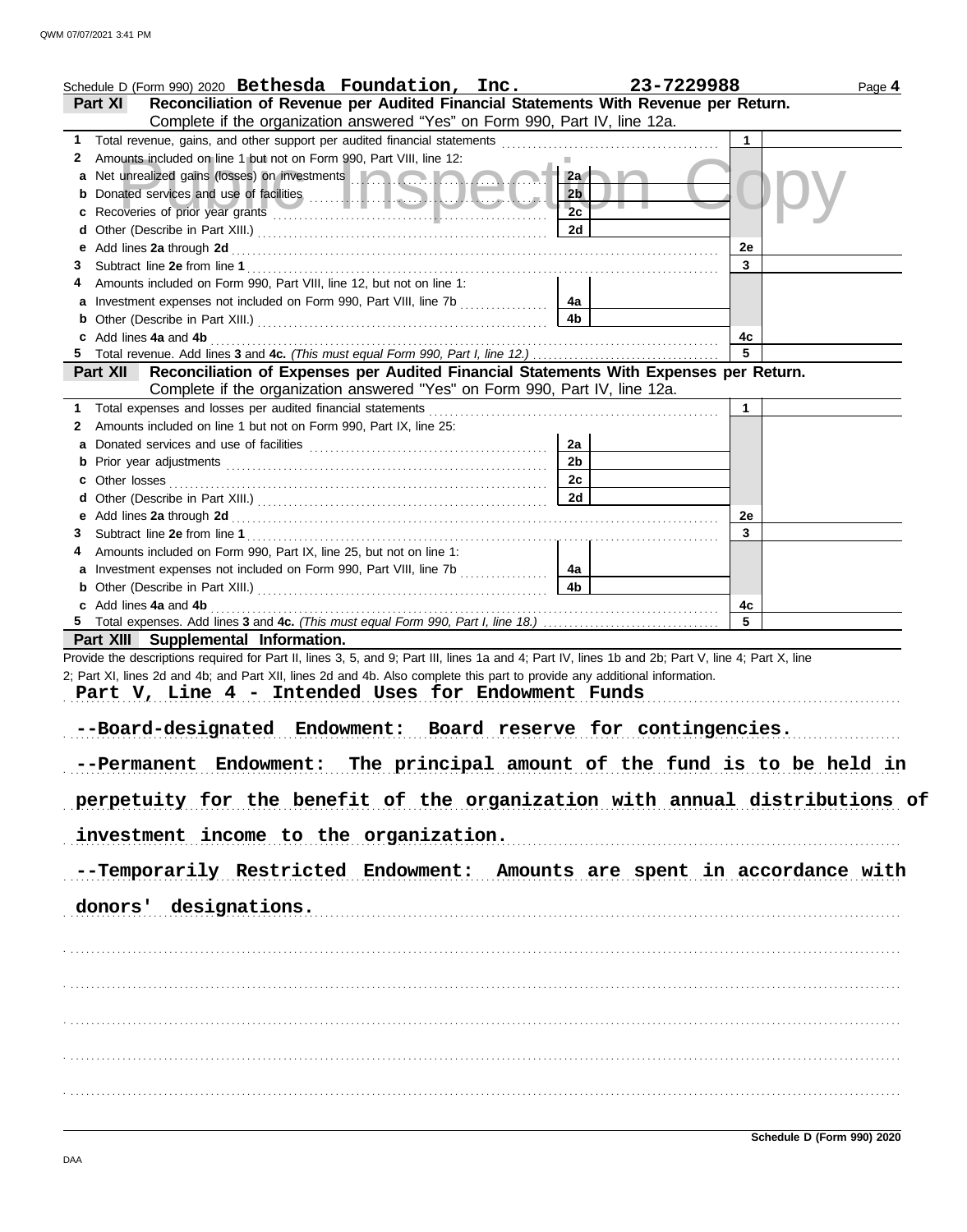|  | Schedule D (Form 990) 2020 Bethesda Foundation, Inc.<br>Part XIII Supplemental Information (continued) | 23-7229988           | Page 5 |
|--|--------------------------------------------------------------------------------------------------------|----------------------|--------|
|  |                                                                                                        |                      |        |
|  |                                                                                                        |                      |        |
|  |                                                                                                        | Public Inspection Co |        |
|  |                                                                                                        |                      |        |
|  |                                                                                                        |                      |        |
|  |                                                                                                        |                      |        |
|  |                                                                                                        |                      |        |
|  |                                                                                                        |                      |        |
|  |                                                                                                        |                      |        |
|  |                                                                                                        |                      |        |
|  |                                                                                                        |                      |        |
|  |                                                                                                        |                      |        |
|  |                                                                                                        |                      |        |
|  |                                                                                                        |                      |        |
|  |                                                                                                        |                      |        |
|  |                                                                                                        |                      |        |
|  |                                                                                                        |                      |        |
|  |                                                                                                        |                      |        |
|  |                                                                                                        |                      |        |
|  |                                                                                                        |                      |        |
|  |                                                                                                        |                      |        |
|  |                                                                                                        |                      |        |
|  |                                                                                                        |                      |        |
|  |                                                                                                        |                      |        |
|  |                                                                                                        |                      |        |
|  |                                                                                                        |                      |        |
|  |                                                                                                        |                      |        |
|  |                                                                                                        |                      |        |
|  |                                                                                                        |                      |        |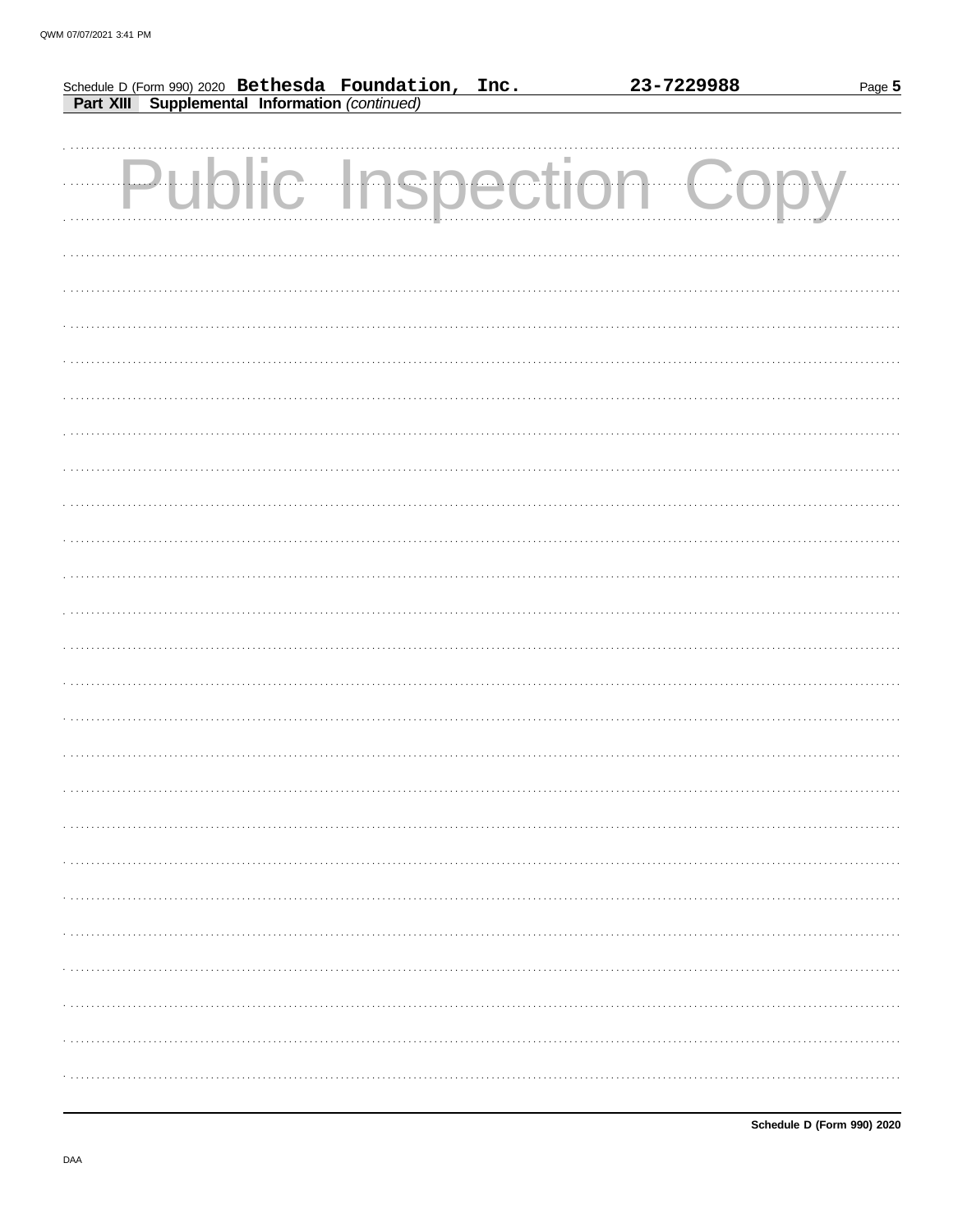| <b>SCHEDULE I</b>                                                                                                                                                                                                                                                                                                 |           |                                         | Grants and Other Assistance to Organizations,                                                                                         |                                       |                                                             |                                          |                                | OMB No. 1545-0047                     |
|-------------------------------------------------------------------------------------------------------------------------------------------------------------------------------------------------------------------------------------------------------------------------------------------------------------------|-----------|-----------------------------------------|---------------------------------------------------------------------------------------------------------------------------------------|---------------------------------------|-------------------------------------------------------------|------------------------------------------|--------------------------------|---------------------------------------|
| (Form 990)                                                                                                                                                                                                                                                                                                        |           |                                         | Governments, and Individuals in the United States<br>Complete if the organization answered "Yes" on Form 990, Part IV, line 21 or 22. |                                       |                                                             |                                          |                                |                                       |
| Department of the Treasury<br>Internal Revenue Service                                                                                                                                                                                                                                                            |           |                                         | u Attach to Form 990.<br>u Go to www.irs.gov/Form990 for the latest information.                                                      |                                       |                                                             |                                          |                                | Open to Public<br>Inspection          |
| Name of the organization                                                                                                                                                                                                                                                                                          |           |                                         |                                                                                                                                       |                                       |                                                             |                                          | Employer identification number |                                       |
| Bethesda Foundation, Inc.<br><b>General Information on Grants and Assistance</b><br>Part I                                                                                                                                                                                                                        |           |                                         |                                                                                                                                       |                                       |                                                             |                                          | 23-7229988                     |                                       |
| Does the organization maintain records to substantiate the amount of the grants or assistance, the grantees' eligibility for the grants or assistance, and<br>1<br>2 Describe in Part IV the organization's procedures for monitoring the use of grant funds in the United States.                                |           |                                         |                                                                                                                                       |                                       |                                                             |                                          |                                | $ \mathbf{X} $ Yes<br>No              |
| Grants and Other Assistance to Domestic Organizations and Domestic Governments. Complete if the organization answered "Yes" on Form 990,<br>Part II<br>Part IV, line 21, for any recipient that received more than \$5,000. Part II can be duplicated if additional space is needed.                              |           |                                         |                                                                                                                                       |                                       |                                                             |                                          |                                |                                       |
| (a) Name and address of organization<br>or government                                                                                                                                                                                                                                                             | $(b)$ EIN | $(c)$ IRC<br>section<br>(if applicable) | (d) Amount of cash<br>grant                                                                                                           | (e) Amount of non-<br>cash assistance | (f) Method of valuation<br>(book, FMV, appraisal,<br>other) | (g) Description of<br>noncash assistance |                                | (h) Purpose of grant<br>or assistance |
| (1)                                                                                                                                                                                                                                                                                                               |           |                                         |                                                                                                                                       |                                       |                                                             |                                          |                                |                                       |
| (2)                                                                                                                                                                                                                                                                                                               |           |                                         |                                                                                                                                       |                                       |                                                             |                                          |                                |                                       |
|                                                                                                                                                                                                                                                                                                                   |           |                                         |                                                                                                                                       |                                       |                                                             |                                          |                                |                                       |
| (3)                                                                                                                                                                                                                                                                                                               |           |                                         |                                                                                                                                       |                                       |                                                             |                                          |                                |                                       |
| (4)                                                                                                                                                                                                                                                                                                               |           |                                         |                                                                                                                                       |                                       |                                                             |                                          |                                |                                       |
|                                                                                                                                                                                                                                                                                                                   |           |                                         |                                                                                                                                       |                                       |                                                             |                                          |                                |                                       |
| (5)                                                                                                                                                                                                                                                                                                               |           |                                         |                                                                                                                                       |                                       |                                                             |                                          |                                |                                       |
|                                                                                                                                                                                                                                                                                                                   |           |                                         |                                                                                                                                       |                                       |                                                             |                                          |                                |                                       |
| (6)                                                                                                                                                                                                                                                                                                               |           |                                         |                                                                                                                                       |                                       |                                                             |                                          |                                |                                       |
| (7)                                                                                                                                                                                                                                                                                                               |           |                                         |                                                                                                                                       |                                       |                                                             |                                          |                                |                                       |
| (8)                                                                                                                                                                                                                                                                                                               |           |                                         |                                                                                                                                       |                                       |                                                             |                                          |                                |                                       |
|                                                                                                                                                                                                                                                                                                                   |           |                                         |                                                                                                                                       |                                       |                                                             |                                          |                                |                                       |
| (9)                                                                                                                                                                                                                                                                                                               |           |                                         |                                                                                                                                       |                                       |                                                             |                                          |                                |                                       |
|                                                                                                                                                                                                                                                                                                                   |           |                                         |                                                                                                                                       |                                       |                                                             |                                          |                                |                                       |
| $\mathbf{2}$                                                                                                                                                                                                                                                                                                      |           |                                         |                                                                                                                                       |                                       |                                                             |                                          | u                              |                                       |
| Enter total number of other organizations listed in the line 1 table <i>manufacture in the content of table</i> manufacture in the line 1 table manufacture in the content of the line 1 table manufacture in the line of the line<br>3<br>For Paperwork Reduction Act Notice, see the Instructions for Form 990. |           |                                         |                                                                                                                                       |                                       |                                                             |                                          |                                | Schedule I (Form 990) (2020)          |

DAA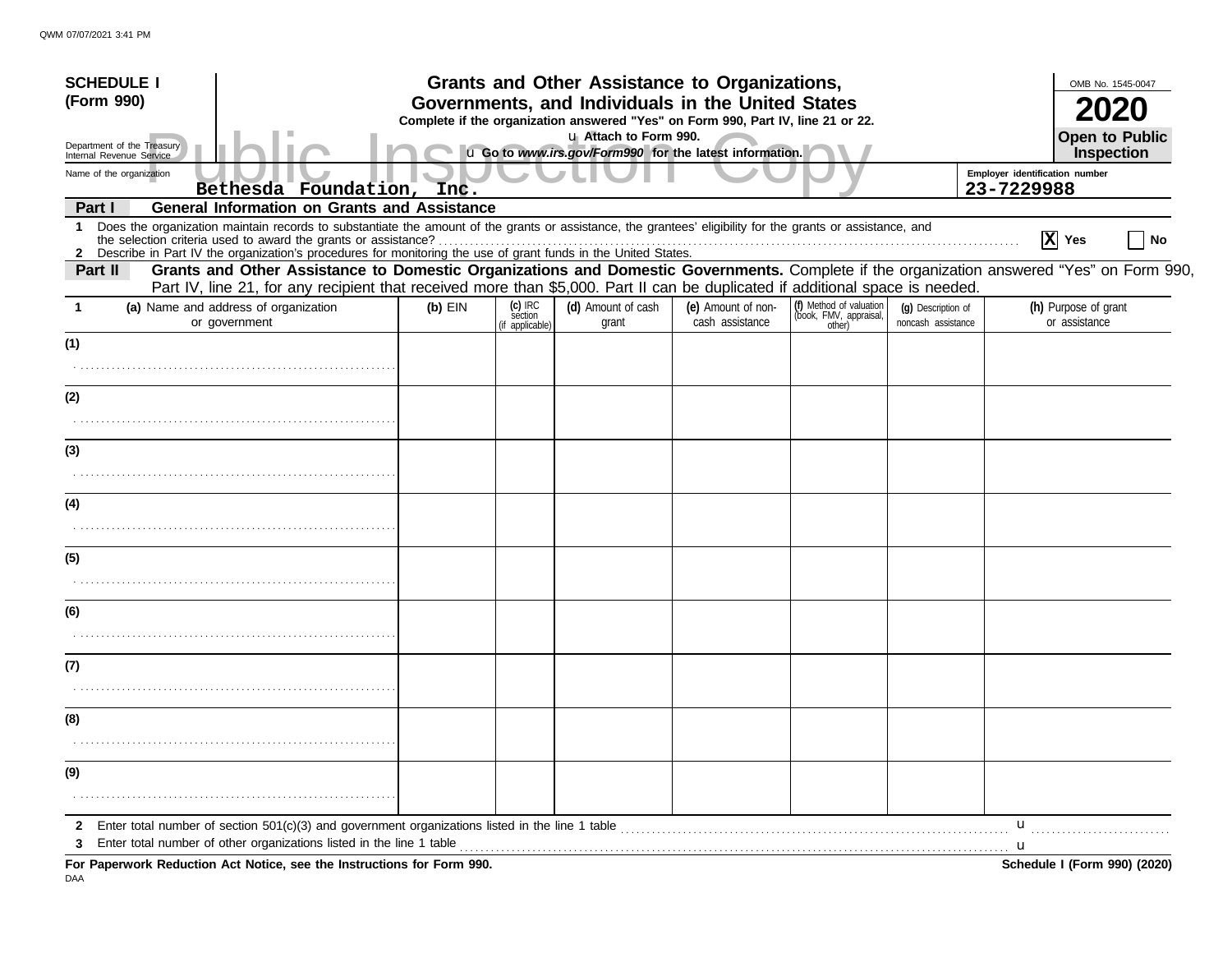| Part III<br>Grants and Other Assistance to Domestic Individuals. Complete if the organization answered "Yes" on Form 990, Part IV, line 22.          |               |               |                    |                        |                                                                                      |  |
|------------------------------------------------------------------------------------------------------------------------------------------------------|---------------|---------------|--------------------|------------------------|--------------------------------------------------------------------------------------|--|
| Part III can be duplicated if additional space is needed.                                                                                            |               |               |                    |                        |                                                                                      |  |
| (a) Type of grant or assistance                                                                                                                      | (b) Number of | (c) Amount of | (d) Amount of      |                        | $\vert$ (e) Method of valuation (book, $\vert$ (f) Description of noncash assistance |  |
| <u>STOTTI</u>                                                                                                                                        | recipients    | cash grant    | noncash assistance | FMV, appraisal, other) |                                                                                      |  |
| 1 Scholarships                                                                                                                                       | 13            | 9,500         |                    |                        |                                                                                      |  |
| $\overline{\mathbf{2}}$                                                                                                                              |               |               |                    |                        |                                                                                      |  |
|                                                                                                                                                      |               |               |                    |                        |                                                                                      |  |
| $\overline{\mathbf{3}}$                                                                                                                              |               |               |                    |                        |                                                                                      |  |
|                                                                                                                                                      |               |               |                    |                        |                                                                                      |  |
| $5\phantom{.0}$                                                                                                                                      |               |               |                    |                        |                                                                                      |  |
|                                                                                                                                                      |               |               |                    |                        |                                                                                      |  |
| $6\overline{6}$                                                                                                                                      |               |               |                    |                        |                                                                                      |  |
|                                                                                                                                                      |               |               |                    |                        |                                                                                      |  |
| Supplemental Information. Provide the information required in Part I, line 2; Part III, column (b); and any other additional information.<br>Part IV |               |               |                    |                        |                                                                                      |  |
| Part I, Line 2 - Procedures for Monitoring the Use of Grant Funds                                                                                    |               |               |                    |                        |                                                                                      |  |
| Individuals apply for scholarships by completing a Financial Assistance                                                                              |               |               |                    |                        |                                                                                      |  |
| Application on the Organization's website. Financial information and the                                                                             |               |               |                    |                        |                                                                                      |  |
| reason for the request for assistance on the application are used to                                                                                 |               |               |                    |                        |                                                                                      |  |
| determine if a scholarship will be provided and if so, how much will be                                                                              |               |               |                    |                        |                                                                                      |  |
| given. QWM's staff are authorized to approve any scholarships of \$500 or                                                                            |               |               |                    |                        |                                                                                      |  |
| less for a one-week Intensive and \$750 or less for a two-week Intensive.                                                                            |               |               |                    |                        |                                                                                      |  |
| If an individual would like to apply for a larger scholarship, then their                                                                            |               |               |                    |                        |                                                                                      |  |
| Financial Assistance Application is given to the Executive Committee to                                                                              |               |               |                    |                        |                                                                                      |  |
| determine and approve the amount.                                                                                                                    |               |               |                    |                        |                                                                                      |  |

Schedule I (Form 990) (2020) Page **2 Bethesda Foundation, Inc. 23-7229988**

**Schedule I (Form 990) (2020)**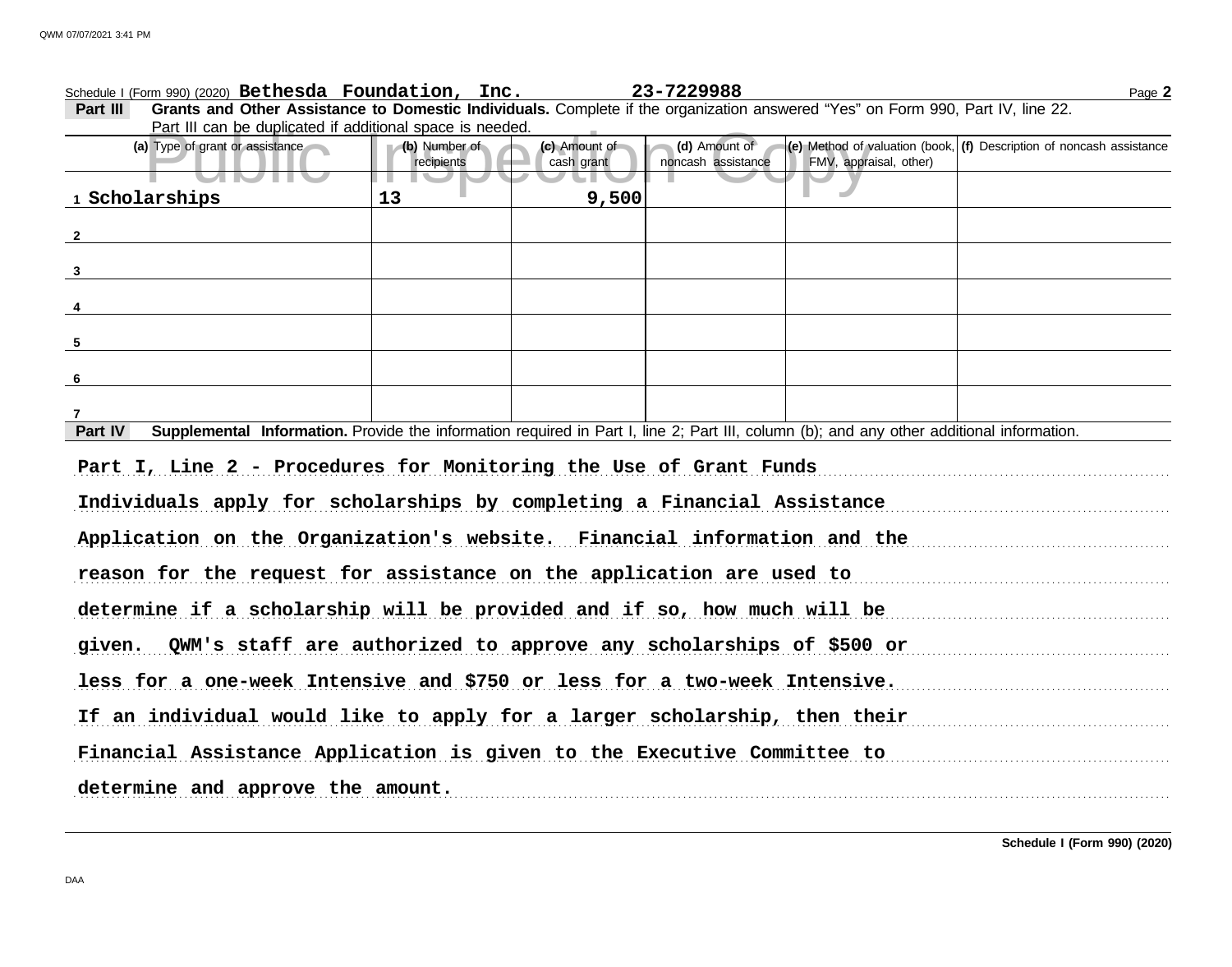| <b>Noncash Contributions</b><br>(Form 990)<br><b>2020</b><br>La Complete if the organizations answered "Yes" on Form 990, Part IV, lines 29 or 30.<br><b>U Attach to Form 990.</b><br><b>Open To Public</b><br>Department of the Treasury<br>L Go to www.irs.gov/Form990 for instructions and the latest information.<br>Inspection<br>Internal Revenue Service<br>Employer identification number<br>Name of the organization<br>Foundation, Inc.<br>23-7229988<br><b>Bethesda</b><br><b>Types of Property</b><br>Part I<br>(c)<br>(d)<br>(b)<br>(a)<br>Noncash contribution<br>Check if<br>Number of contributions or<br>Method of determining<br>amounts reported on<br>applicable<br>items contributed<br>noncash contribution amounts<br>Form 990, Part VIII, line 1g<br>Art - Works of art<br>1<br>$\mathbf{2}$<br>Art - Historical treasures<br>Art - Fractional interests<br>3<br>Books and publications<br>4<br>5<br>Clothing and household<br>Cars and other vehicles<br>6<br>Boats and planes<br>7<br>8<br>Intellectual property<br>1<br>10,415<br>X<br>9<br>Securities - Publicly traded<br>Securities - Closely held stock<br>10<br>Securities - Partnership, LLC,<br>11<br>or trust interests<br>Securities - Miscellaneous<br>12<br>13<br>Qualified conservation<br>contribution - Historic<br>structures<br>14<br>Qualified conservation<br>contribution - Other<br>Real estate - Residential<br>15<br>Real estate - Commercial<br>16<br>Real estate - Other<br>17<br>Collectibles<br>18<br>19<br>Food inventory<br>20<br>Drugs and medical supplies<br>Taxidermy<br>21<br>.<br>22<br>Historical artifacts<br>Scientific specimens<br>23<br>Archeological artifacts<br>24<br>$\mathbf{x}$<br>$\mathbf{1}$<br>78,354 outstanding balance<br>Other $u($ Loan forgiven $)$<br>25<br>26<br>27<br>28<br>Other $\mathbf{u}$<br>Number of Forms 8283 received by the organization during the tax year for contributions for<br>29<br>which the organization completed Form 8283, Part IV, Donee Acknowledgement<br>29<br>Yes<br>No<br>During the year, did the organization receive by contribution any property reported in Part I, lines 1 through<br>30a<br>28, that it must hold for at least three years from the date of the initial contribution, and which isn't required<br>X<br>30a<br>If "Yes," describe the arrangement in Part II.<br>b<br>Does the organization have a gift acceptance policy that requires the review of any nonstandard<br>31<br>X<br>contributions?<br>31<br>Does the organization hire or use third parties or related organizations to solicit, process, or sell noncash<br>32a | <b>SCHEDULE M</b> |  |  |  |  | OMB No. 1545-0047 |  |  |
|----------------------------------------------------------------------------------------------------------------------------------------------------------------------------------------------------------------------------------------------------------------------------------------------------------------------------------------------------------------------------------------------------------------------------------------------------------------------------------------------------------------------------------------------------------------------------------------------------------------------------------------------------------------------------------------------------------------------------------------------------------------------------------------------------------------------------------------------------------------------------------------------------------------------------------------------------------------------------------------------------------------------------------------------------------------------------------------------------------------------------------------------------------------------------------------------------------------------------------------------------------------------------------------------------------------------------------------------------------------------------------------------------------------------------------------------------------------------------------------------------------------------------------------------------------------------------------------------------------------------------------------------------------------------------------------------------------------------------------------------------------------------------------------------------------------------------------------------------------------------------------------------------------------------------------------------------------------------------------------------------------------------------------------------------------------------------------------------------------------------------------------------------------------------------------------------------------------------------------------------------------------------------------------------------------------------------------------------------------------------------------------------------------------------------------------------------------------------------------------------------------------------------------------------------------------------------------------------------------------------------|-------------------|--|--|--|--|-------------------|--|--|
|                                                                                                                                                                                                                                                                                                                                                                                                                                                                                                                                                                                                                                                                                                                                                                                                                                                                                                                                                                                                                                                                                                                                                                                                                                                                                                                                                                                                                                                                                                                                                                                                                                                                                                                                                                                                                                                                                                                                                                                                                                                                                                                                                                                                                                                                                                                                                                                                                                                                                                                                                                                                                            |                   |  |  |  |  |                   |  |  |
|                                                                                                                                                                                                                                                                                                                                                                                                                                                                                                                                                                                                                                                                                                                                                                                                                                                                                                                                                                                                                                                                                                                                                                                                                                                                                                                                                                                                                                                                                                                                                                                                                                                                                                                                                                                                                                                                                                                                                                                                                                                                                                                                                                                                                                                                                                                                                                                                                                                                                                                                                                                                                            |                   |  |  |  |  |                   |  |  |
|                                                                                                                                                                                                                                                                                                                                                                                                                                                                                                                                                                                                                                                                                                                                                                                                                                                                                                                                                                                                                                                                                                                                                                                                                                                                                                                                                                                                                                                                                                                                                                                                                                                                                                                                                                                                                                                                                                                                                                                                                                                                                                                                                                                                                                                                                                                                                                                                                                                                                                                                                                                                                            |                   |  |  |  |  |                   |  |  |
|                                                                                                                                                                                                                                                                                                                                                                                                                                                                                                                                                                                                                                                                                                                                                                                                                                                                                                                                                                                                                                                                                                                                                                                                                                                                                                                                                                                                                                                                                                                                                                                                                                                                                                                                                                                                                                                                                                                                                                                                                                                                                                                                                                                                                                                                                                                                                                                                                                                                                                                                                                                                                            |                   |  |  |  |  |                   |  |  |
|                                                                                                                                                                                                                                                                                                                                                                                                                                                                                                                                                                                                                                                                                                                                                                                                                                                                                                                                                                                                                                                                                                                                                                                                                                                                                                                                                                                                                                                                                                                                                                                                                                                                                                                                                                                                                                                                                                                                                                                                                                                                                                                                                                                                                                                                                                                                                                                                                                                                                                                                                                                                                            |                   |  |  |  |  |                   |  |  |
|                                                                                                                                                                                                                                                                                                                                                                                                                                                                                                                                                                                                                                                                                                                                                                                                                                                                                                                                                                                                                                                                                                                                                                                                                                                                                                                                                                                                                                                                                                                                                                                                                                                                                                                                                                                                                                                                                                                                                                                                                                                                                                                                                                                                                                                                                                                                                                                                                                                                                                                                                                                                                            |                   |  |  |  |  |                   |  |  |
|                                                                                                                                                                                                                                                                                                                                                                                                                                                                                                                                                                                                                                                                                                                                                                                                                                                                                                                                                                                                                                                                                                                                                                                                                                                                                                                                                                                                                                                                                                                                                                                                                                                                                                                                                                                                                                                                                                                                                                                                                                                                                                                                                                                                                                                                                                                                                                                                                                                                                                                                                                                                                            |                   |  |  |  |  |                   |  |  |
|                                                                                                                                                                                                                                                                                                                                                                                                                                                                                                                                                                                                                                                                                                                                                                                                                                                                                                                                                                                                                                                                                                                                                                                                                                                                                                                                                                                                                                                                                                                                                                                                                                                                                                                                                                                                                                                                                                                                                                                                                                                                                                                                                                                                                                                                                                                                                                                                                                                                                                                                                                                                                            |                   |  |  |  |  |                   |  |  |
|                                                                                                                                                                                                                                                                                                                                                                                                                                                                                                                                                                                                                                                                                                                                                                                                                                                                                                                                                                                                                                                                                                                                                                                                                                                                                                                                                                                                                                                                                                                                                                                                                                                                                                                                                                                                                                                                                                                                                                                                                                                                                                                                                                                                                                                                                                                                                                                                                                                                                                                                                                                                                            |                   |  |  |  |  |                   |  |  |
|                                                                                                                                                                                                                                                                                                                                                                                                                                                                                                                                                                                                                                                                                                                                                                                                                                                                                                                                                                                                                                                                                                                                                                                                                                                                                                                                                                                                                                                                                                                                                                                                                                                                                                                                                                                                                                                                                                                                                                                                                                                                                                                                                                                                                                                                                                                                                                                                                                                                                                                                                                                                                            |                   |  |  |  |  |                   |  |  |
|                                                                                                                                                                                                                                                                                                                                                                                                                                                                                                                                                                                                                                                                                                                                                                                                                                                                                                                                                                                                                                                                                                                                                                                                                                                                                                                                                                                                                                                                                                                                                                                                                                                                                                                                                                                                                                                                                                                                                                                                                                                                                                                                                                                                                                                                                                                                                                                                                                                                                                                                                                                                                            |                   |  |  |  |  |                   |  |  |
|                                                                                                                                                                                                                                                                                                                                                                                                                                                                                                                                                                                                                                                                                                                                                                                                                                                                                                                                                                                                                                                                                                                                                                                                                                                                                                                                                                                                                                                                                                                                                                                                                                                                                                                                                                                                                                                                                                                                                                                                                                                                                                                                                                                                                                                                                                                                                                                                                                                                                                                                                                                                                            |                   |  |  |  |  |                   |  |  |
|                                                                                                                                                                                                                                                                                                                                                                                                                                                                                                                                                                                                                                                                                                                                                                                                                                                                                                                                                                                                                                                                                                                                                                                                                                                                                                                                                                                                                                                                                                                                                                                                                                                                                                                                                                                                                                                                                                                                                                                                                                                                                                                                                                                                                                                                                                                                                                                                                                                                                                                                                                                                                            |                   |  |  |  |  |                   |  |  |
|                                                                                                                                                                                                                                                                                                                                                                                                                                                                                                                                                                                                                                                                                                                                                                                                                                                                                                                                                                                                                                                                                                                                                                                                                                                                                                                                                                                                                                                                                                                                                                                                                                                                                                                                                                                                                                                                                                                                                                                                                                                                                                                                                                                                                                                                                                                                                                                                                                                                                                                                                                                                                            |                   |  |  |  |  |                   |  |  |
|                                                                                                                                                                                                                                                                                                                                                                                                                                                                                                                                                                                                                                                                                                                                                                                                                                                                                                                                                                                                                                                                                                                                                                                                                                                                                                                                                                                                                                                                                                                                                                                                                                                                                                                                                                                                                                                                                                                                                                                                                                                                                                                                                                                                                                                                                                                                                                                                                                                                                                                                                                                                                            |                   |  |  |  |  |                   |  |  |
|                                                                                                                                                                                                                                                                                                                                                                                                                                                                                                                                                                                                                                                                                                                                                                                                                                                                                                                                                                                                                                                                                                                                                                                                                                                                                                                                                                                                                                                                                                                                                                                                                                                                                                                                                                                                                                                                                                                                                                                                                                                                                                                                                                                                                                                                                                                                                                                                                                                                                                                                                                                                                            |                   |  |  |  |  |                   |  |  |
|                                                                                                                                                                                                                                                                                                                                                                                                                                                                                                                                                                                                                                                                                                                                                                                                                                                                                                                                                                                                                                                                                                                                                                                                                                                                                                                                                                                                                                                                                                                                                                                                                                                                                                                                                                                                                                                                                                                                                                                                                                                                                                                                                                                                                                                                                                                                                                                                                                                                                                                                                                                                                            |                   |  |  |  |  |                   |  |  |
|                                                                                                                                                                                                                                                                                                                                                                                                                                                                                                                                                                                                                                                                                                                                                                                                                                                                                                                                                                                                                                                                                                                                                                                                                                                                                                                                                                                                                                                                                                                                                                                                                                                                                                                                                                                                                                                                                                                                                                                                                                                                                                                                                                                                                                                                                                                                                                                                                                                                                                                                                                                                                            |                   |  |  |  |  |                   |  |  |
|                                                                                                                                                                                                                                                                                                                                                                                                                                                                                                                                                                                                                                                                                                                                                                                                                                                                                                                                                                                                                                                                                                                                                                                                                                                                                                                                                                                                                                                                                                                                                                                                                                                                                                                                                                                                                                                                                                                                                                                                                                                                                                                                                                                                                                                                                                                                                                                                                                                                                                                                                                                                                            |                   |  |  |  |  |                   |  |  |
|                                                                                                                                                                                                                                                                                                                                                                                                                                                                                                                                                                                                                                                                                                                                                                                                                                                                                                                                                                                                                                                                                                                                                                                                                                                                                                                                                                                                                                                                                                                                                                                                                                                                                                                                                                                                                                                                                                                                                                                                                                                                                                                                                                                                                                                                                                                                                                                                                                                                                                                                                                                                                            |                   |  |  |  |  |                   |  |  |
|                                                                                                                                                                                                                                                                                                                                                                                                                                                                                                                                                                                                                                                                                                                                                                                                                                                                                                                                                                                                                                                                                                                                                                                                                                                                                                                                                                                                                                                                                                                                                                                                                                                                                                                                                                                                                                                                                                                                                                                                                                                                                                                                                                                                                                                                                                                                                                                                                                                                                                                                                                                                                            |                   |  |  |  |  |                   |  |  |
|                                                                                                                                                                                                                                                                                                                                                                                                                                                                                                                                                                                                                                                                                                                                                                                                                                                                                                                                                                                                                                                                                                                                                                                                                                                                                                                                                                                                                                                                                                                                                                                                                                                                                                                                                                                                                                                                                                                                                                                                                                                                                                                                                                                                                                                                                                                                                                                                                                                                                                                                                                                                                            |                   |  |  |  |  |                   |  |  |
|                                                                                                                                                                                                                                                                                                                                                                                                                                                                                                                                                                                                                                                                                                                                                                                                                                                                                                                                                                                                                                                                                                                                                                                                                                                                                                                                                                                                                                                                                                                                                                                                                                                                                                                                                                                                                                                                                                                                                                                                                                                                                                                                                                                                                                                                                                                                                                                                                                                                                                                                                                                                                            |                   |  |  |  |  |                   |  |  |
|                                                                                                                                                                                                                                                                                                                                                                                                                                                                                                                                                                                                                                                                                                                                                                                                                                                                                                                                                                                                                                                                                                                                                                                                                                                                                                                                                                                                                                                                                                                                                                                                                                                                                                                                                                                                                                                                                                                                                                                                                                                                                                                                                                                                                                                                                                                                                                                                                                                                                                                                                                                                                            |                   |  |  |  |  |                   |  |  |
|                                                                                                                                                                                                                                                                                                                                                                                                                                                                                                                                                                                                                                                                                                                                                                                                                                                                                                                                                                                                                                                                                                                                                                                                                                                                                                                                                                                                                                                                                                                                                                                                                                                                                                                                                                                                                                                                                                                                                                                                                                                                                                                                                                                                                                                                                                                                                                                                                                                                                                                                                                                                                            |                   |  |  |  |  |                   |  |  |
|                                                                                                                                                                                                                                                                                                                                                                                                                                                                                                                                                                                                                                                                                                                                                                                                                                                                                                                                                                                                                                                                                                                                                                                                                                                                                                                                                                                                                                                                                                                                                                                                                                                                                                                                                                                                                                                                                                                                                                                                                                                                                                                                                                                                                                                                                                                                                                                                                                                                                                                                                                                                                            |                   |  |  |  |  |                   |  |  |
|                                                                                                                                                                                                                                                                                                                                                                                                                                                                                                                                                                                                                                                                                                                                                                                                                                                                                                                                                                                                                                                                                                                                                                                                                                                                                                                                                                                                                                                                                                                                                                                                                                                                                                                                                                                                                                                                                                                                                                                                                                                                                                                                                                                                                                                                                                                                                                                                                                                                                                                                                                                                                            |                   |  |  |  |  |                   |  |  |
|                                                                                                                                                                                                                                                                                                                                                                                                                                                                                                                                                                                                                                                                                                                                                                                                                                                                                                                                                                                                                                                                                                                                                                                                                                                                                                                                                                                                                                                                                                                                                                                                                                                                                                                                                                                                                                                                                                                                                                                                                                                                                                                                                                                                                                                                                                                                                                                                                                                                                                                                                                                                                            |                   |  |  |  |  |                   |  |  |
|                                                                                                                                                                                                                                                                                                                                                                                                                                                                                                                                                                                                                                                                                                                                                                                                                                                                                                                                                                                                                                                                                                                                                                                                                                                                                                                                                                                                                                                                                                                                                                                                                                                                                                                                                                                                                                                                                                                                                                                                                                                                                                                                                                                                                                                                                                                                                                                                                                                                                                                                                                                                                            |                   |  |  |  |  |                   |  |  |
|                                                                                                                                                                                                                                                                                                                                                                                                                                                                                                                                                                                                                                                                                                                                                                                                                                                                                                                                                                                                                                                                                                                                                                                                                                                                                                                                                                                                                                                                                                                                                                                                                                                                                                                                                                                                                                                                                                                                                                                                                                                                                                                                                                                                                                                                                                                                                                                                                                                                                                                                                                                                                            |                   |  |  |  |  |                   |  |  |
|                                                                                                                                                                                                                                                                                                                                                                                                                                                                                                                                                                                                                                                                                                                                                                                                                                                                                                                                                                                                                                                                                                                                                                                                                                                                                                                                                                                                                                                                                                                                                                                                                                                                                                                                                                                                                                                                                                                                                                                                                                                                                                                                                                                                                                                                                                                                                                                                                                                                                                                                                                                                                            |                   |  |  |  |  |                   |  |  |
|                                                                                                                                                                                                                                                                                                                                                                                                                                                                                                                                                                                                                                                                                                                                                                                                                                                                                                                                                                                                                                                                                                                                                                                                                                                                                                                                                                                                                                                                                                                                                                                                                                                                                                                                                                                                                                                                                                                                                                                                                                                                                                                                                                                                                                                                                                                                                                                                                                                                                                                                                                                                                            |                   |  |  |  |  |                   |  |  |
|                                                                                                                                                                                                                                                                                                                                                                                                                                                                                                                                                                                                                                                                                                                                                                                                                                                                                                                                                                                                                                                                                                                                                                                                                                                                                                                                                                                                                                                                                                                                                                                                                                                                                                                                                                                                                                                                                                                                                                                                                                                                                                                                                                                                                                                                                                                                                                                                                                                                                                                                                                                                                            |                   |  |  |  |  |                   |  |  |
|                                                                                                                                                                                                                                                                                                                                                                                                                                                                                                                                                                                                                                                                                                                                                                                                                                                                                                                                                                                                                                                                                                                                                                                                                                                                                                                                                                                                                                                                                                                                                                                                                                                                                                                                                                                                                                                                                                                                                                                                                                                                                                                                                                                                                                                                                                                                                                                                                                                                                                                                                                                                                            |                   |  |  |  |  |                   |  |  |
|                                                                                                                                                                                                                                                                                                                                                                                                                                                                                                                                                                                                                                                                                                                                                                                                                                                                                                                                                                                                                                                                                                                                                                                                                                                                                                                                                                                                                                                                                                                                                                                                                                                                                                                                                                                                                                                                                                                                                                                                                                                                                                                                                                                                                                                                                                                                                                                                                                                                                                                                                                                                                            |                   |  |  |  |  |                   |  |  |
|                                                                                                                                                                                                                                                                                                                                                                                                                                                                                                                                                                                                                                                                                                                                                                                                                                                                                                                                                                                                                                                                                                                                                                                                                                                                                                                                                                                                                                                                                                                                                                                                                                                                                                                                                                                                                                                                                                                                                                                                                                                                                                                                                                                                                                                                                                                                                                                                                                                                                                                                                                                                                            |                   |  |  |  |  |                   |  |  |
|                                                                                                                                                                                                                                                                                                                                                                                                                                                                                                                                                                                                                                                                                                                                                                                                                                                                                                                                                                                                                                                                                                                                                                                                                                                                                                                                                                                                                                                                                                                                                                                                                                                                                                                                                                                                                                                                                                                                                                                                                                                                                                                                                                                                                                                                                                                                                                                                                                                                                                                                                                                                                            |                   |  |  |  |  |                   |  |  |
|                                                                                                                                                                                                                                                                                                                                                                                                                                                                                                                                                                                                                                                                                                                                                                                                                                                                                                                                                                                                                                                                                                                                                                                                                                                                                                                                                                                                                                                                                                                                                                                                                                                                                                                                                                                                                                                                                                                                                                                                                                                                                                                                                                                                                                                                                                                                                                                                                                                                                                                                                                                                                            |                   |  |  |  |  |                   |  |  |
|                                                                                                                                                                                                                                                                                                                                                                                                                                                                                                                                                                                                                                                                                                                                                                                                                                                                                                                                                                                                                                                                                                                                                                                                                                                                                                                                                                                                                                                                                                                                                                                                                                                                                                                                                                                                                                                                                                                                                                                                                                                                                                                                                                                                                                                                                                                                                                                                                                                                                                                                                                                                                            |                   |  |  |  |  |                   |  |  |
|                                                                                                                                                                                                                                                                                                                                                                                                                                                                                                                                                                                                                                                                                                                                                                                                                                                                                                                                                                                                                                                                                                                                                                                                                                                                                                                                                                                                                                                                                                                                                                                                                                                                                                                                                                                                                                                                                                                                                                                                                                                                                                                                                                                                                                                                                                                                                                                                                                                                                                                                                                                                                            |                   |  |  |  |  |                   |  |  |
|                                                                                                                                                                                                                                                                                                                                                                                                                                                                                                                                                                                                                                                                                                                                                                                                                                                                                                                                                                                                                                                                                                                                                                                                                                                                                                                                                                                                                                                                                                                                                                                                                                                                                                                                                                                                                                                                                                                                                                                                                                                                                                                                                                                                                                                                                                                                                                                                                                                                                                                                                                                                                            |                   |  |  |  |  |                   |  |  |
|                                                                                                                                                                                                                                                                                                                                                                                                                                                                                                                                                                                                                                                                                                                                                                                                                                                                                                                                                                                                                                                                                                                                                                                                                                                                                                                                                                                                                                                                                                                                                                                                                                                                                                                                                                                                                                                                                                                                                                                                                                                                                                                                                                                                                                                                                                                                                                                                                                                                                                                                                                                                                            |                   |  |  |  |  |                   |  |  |
|                                                                                                                                                                                                                                                                                                                                                                                                                                                                                                                                                                                                                                                                                                                                                                                                                                                                                                                                                                                                                                                                                                                                                                                                                                                                                                                                                                                                                                                                                                                                                                                                                                                                                                                                                                                                                                                                                                                                                                                                                                                                                                                                                                                                                                                                                                                                                                                                                                                                                                                                                                                                                            |                   |  |  |  |  |                   |  |  |
|                                                                                                                                                                                                                                                                                                                                                                                                                                                                                                                                                                                                                                                                                                                                                                                                                                                                                                                                                                                                                                                                                                                                                                                                                                                                                                                                                                                                                                                                                                                                                                                                                                                                                                                                                                                                                                                                                                                                                                                                                                                                                                                                                                                                                                                                                                                                                                                                                                                                                                                                                                                                                            |                   |  |  |  |  |                   |  |  |
|                                                                                                                                                                                                                                                                                                                                                                                                                                                                                                                                                                                                                                                                                                                                                                                                                                                                                                                                                                                                                                                                                                                                                                                                                                                                                                                                                                                                                                                                                                                                                                                                                                                                                                                                                                                                                                                                                                                                                                                                                                                                                                                                                                                                                                                                                                                                                                                                                                                                                                                                                                                                                            |                   |  |  |  |  |                   |  |  |
|                                                                                                                                                                                                                                                                                                                                                                                                                                                                                                                                                                                                                                                                                                                                                                                                                                                                                                                                                                                                                                                                                                                                                                                                                                                                                                                                                                                                                                                                                                                                                                                                                                                                                                                                                                                                                                                                                                                                                                                                                                                                                                                                                                                                                                                                                                                                                                                                                                                                                                                                                                                                                            |                   |  |  |  |  |                   |  |  |
|                                                                                                                                                                                                                                                                                                                                                                                                                                                                                                                                                                                                                                                                                                                                                                                                                                                                                                                                                                                                                                                                                                                                                                                                                                                                                                                                                                                                                                                                                                                                                                                                                                                                                                                                                                                                                                                                                                                                                                                                                                                                                                                                                                                                                                                                                                                                                                                                                                                                                                                                                                                                                            |                   |  |  |  |  |                   |  |  |
|                                                                                                                                                                                                                                                                                                                                                                                                                                                                                                                                                                                                                                                                                                                                                                                                                                                                                                                                                                                                                                                                                                                                                                                                                                                                                                                                                                                                                                                                                                                                                                                                                                                                                                                                                                                                                                                                                                                                                                                                                                                                                                                                                                                                                                                                                                                                                                                                                                                                                                                                                                                                                            |                   |  |  |  |  |                   |  |  |
|                                                                                                                                                                                                                                                                                                                                                                                                                                                                                                                                                                                                                                                                                                                                                                                                                                                                                                                                                                                                                                                                                                                                                                                                                                                                                                                                                                                                                                                                                                                                                                                                                                                                                                                                                                                                                                                                                                                                                                                                                                                                                                                                                                                                                                                                                                                                                                                                                                                                                                                                                                                                                            |                   |  |  |  |  |                   |  |  |
|                                                                                                                                                                                                                                                                                                                                                                                                                                                                                                                                                                                                                                                                                                                                                                                                                                                                                                                                                                                                                                                                                                                                                                                                                                                                                                                                                                                                                                                                                                                                                                                                                                                                                                                                                                                                                                                                                                                                                                                                                                                                                                                                                                                                                                                                                                                                                                                                                                                                                                                                                                                                                            |                   |  |  |  |  |                   |  |  |
|                                                                                                                                                                                                                                                                                                                                                                                                                                                                                                                                                                                                                                                                                                                                                                                                                                                                                                                                                                                                                                                                                                                                                                                                                                                                                                                                                                                                                                                                                                                                                                                                                                                                                                                                                                                                                                                                                                                                                                                                                                                                                                                                                                                                                                                                                                                                                                                                                                                                                                                                                                                                                            |                   |  |  |  |  |                   |  |  |
|                                                                                                                                                                                                                                                                                                                                                                                                                                                                                                                                                                                                                                                                                                                                                                                                                                                                                                                                                                                                                                                                                                                                                                                                                                                                                                                                                                                                                                                                                                                                                                                                                                                                                                                                                                                                                                                                                                                                                                                                                                                                                                                                                                                                                                                                                                                                                                                                                                                                                                                                                                                                                            |                   |  |  |  |  |                   |  |  |
| X<br>32a                                                                                                                                                                                                                                                                                                                                                                                                                                                                                                                                                                                                                                                                                                                                                                                                                                                                                                                                                                                                                                                                                                                                                                                                                                                                                                                                                                                                                                                                                                                                                                                                                                                                                                                                                                                                                                                                                                                                                                                                                                                                                                                                                                                                                                                                                                                                                                                                                                                                                                                                                                                                                   |                   |  |  |  |  |                   |  |  |
| If "Yes," describe in Part II.<br>b<br>If the organization didn't report an amount in column (c) for a type of property for which column (a) is checked,                                                                                                                                                                                                                                                                                                                                                                                                                                                                                                                                                                                                                                                                                                                                                                                                                                                                                                                                                                                                                                                                                                                                                                                                                                                                                                                                                                                                                                                                                                                                                                                                                                                                                                                                                                                                                                                                                                                                                                                                                                                                                                                                                                                                                                                                                                                                                                                                                                                                   |                   |  |  |  |  |                   |  |  |
| 33<br>describe in Part II.                                                                                                                                                                                                                                                                                                                                                                                                                                                                                                                                                                                                                                                                                                                                                                                                                                                                                                                                                                                                                                                                                                                                                                                                                                                                                                                                                                                                                                                                                                                                                                                                                                                                                                                                                                                                                                                                                                                                                                                                                                                                                                                                                                                                                                                                                                                                                                                                                                                                                                                                                                                                 |                   |  |  |  |  |                   |  |  |

For Paperwork Reduction Act Notice, see the Instructions for Form 990. Schedule M (Form 990) 2020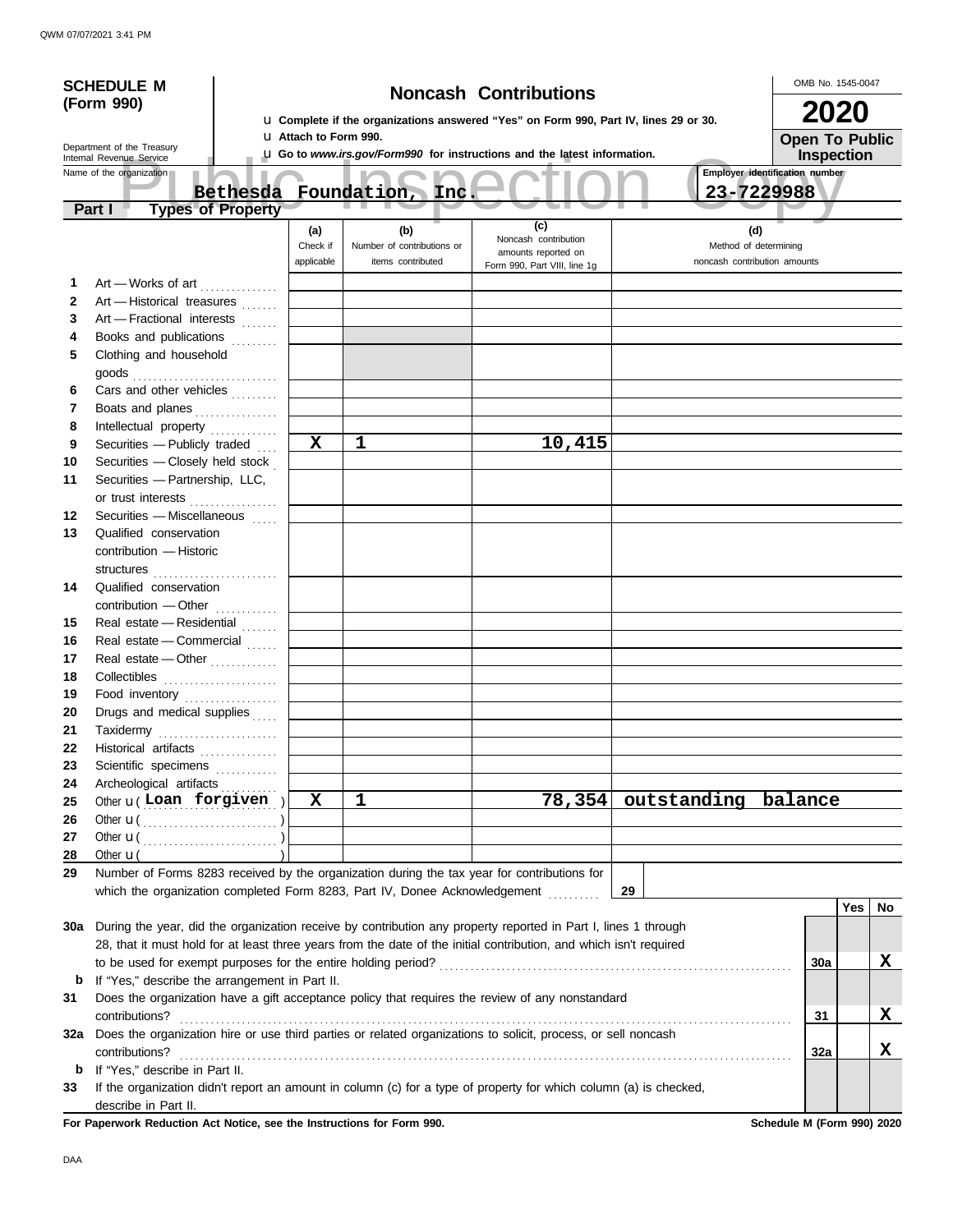|         | Schedule M (Form 990) 2020 Bethesda Foundation, Inc.                              |  |  | 23-7229988 | Page 2                                                                                                                                                                                                                       |
|---------|-----------------------------------------------------------------------------------|--|--|------------|------------------------------------------------------------------------------------------------------------------------------------------------------------------------------------------------------------------------------|
| Part II | or a combination of both. Also complete this part for any additional information. |  |  |            | Supplemental Information. Provide the information required by Part I, lines 30b, 32b, and 33, and whether<br>the organization is reporting in Part I, column (b), the number of contributions, the number of items received, |
|         |                                                                                   |  |  |            |                                                                                                                                                                                                                              |
|         |                                                                                   |  |  |            |                                                                                                                                                                                                                              |
|         |                                                                                   |  |  |            |                                                                                                                                                                                                                              |
|         |                                                                                   |  |  |            |                                                                                                                                                                                                                              |
|         |                                                                                   |  |  |            |                                                                                                                                                                                                                              |
|         |                                                                                   |  |  |            |                                                                                                                                                                                                                              |
|         |                                                                                   |  |  |            |                                                                                                                                                                                                                              |
|         |                                                                                   |  |  |            |                                                                                                                                                                                                                              |
|         |                                                                                   |  |  |            |                                                                                                                                                                                                                              |
|         |                                                                                   |  |  |            |                                                                                                                                                                                                                              |
|         |                                                                                   |  |  |            |                                                                                                                                                                                                                              |
|         |                                                                                   |  |  |            |                                                                                                                                                                                                                              |
|         |                                                                                   |  |  |            |                                                                                                                                                                                                                              |
|         |                                                                                   |  |  |            |                                                                                                                                                                                                                              |
|         |                                                                                   |  |  |            |                                                                                                                                                                                                                              |
|         |                                                                                   |  |  |            |                                                                                                                                                                                                                              |
|         |                                                                                   |  |  |            |                                                                                                                                                                                                                              |
|         |                                                                                   |  |  |            |                                                                                                                                                                                                                              |
|         |                                                                                   |  |  |            |                                                                                                                                                                                                                              |
|         |                                                                                   |  |  |            |                                                                                                                                                                                                                              |
|         |                                                                                   |  |  |            |                                                                                                                                                                                                                              |
|         |                                                                                   |  |  |            |                                                                                                                                                                                                                              |
|         |                                                                                   |  |  |            |                                                                                                                                                                                                                              |
|         |                                                                                   |  |  |            |                                                                                                                                                                                                                              |
|         |                                                                                   |  |  |            |                                                                                                                                                                                                                              |
|         |                                                                                   |  |  |            |                                                                                                                                                                                                                              |
|         |                                                                                   |  |  |            |                                                                                                                                                                                                                              |
|         |                                                                                   |  |  |            |                                                                                                                                                                                                                              |
|         |                                                                                   |  |  |            |                                                                                                                                                                                                                              |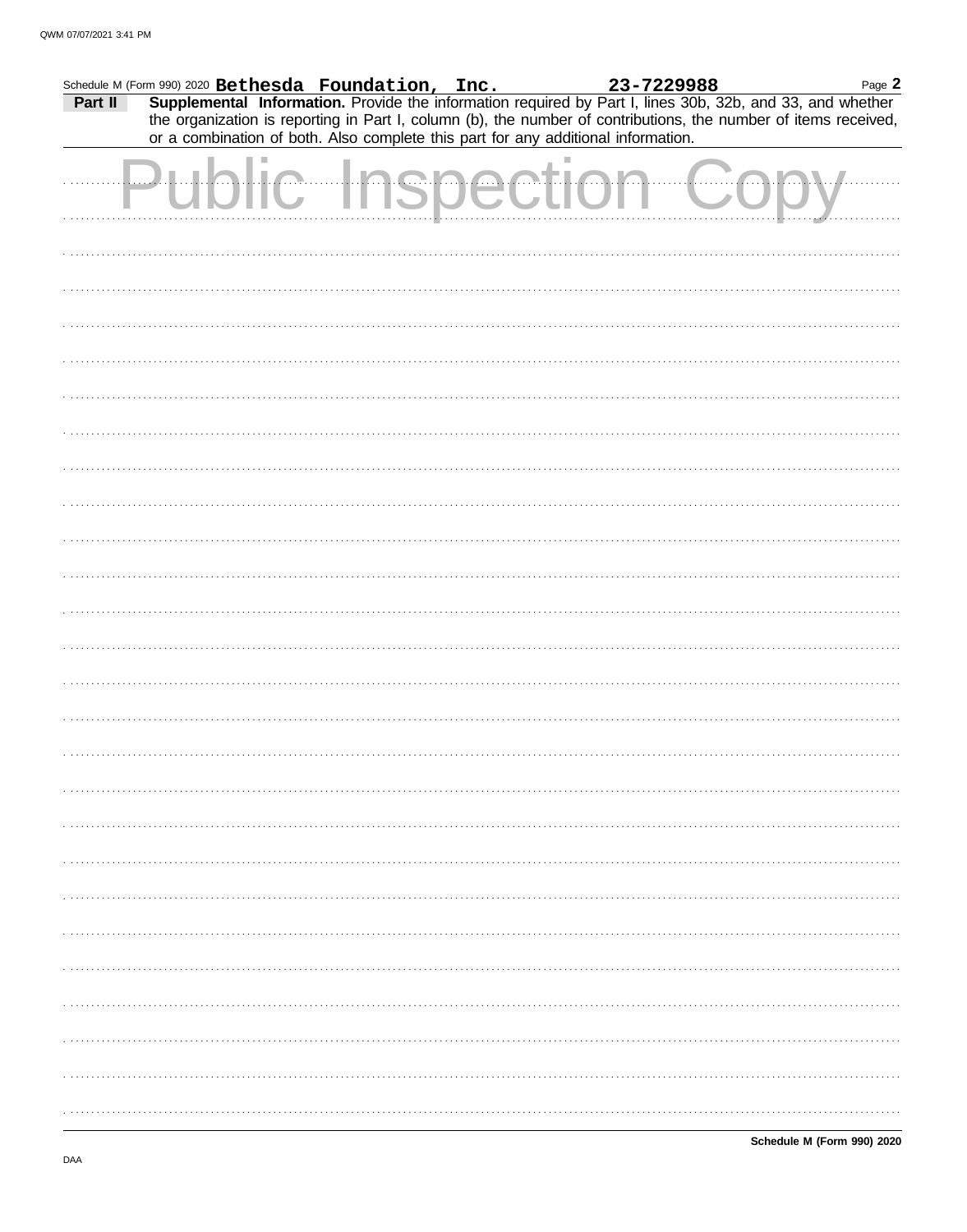| <b>SCHEDULE O</b><br>(Form 990 or 990-EZ)<br>Department of the Treasury<br>Internal Revenue Service<br>Name of the organization<br>Form 990, Part I, Line 6 | Supplemental Information to Form 990 or 990-EZ<br>Complete to provide information for responses to specific questions on<br>Form 990 or 990-EZ or to provide any additional information.<br>u Attach to Form 990 or 990-EZ.<br>u Go to www.irs.gov/Form990 for the latest information.<br>Bethesda Foundation,<br>Inc.<br>Volunteers assist with various activities:                   | OMB No. 1545-0047<br>2020<br>Open to Public<br><b>Inspection</b><br><b>Employer identification number</b><br>23-7229988 |
|-------------------------------------------------------------------------------------------------------------------------------------------------------------|----------------------------------------------------------------------------------------------------------------------------------------------------------------------------------------------------------------------------------------------------------------------------------------------------------------------------------------------------------------------------------------|-------------------------------------------------------------------------------------------------------------------------|
| --Transportation<br>with other needs<br>--Website maintenance<br>volunteer basis                                                                            | --Administrative assistance with mailings and other office tasks<br>--Facilities repairs and maintenance<br>--Retreat grounds weeding, gardening, etc.<br>--Library and bookstore inventory<br>--Couples host at Retreat Center by preparing clients' meals and assisting<br>--Couples train new Host Couples<br>--Board members and Finance and Investment Committee members serve on |                                                                                                                         |
|                                                                                                                                                             | Form 990, Part VI, Line 11b - Organization's Process to Review Form 990<br>Prior to filing the Form 990, the form is reviewed by the Board of<br>Directors excluding staff.<br>Form 990, Part VI, Line 12c - Enforcement of Conflicts Policy<br>Every new board member must disclose for review any information that could<br>be considered a conflict of interest.                    |                                                                                                                         |
|                                                                                                                                                             | Form 990, Part VI, Line 15a - Compensation Process for Top Official<br>The Executive Committee reviews the President/CEO's performance and<br>comparable compensation data.                                                                                                                                                                                                            |                                                                                                                         |